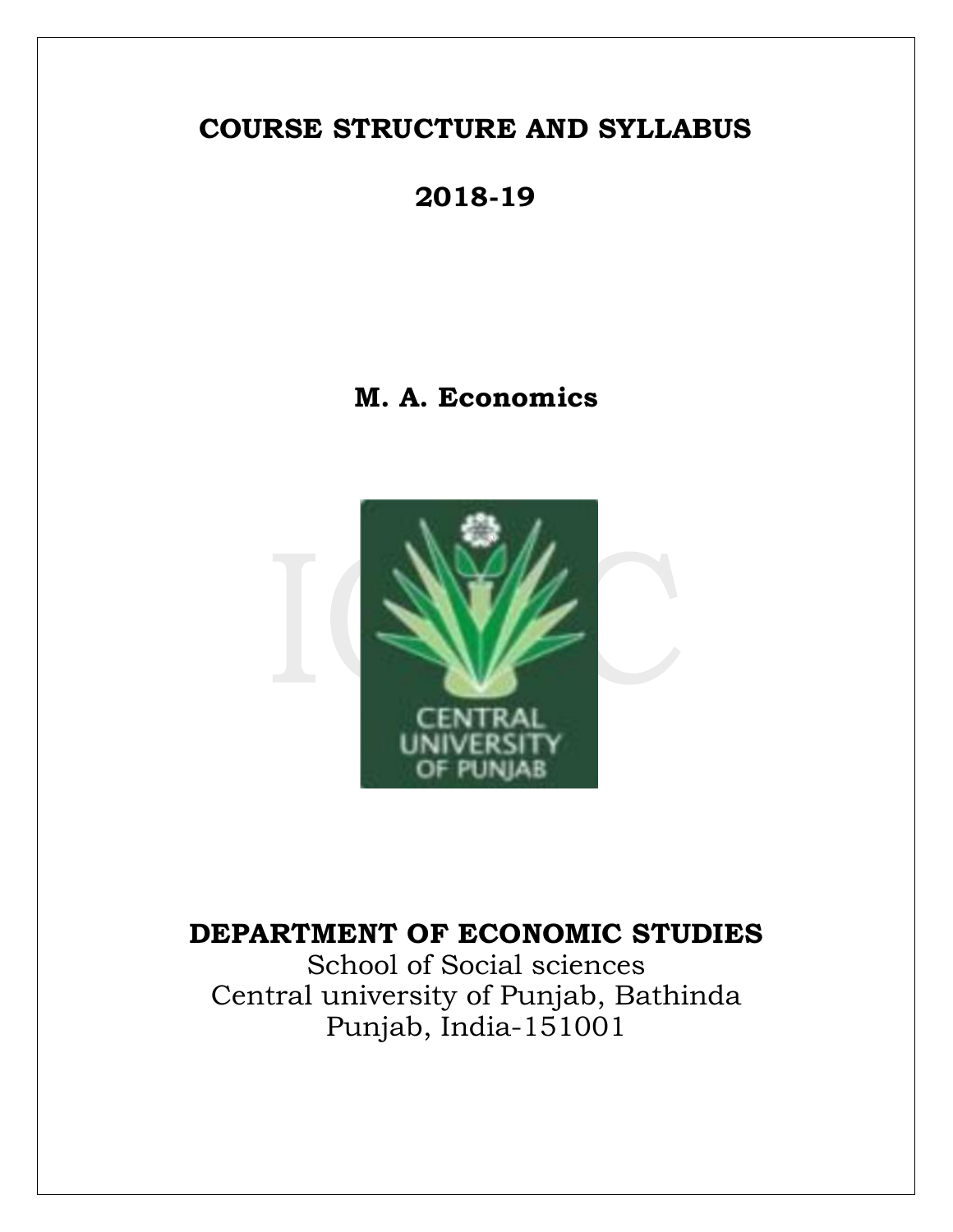### **Admission Batch 2018-19**

### **M. A. Economics (1st Year)**

#### **SEMESTER – I**

| Course         |                                                                             |                |              | Course     |
|----------------|-----------------------------------------------------------------------------|----------------|--------------|------------|
| Code           | <b>Course Title</b>                                                         | Credit         | $L-T-P$      | Type       |
| <b>ECO.506</b> | Microeconomics - I                                                          | $\overline{4}$ | $4 - 0 - 0$  | Core       |
| <b>ECO.507</b> | Macroeconomics - I                                                          | 4              | $4 - 0 - 0$  | Core       |
| ECO.508        | Quantitative Methods in Economics -                                         | 4              | $4 - 0 - 0$  | Core       |
| ECO.509        | International Economics                                                     | $\overline{4}$ | $4 - 0 - 0$  | Core       |
|                | Students to choose a course from the<br>list of elective                    |                |              |            |
| $ECO.$ ###     |                                                                             | 4              | $4 - 0 - 0$  | Elective   |
|                | courses given below                                                         |                |              |            |
| ECO.541        | Seminar - I                                                                 | $\mathbf{1}$   | $0 - 0 - 0$  | Seminar    |
| XXX. ###       | Interdisciplinary Elective – I<br>Students to choose a                      | $\overline{2}$ | $2 - 0 - 0$  | <b>IDC</b> |
|                | course from other Departments)                                              |                |              |            |
|                |                                                                             |                |              |            |
|                | <b>Total</b>                                                                | 23             | $22 - 0 - 1$ |            |
|                |                                                                             |                |              |            |
|                | List of Electives (Students to choose a course from these elective courses) |                |              |            |
|                |                                                                             |                |              |            |
| ECO.510        | <b>Agricultural Economics</b>                                               | $\overline{4}$ | $4 - 0 - 0$  | Elective   |
| ECO.511        | Money and Banking                                                           | $\overline{4}$ | $4 - 0 - 0$  | Elective   |
| ECO.512        | Globalization and Development                                               | $\overline{4}$ | $4 - 0 - 0$  | Elective   |

### **Interdisciplinary courses offered by Dept. of Economic Studies (for students of other Departments)**

| ECO.513 Introduction to Globalization (IDC) | 2 $2 - 0 - 0$ | IDC. |
|---------------------------------------------|---------------|------|
| ECO.514 Foundations of Economics (IDC)      | $2 - 0 - 0$   | IDC. |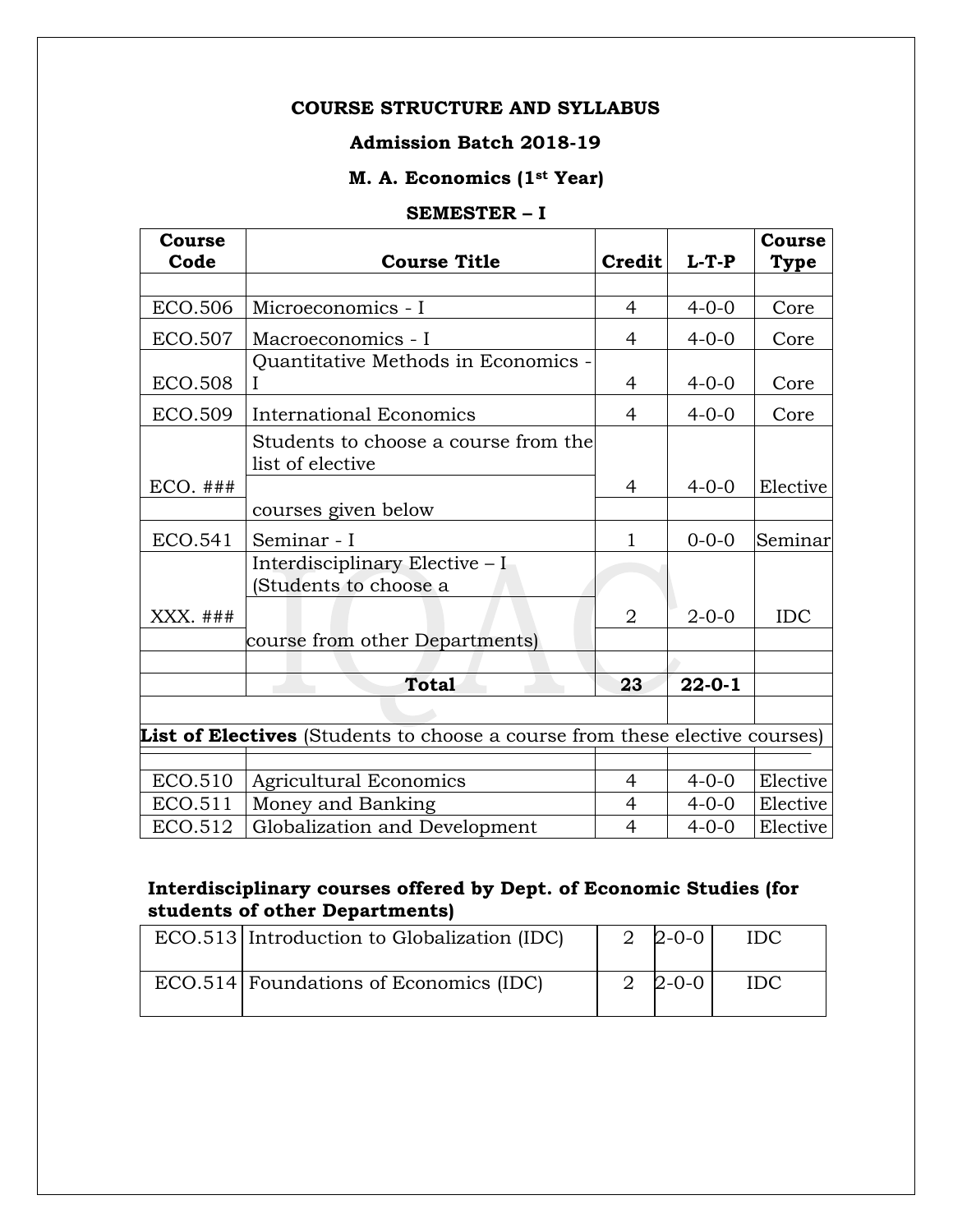### **Admission Batch 2018-19**

### **M. A. Economics (1st Year)**

#### **SEMESTER – II**

|                    |                                                                             |                |              | Course   |
|--------------------|-----------------------------------------------------------------------------|----------------|--------------|----------|
| <b>Course Code</b> | <b>Course Title</b>                                                         | Credit L-T-P   |              | Type     |
|                    |                                                                             |                |              |          |
| ECO.521            | Microeconomics - II                                                         | 4              | $4 - 0 - 0$  | Core     |
| ECO.522            | Macroeconomics - II                                                         | 4              | $4 - 0 - 0$  | Core     |
| ECO.523            | Quantitative Methods in Economics - II                                      | 4              | $4 - 0 - 0$  | Core     |
|                    | Economics of Development and                                                |                |              |          |
| ECO.524            | Planning                                                                    | 4              | $4 - 0 - 0$  | Core     |
|                    | Students to choose a course from the<br>list of elective                    |                |              |          |
| $ECO.$ ###         |                                                                             | 4              | $4 - 0 - 0$  | Elective |
|                    | courses given below                                                         |                |              |          |
| ECO.542            | Seminar - II                                                                | $\mathbf{1}$   | $0 - 0 - 0$  | Seminar  |
|                    |                                                                             |                |              |          |
|                    | Interdisciplinary Elective - II (Students                                   |                |              |          |
|                    | to choose a                                                                 |                |              |          |
| XXX. ###           |                                                                             | $\overline{2}$ | $2 - 0 - 0$  | IDC      |
|                    | course from other Departments)                                              |                |              |          |
|                    |                                                                             |                |              |          |
|                    | <b>Total</b>                                                                | 23             | $22 - 0 - 1$ |          |
|                    |                                                                             |                |              |          |
|                    | List of Electives (Students to choose a course from these elective courses) |                |              |          |
|                    |                                                                             |                |              |          |
| <b>ECO.525</b>     | <b>Industrial Economics</b>                                                 | 4              | $4 - 0 - 0$  | Elective |
| ECO.526            | Financial Institutions and Markets                                          | 4              | $4 - 0 - 0$  | Elective |
| <b>ECO.527</b>     | Demography                                                                  | 4              | $4 - 0 - 0$  | Elective |
|                    |                                                                             |                |              |          |

### **Interdisciplinary courses offered by Dept. of Economic Studies (for students of other Departments)**

| ECO.528 | Introduction to Indian Economy (IDC)             | $2\,$ 2-0-0 | <b>IDC</b> |
|---------|--------------------------------------------------|-------------|------------|
| ECO.529 | Agricultural Development and<br>Management (IDC) | $2\,$ 2-0-0 | <b>IDC</b> |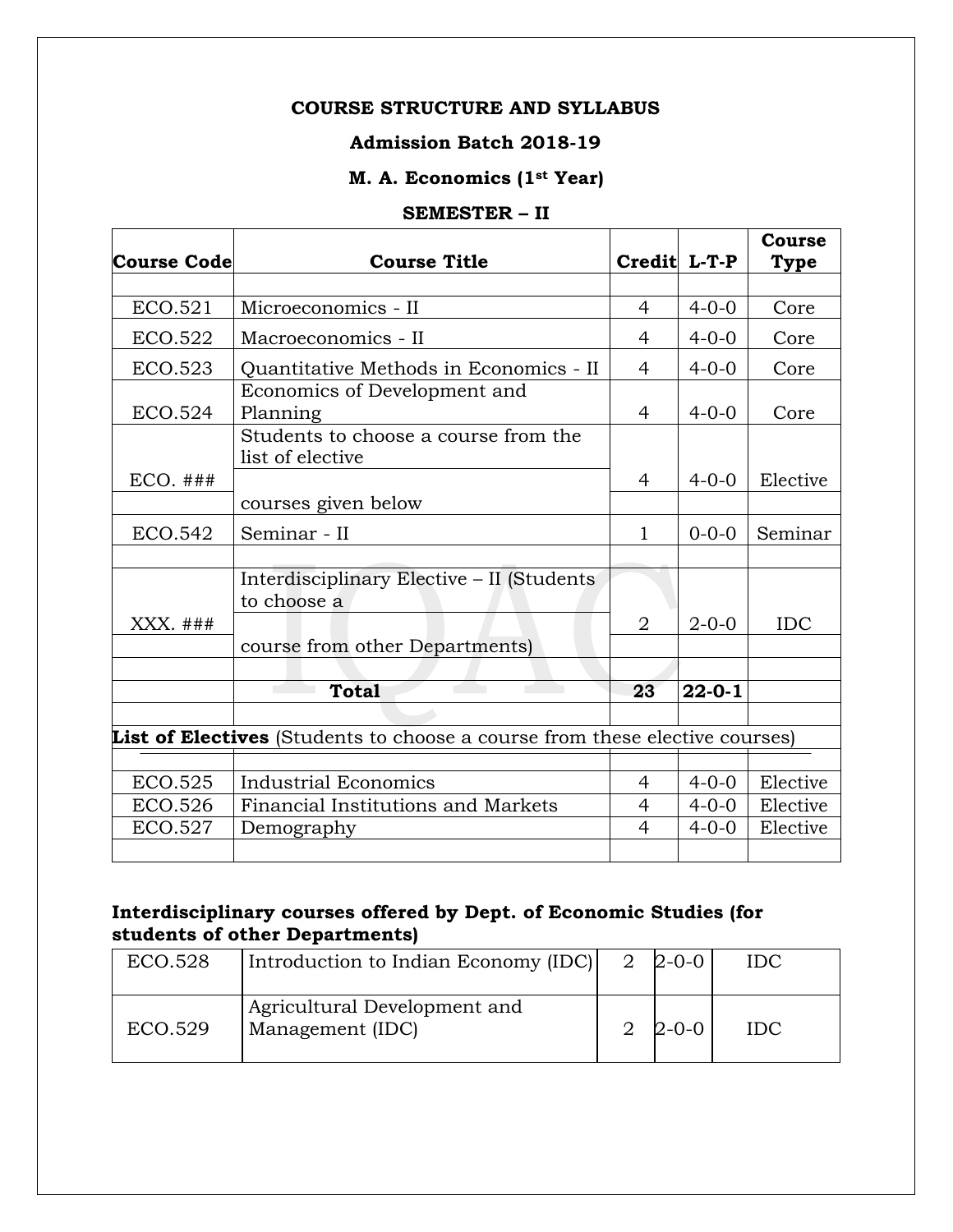### **Admission Batch 2018-19**

### **M. A. Economics (2nd Year)**

#### **SEMESTER – III**

| Course            |                                                                  |                |              | <b>Course</b> |
|-------------------|------------------------------------------------------------------|----------------|--------------|---------------|
| Code              | <b>Course Title</b>                                              | Credit         | $L-T-P$      | Type          |
|                   |                                                                  |                |              |               |
| ECO.551           | <b>Basic Econometrics</b>                                        | $\overline{4}$ | $4 - 0 - 0$  | Core          |
| ECO.552           | <b>Public Economics</b>                                          | 4              | $4 - 0 - 0$  | Core          |
| <b>ECO.553</b>    | Research Methodology for Economics                               | 4              | $4 - 0 - 0$  | RM            |
|                   | Students to choose a course from the list<br>of elective         |                |              |               |
| $ECO.$ ###        |                                                                  | 4              | $4 - 0 - 0$  | Elective      |
|                   | courses given below                                              |                |              |               |
| <b>ECO.543</b>    | Seminar - III                                                    | 1              | $0 - 0 - 0$  | Seminar       |
| ECO.599           | Project                                                          | 6              | $0 - 0 - 12$ | Project       |
| $XXX.*$           | Academic Writing                                                 | 1              | $1 - 0 - 0$  | <b>VAC</b>    |
|                   |                                                                  |                |              |               |
|                   | <b>Total</b>                                                     | 24             | $17 - 0 - 7$ |               |
|                   |                                                                  |                |              |               |
|                   | <b>List of Electives</b> (Students to choose a course from these |                |              |               |
| elective courses) |                                                                  |                |              |               |
|                   |                                                                  |                |              |               |
| <b>ECO.554</b>    | Punjab Economy                                                   | 4              | $4 - 0 - 0$  | Elective      |
| <b>ECO.555</b>    | Political Economy of Development                                 | 4              | $4 - 0 - 0$  | Elective      |
| ECO.556           | <b>Environmental Economics</b>                                   | 4              | $4 - 0 - 0$  | Elective      |

#### **COURSE STRUCTURE AND SYLLABUS**

### **Admission Batch 2018-19**

### **M. A. Economics (2nd Year)**

#### **SEMESTER – IV**

| <b>Course</b>  |                                      | <b>Cred</b> |             | Course      |
|----------------|--------------------------------------|-------------|-------------|-------------|
| Code           | <b>Course Title</b>                  | it          | $L-T-P$     | <b>Type</b> |
| ECO.571        | Indian Economy                       | 4           | $4 - 0 - 0$ | Core        |
|                | Students to choose a course from the |             |             |             |
|                | list of elective                     |             |             |             |
| $ECO.$ ###     |                                      | 4           | $4 - 0 - 0$ | Elective    |
|                | courses given below                  |             |             |             |
| <b>ECO.544</b> | Seminar - IV                         |             | $0 - 0 - 0$ | Seminar     |
| <b>ECO.599</b> | Project                              | 6           | $0 - 0 -$   | Project     |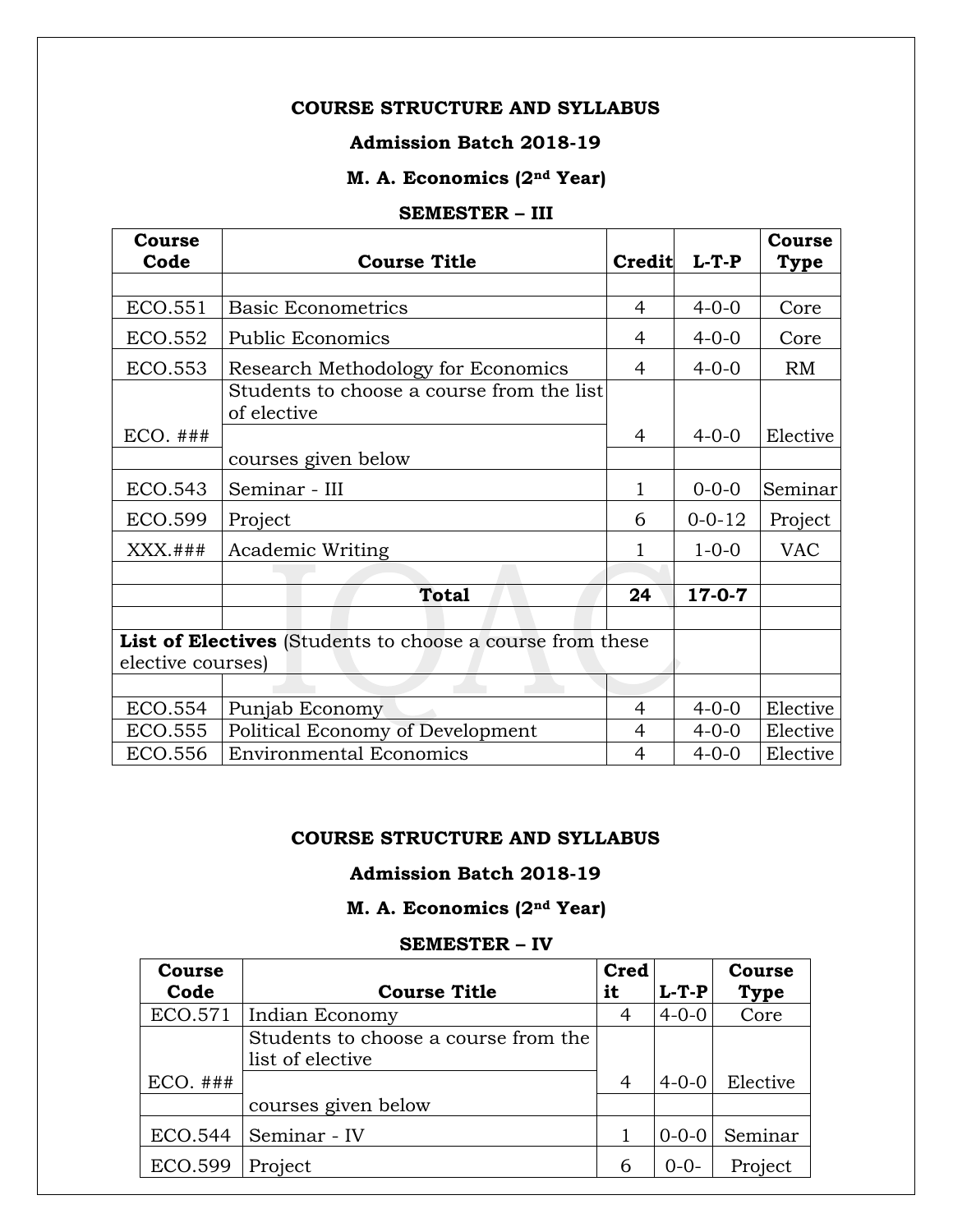|                |                                                     |    | 12          |            |
|----------------|-----------------------------------------------------|----|-------------|------------|
| <b>ECO.575</b> | Practices of Economics -I                           | 2  | $2 - 0 - 0$ | <b>DEC</b> |
| ECO.576        | Practices of Economics -II                          | 2  | $2 - 0 - 0$ | <b>DEC</b> |
| $XXX.*$        | Data Analysis Using SPSS                            |    | $0 - 0 - 1$ | <b>VAC</b> |
|                |                                                     |    |             |            |
|                |                                                     |    | $12 - 0 -$  |            |
|                | Total                                               | 20 | 8           |            |
|                |                                                     |    |             |            |
|                | List of Electives (Students to choose a course from |    |             |            |
|                | these elective courses)                             |    |             |            |
|                |                                                     |    |             |            |
|                | Advanced Econometric Theory and                     |    |             |            |
| ECO.572        | Applications                                        | 4  | $4 - 0 - 0$ | Elective   |
| ECO.573        | International Trade and Investment                  |    | $4 - 0 - 0$ | Elective   |
| <b>ECO.574</b> | Rural Economics                                     |    | $4 - 0 - 0$ | Elective   |

#### **Course Name: Microeconomics - I**

#### **Course Code: ECO.506**

**Course Objective:** The objective of the course is to provide the students with a thorough knowledge and understanding of the foundations of modern economic analysis.

**Theory of Consumer Behaviour**: Basic concepts; Marshall's Approach; Ordinal Utility Theory: Optimizations, derivation of demand function, income-leisure, substitution and income effects; Linear expenditure system, Separable and Additive utility functions, Homogeneous and Homothetic utility functions; Indirect utility functions and Duality theorem; Theory of revealed preference, Consumer Surplus and Elasticity of Demand. The problem of choice in situations involving Risk and Uncertainty (attitude towards risk and insurance)

**Theory of Production and Costs**: Basic Concepts; Short-run and long-run production functions; Properties of homogeneous production functions (CD and CES production functions); Optimizing Behaviour and derivation of input demand functions, Duality in Production; Production under Uncertainty; Concepts of Costs: Traditional Cost Theories: Short-run and Long-run Costs, Envelope curve; Modern theory of Costs: Short-run and Long-run, L-shaped scale curve; Engineering cost curves.

#### **Unit-I 15 Hours**

|  | u | æ<br>۰, |
|--|---|---------|
|  |   |         |
|  |   |         |
|  |   |         |
|  |   |         |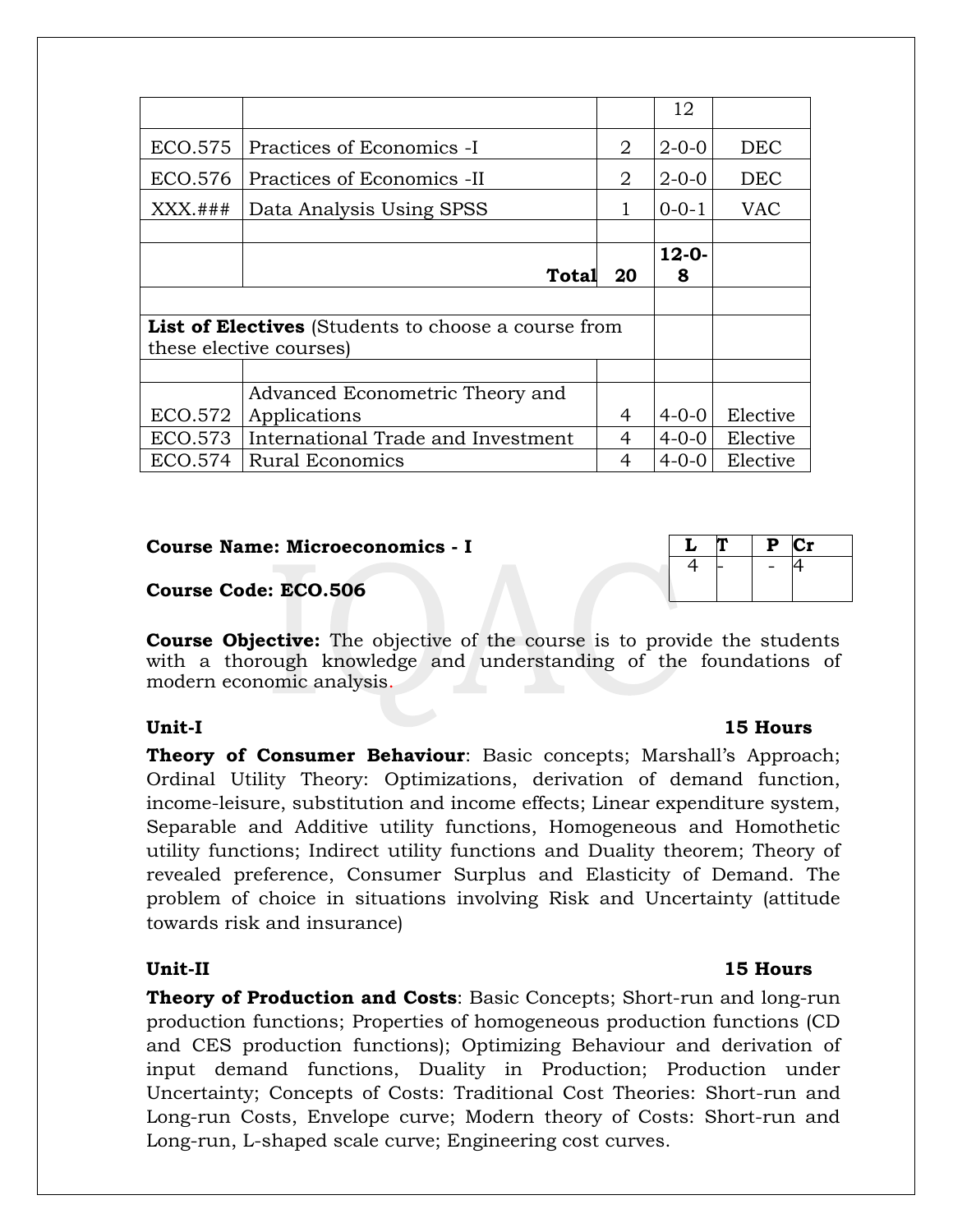#### **Unit-III 15 Hours**

**Price-Output under Perfect Competition and Monopoly**: Perfect Competition: Short-run and Long-run Equilibrium; Supply curves of the Firm and Industry; Dynamic Changes and Industry Equilibrium. Monopoly: Short-run and Long-run Equilibrium; Predictions in Dynamic Changes, Regulated Monopoly (Taxation, and Price Regulation); Govt. regulated Monopoly; Discriminating Monopoly. Comparison Competitive and Monopoly firms and Excess capacity.

### **Unit-IV 15 Hours Price- Output under Monopolistic Competition and Oligopoly**: Monopolistic Competitive Market:

Product differentiation and Demand curve; Industry and Group; Chamberlin's model: with entry and price competitions and equilibrium of firms; Comparison Competitive and Monopolistic Competitive Markets; Concept of Excess capacity; Non-collusive Oligopoly: Cournout's model, Bertrand's model, Chamberlin's model, Stackelberg's model and Kinked demand Model of oligopoly.

### **Suggested Readings**

- 1. Snyder, C. and W. Nicholson (2010), *Fundamentals of Microeconomics, 10th Edition,* Cengage Learning-New Delhi.
- 2. Jehle, G. A. And P. J. Reny (2011), Advanced *Microeconomic Theory*, 3rd Edition, Pearson-New Delhi.
- 3. Henderson, J.M., and Quandt, R.E.(2003). *Microeconomic Theory: A Mathematical Approach. 3rd Edition,* Tata McGraw Hill, New Delhi
- 4. Pindyck, R.S. D.L. Rubbinfeld, P.L Mehta (2009). Microeconomics, 7th Edition, Pearson, New Delhi.
- 5. Koutsoyiannis, A. (1979). *Modern Microeconomics* (2nd edition).Macmillan Press, London.
- 6. Varian, H.(2010). *Intermediate Microeconomic*. 8th Edition New York: W.W Norton.
- 7. Varian, H.(1992). *Microeconomic Analysis*. 3rd Edition New York: W.W Norton.
- 8. Mankiw, N. G. (2009). *Principles of Microeconomics*. 5th Edition. South-Western, Cengage Learning. USA
- 9. Samuelson, P.A. and Nordhaus, W.O. (1998).*Economics* (16th Edition). New Delhi: Tata McGraw Hill.
- 10. Stigler, G. (1996). *Theory of Price* (4th Edition).New Delhi: Prentice Hall of India.

#### **Course Name: Macroeconomics – I**

#### **Course Code: ECO.507**

|  | $\mathbf P$ | $\mathop{\rm Cr}\nolimits$ |
|--|-------------|----------------------------|
|  |             |                            |

**Course Objective:** The objective of this course is to familiarise the students of Master degree with the basic concepts, theories and approaches to understand the behaviour of macroeconomic aggregates and policies.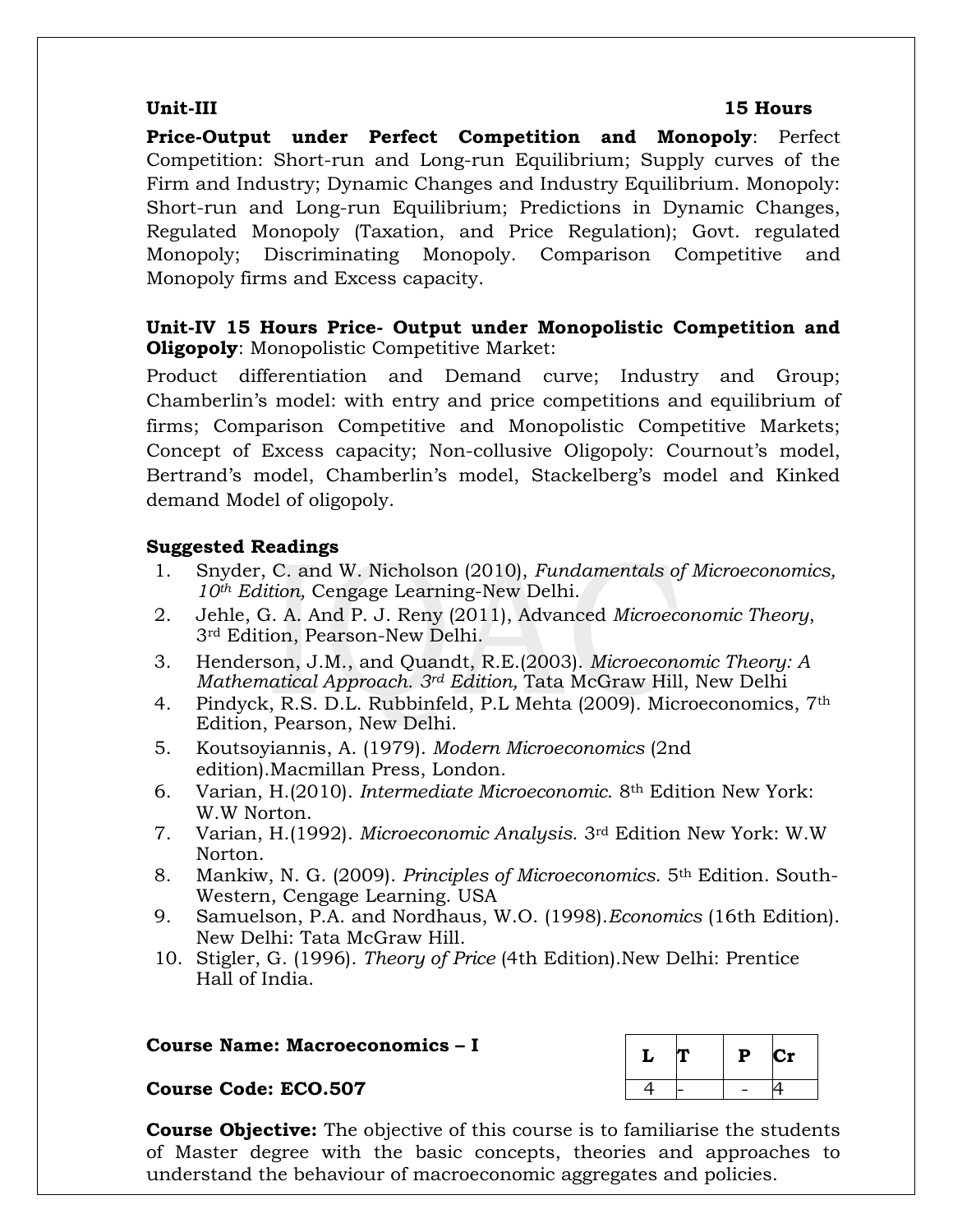**National Income**: Basic Concepts, Measurement of National Income and Difficulties; Domestic and National Product and their Components, National income at factor cost and at Market Prices, Real and nominal GNP; National Income and Welfare, Social Accounting and its significance, System of National Accounts; Measurement of national Income in India.

**Classical Theory of Output and Employment** – The Classical Postulates; Say's Law of Market, Full Employment – Demand for and Supply of Labour; Labour Supply and Money Wages; Unemployment and Wage Rigidity; Overall Equilibrium in the Basic Static Model (Goods, Labour & Money Markets).

### **Unit-III 15 Hours**

**Keynesian Theory of Income Determination**: Concepts and Functions; Two sector, Three sector and four sector Models of Income Determination; Investment Multiplier; Balanced Budget Multiplier; Keynesian Theory of Money and Interest; Basic two sector IS-LM Model.

**Theories of Consumption**: Keynesian Theory; Consumption Puzzle; Absolute Income Hypothesis, Relative Income Hypothesis, Permanent Income Hypothesis, Life Cycle Hypothesis.

### **Suggested Readings**

- 1. Mankiw, N. G. (2011): Macroeconomics, 6th edition, New York, Worth publishers
- 2. Fuller, Neil (2008): Principles of macroeconomics, Delhi, Overseas Press
- 3. Froyen, R. T. (2012): Macroeconomics: theories and policies. (8th edition), New Delhi, Pearson Education.
- 4. Blanchard, O. (2012): Macroeconomics. (4th edition), New Delhi, Pearson Education
- 5. Acemoglu, D. (2016): *Macroeconomics*, New Delhi, Pearson education India.
- 6. Branson, W. H. (2014): *Macroeconomics: Theory and policy*, (3rd edition), New Delhi, East-West press Pvt. Ltd.
- 7. Dornbusch, R.; Fisher, S. and Startz, R. (2015): *Macroeconomics*, (11th edition), New Delhi, Tata McGraw hill education India Pvt. Ltd.
- 8. Gordon, R. J. (2015): *Macroeconomics*, (12th edition), New Delhi Pearson education India Pvt. Ltd.

### **Unit-IV 15 Hours**

#### **Unit-I 15 Hours**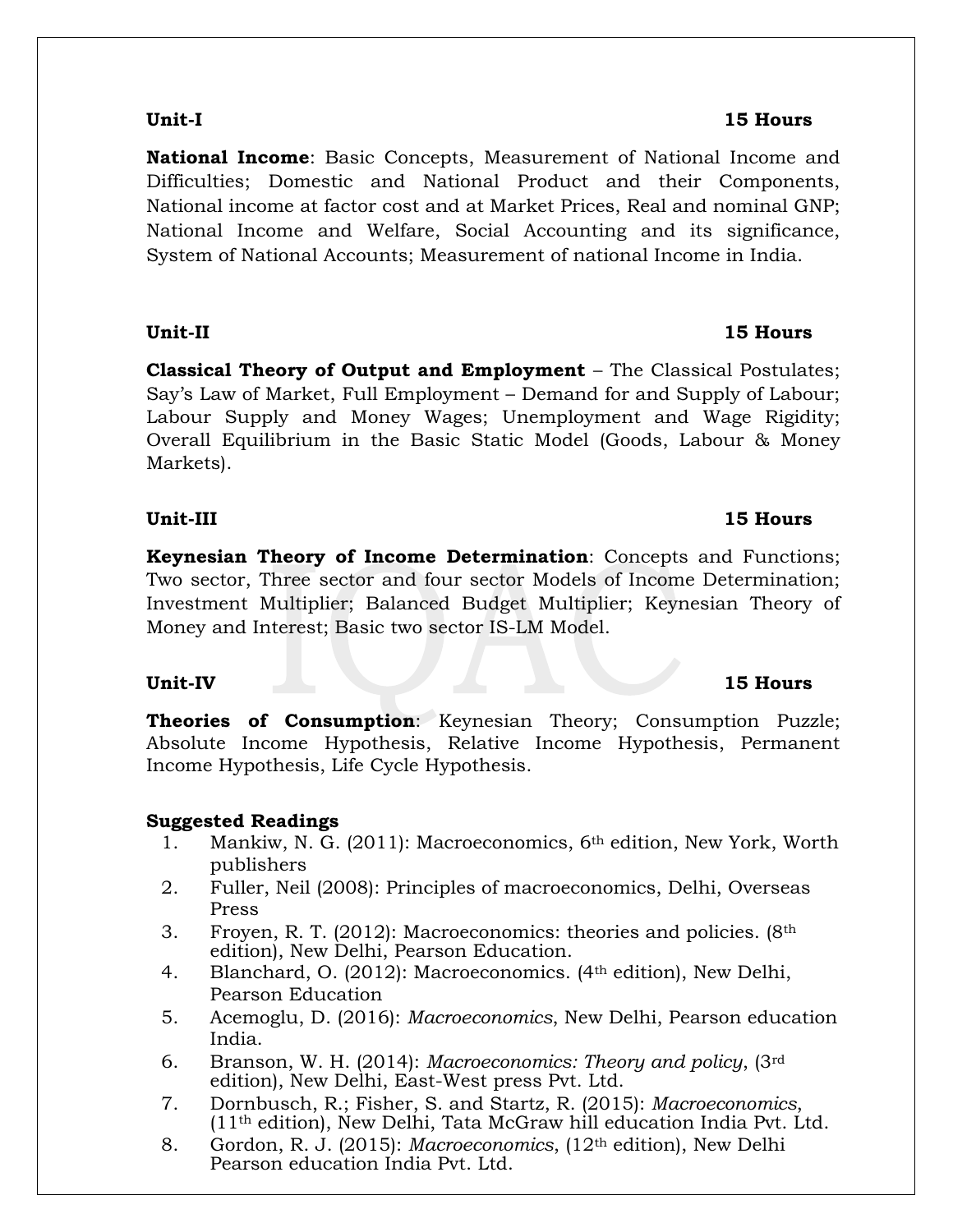- 9. McConnell, C. R., and Gupta, H. C. (2012). *Introduction to Macroeconomics*. Tata McGraw-Hill Publishing Company
- 10. Shapiro, Edward. (2015): *Macroeconomic analysis*, (5th edition), New Delhi, Galgotia publication Pvt. Ltd.

### **Course Name: Quantitative Methods in Economics – I**

### **Course Code: ECO.508** 4

**Course Objective:** The objective of this course is to familiarise the students of Master degree with the basic mathematics required to understand the various dimensions of economics.

### **Unit-I 15 Hours**

**Differentiation and Integration:** Limit, Continuity, Differentiation of algebraic, exponential, logarithmic, trigonometric, and implicit functions; Partial Differentiations, Euler's theorem and total differentials; Maxima and minima with and without constraints; Indefinite and definite integrals, Economic applications of differentiation and integration.

**Differential and Difference Equations**: Differential and difference equations of first and second order; Applications for determining Market Equilibrium.

### **Unit-III 15 Hours**

**Linear Algebra:** Concept of Vector; Matrix: Types, properties of determinants, rank and inverse of matrix; System of linear equations, Solution by Crammer' rule and matrix inverse method, Linear independence and dependence of vectors, characteristic roots and vectors, quadratic forms.

### **Unit-IV 15 Hours**

**Linear Programming:** Formulation of linear programming problem; simplex and graphical methods, Concept of Duality; Input-Output Analysis – Open and Closed Models; Game Theory & its applications

### **Suggested Readings**

- 1. Allen R.G.D (2016): *Mathematical analysis for econometrics*, New Delhi, Trinity press
- 2. Asano, Akhito (2013): *An introduction to mathematics for economics*. New Delhi, Cambridge university press

# $L | T | P | Cr$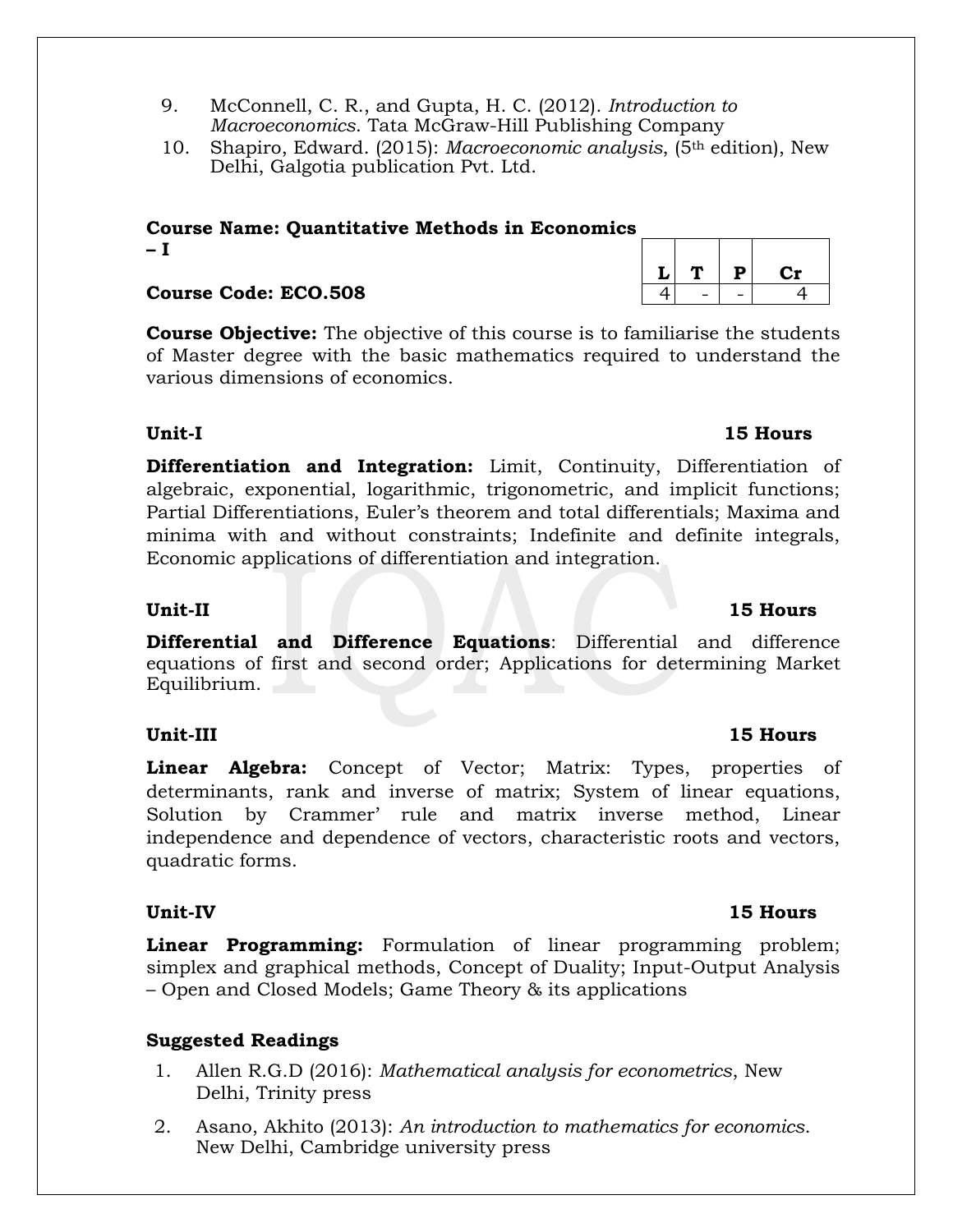- 3. Chiang, Alpha C. and Wainwright, Kevin (2013): *Fundamentals methods of mathematical economics* (4th edition), New Delhi, Tata McGraw hill education.
- 4. Harrison, Michael, and Waldron, Patrick. (2011): *Mathematics for economics and finance*, London, Routledge
- 5. Hoy, Michael and Others (2014): *Mathematics for economics*, (3rd edition), New Delhi, PHI learning, Pvt. Ltd.
- 6. Pemberton, Malcolm (2017): *Mathematics for economics. An introductory textbook*, New Delhi, Viva books Pvt. Ltd.
- 7. Sydsaeter, K., and Hammond, P. (2008). *Essential mathematics for economic analysis*. New Delhi: Pearson Education.
- 8. Vali, Shapoor (2014): *Principles of mathematical economics*, U.S.A., Atlantic press
- 9. Wang, Susheng (2015): *Mathematical Economics*, 2nd edition, New Jersey, World scientific.
- 10. Yamane, T. (2012). *Mathematics for Economists*. Literary Licensing, LLC

#### **Course Name: International Economics**

#### **Course Code: ECO.509**

**Course Objective:** The objective of this course is to familiarise the students of Master degree with the basic theories, approaches, and polices of international economics.

**Theories of International Trade**: Absolute Advantage, Comparative Advantage and Opportunity Costs, Heckscher-Ohlin Theory of Trade; Factor Price equalization; Empirical testing of Heckscher Ohlin Theory, New approaches to trade theory: The Product Cycle Theory, Technology Gap Theory; Causes of Emergence and Measurement of Intra-industry Trade.

**Terms of Trade**: Concepts and Measurement; Prebisch and Singer views on terms of trade;

Theory of Tariff; Regionalism and Multilaterism; Political Economy of Non-tariff barriers;

Various forms of Economic Integration; Questioning the benefits of economic integration:

Brexit crisis.

### **Unit-I 15 Hours**

|            | . | P | Сr |
|------------|---|---|----|
| $\epsilon$ |   |   | 4  |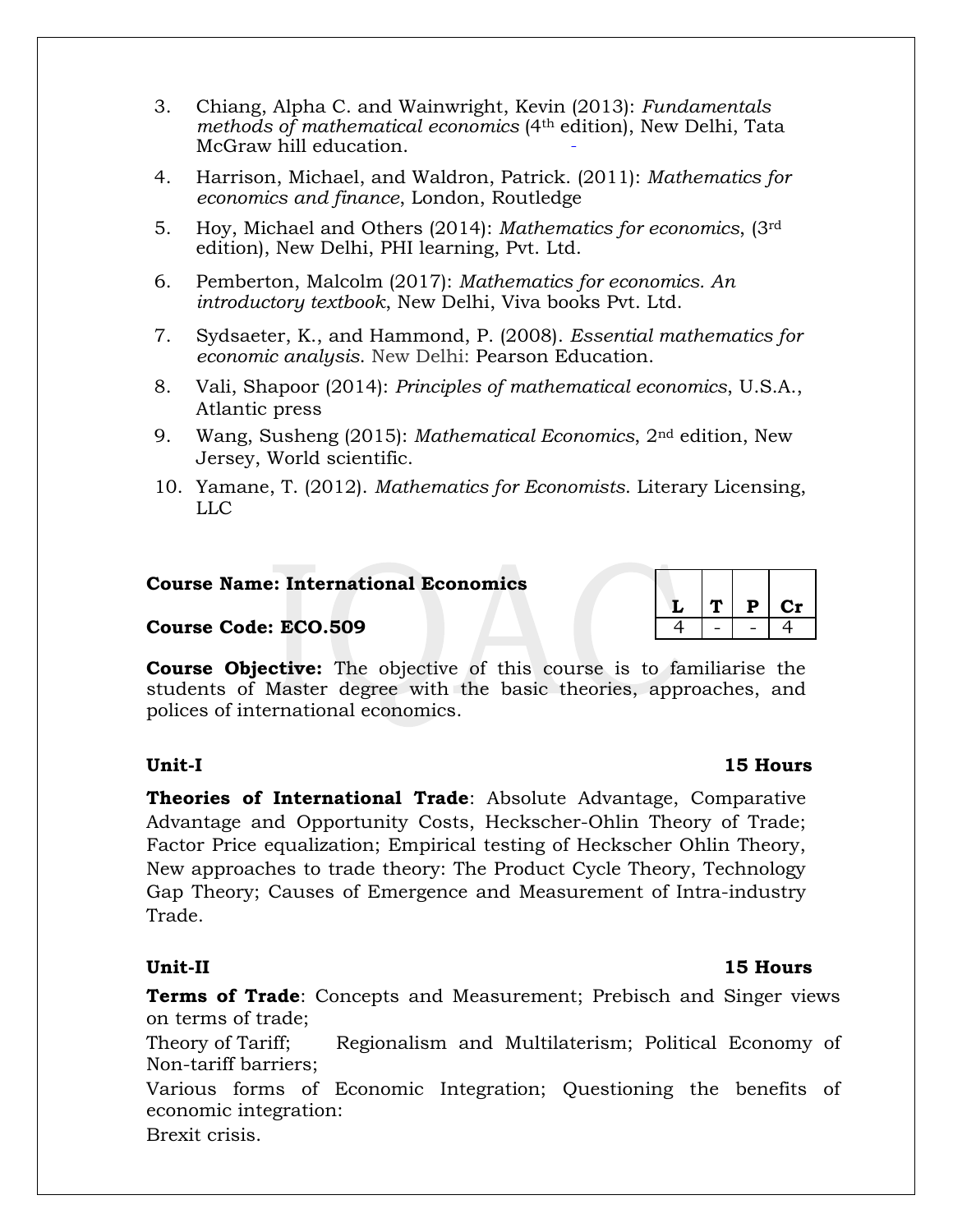**Balance of Payments and Adjustments**: Concepts and components; Causes of disequilibrium and different approaches: Traditional, Absorption and monetary approach, Process of adjustment in the balance of payment under Gold Standard, Fixed Exchange Rate and Flexible Exchange Rates; Theory of foreign exchange market, exchange trading, arbitrage and market hedging; Foreign trade multiplier; Crisis and exchange rate.

Collapse of Bretton woods system and emergence of international monetary system (IMF and World Bank) World Trading System, WTO and its impact on different sectors, Globalization: Discontents, Issues for Developing Countries, Emergence of Global value chain, Changing pattern of Trade; UNCTAD, Global Inequality

### **Suggested Readings**

- 1. Bhagwati, J. N. (1998). *International Trade: Selected Readings*. London: McMillan University Press.
- 2. Francis, C.(2008), *International Economics*, McGraw-Hill Education
- 3. James C. and Robert, M. (2004). *International Economics*, John Wiley & Sons. Inc.
- 4. Jones, R. W. and Kenen, P. B. (2003). *Handbook of International Economics*. (VolumeI, II and III). Amsterdam: Elsevier.
- 5. Kofman, E., and Youngs, G. (2001). *Globalisation: Theory and Practice (2nd Ed.).*

London: Pinter.

- 6. Krugman, P. R. and Obstfeld, M. (2000). *International Economics: Theory and Policy*, Dorling Kindersley (India) Pvt. Ltd.
- 7. Mikic, M. (1998). *International Trade*. London: Macmillan Press.
- 8. Munck, R. (2003). *Globalization and Labour: The New Great Transformation*. Zed Books Ltd.
- 9. Nayyar, D. (2002). *Governing Globalisation: Issues and Institutions.* Delhi: Oxford University Press.
- 10. Sakamoto, Y. (1994). *Global Transformation: Challenges to the State System*. Tokyo: United Nations University Press
- 11. Salvatore, D. (2004). *International Economics*. John Wiley and Sons Inc.
- 12. Scholtze, J.A. (2000). *Globalisation: A Critical Introduction*. Basingstoke: Palgrave.

### **Unit-III 15 Hours**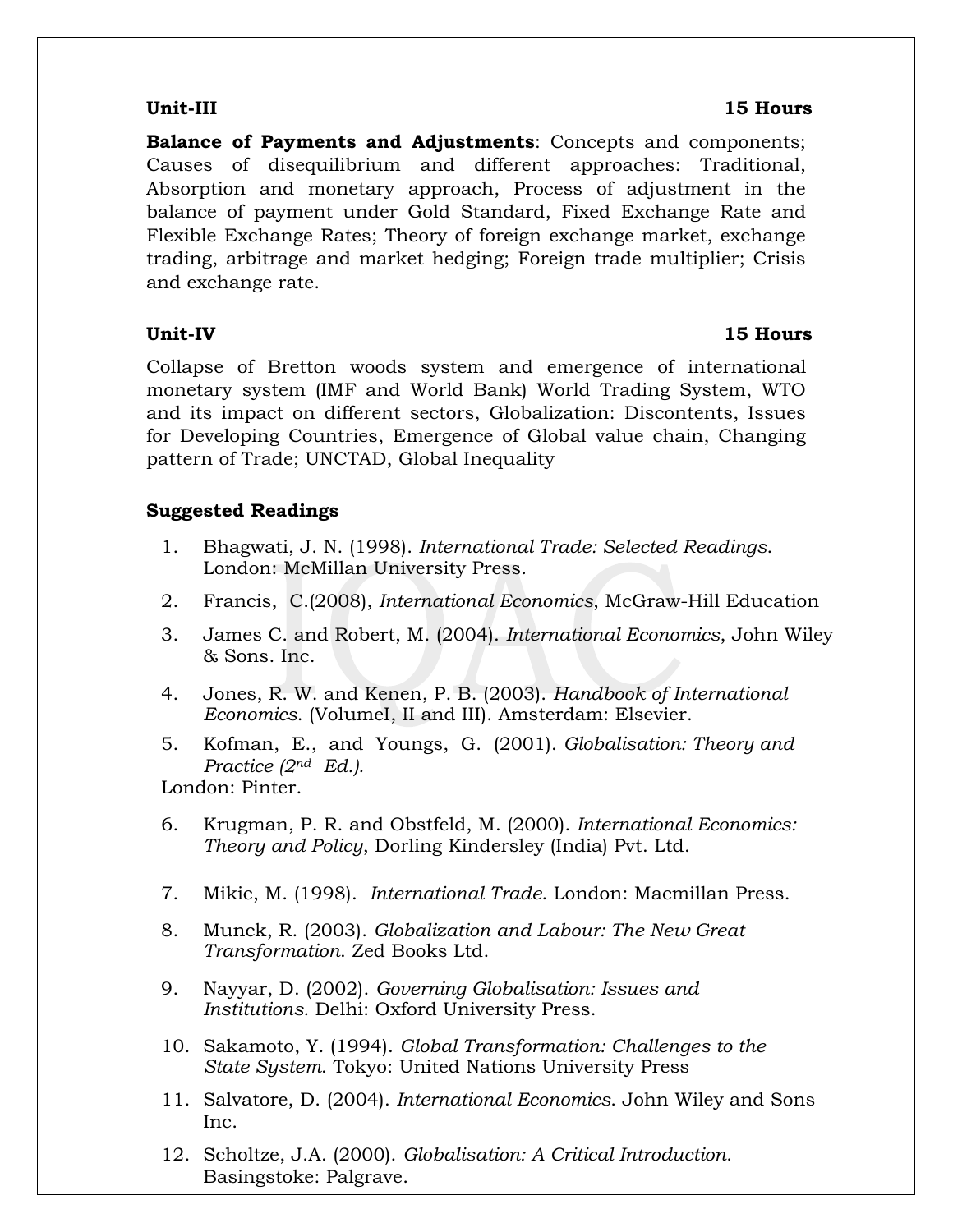- 13. Sodersten, B. O. and Reed, G. (2008). *International Economics*. London: McMillan.
- 14. Stiglitz, J. E. (2002).*Globalization and its Discontents*. London: Penguin.
- 15. Stiglitz, J. E. (2013): The Price of Inequality, W. W. Norton & Company
- 16. Thomas Piketty (2015): Capital in the  $21^{st}$  Century, Brilliance Crop, MP3 Una edition.

**Course Name: Seminar-I**

#### **Course Code: ECO.541**

|  | P | Cr |
|--|---|----|
|  |   |    |

**Course Objective:** The objective of this course is to develop the human and soft skills of the students of Masters Degree.

#### **General Outline of Activities:**

- 1. The course coordinator should make the students learn how to prepare seminar report as well as seminar presentations on a given topic.
- 2. The preparation of seminar report on a given topic should be made referring to the literature available in the form of text/reference books, journals, periodicals, magazines, newspaper articles, and web resources.
- 3. The students should be encouraged to visit the library as well as computer centre of the University for preparing seminar reports and its power point presentation.
- 4. As far as possible the topic of the seminar should relate to current developments in the field.
- 5. The seminar report and its presentation should be evaluated by a duly constituted Department level committee.

#### **Course Name: Agricultural Economics**

#### **Course Code: ECO.510** 4 - 4 - 4

**Course Objective:** The objective of this course is to familiarise the students of Master degree with the basic concepts, theories and approaches of agricultural economics.

#### **Unit-I 15 Hours**

Agricultural Economics: Meaning, Scope and Role in economic development; Interface between Agriculture and Industry; Schultz's

# $L |T | P | Cr$

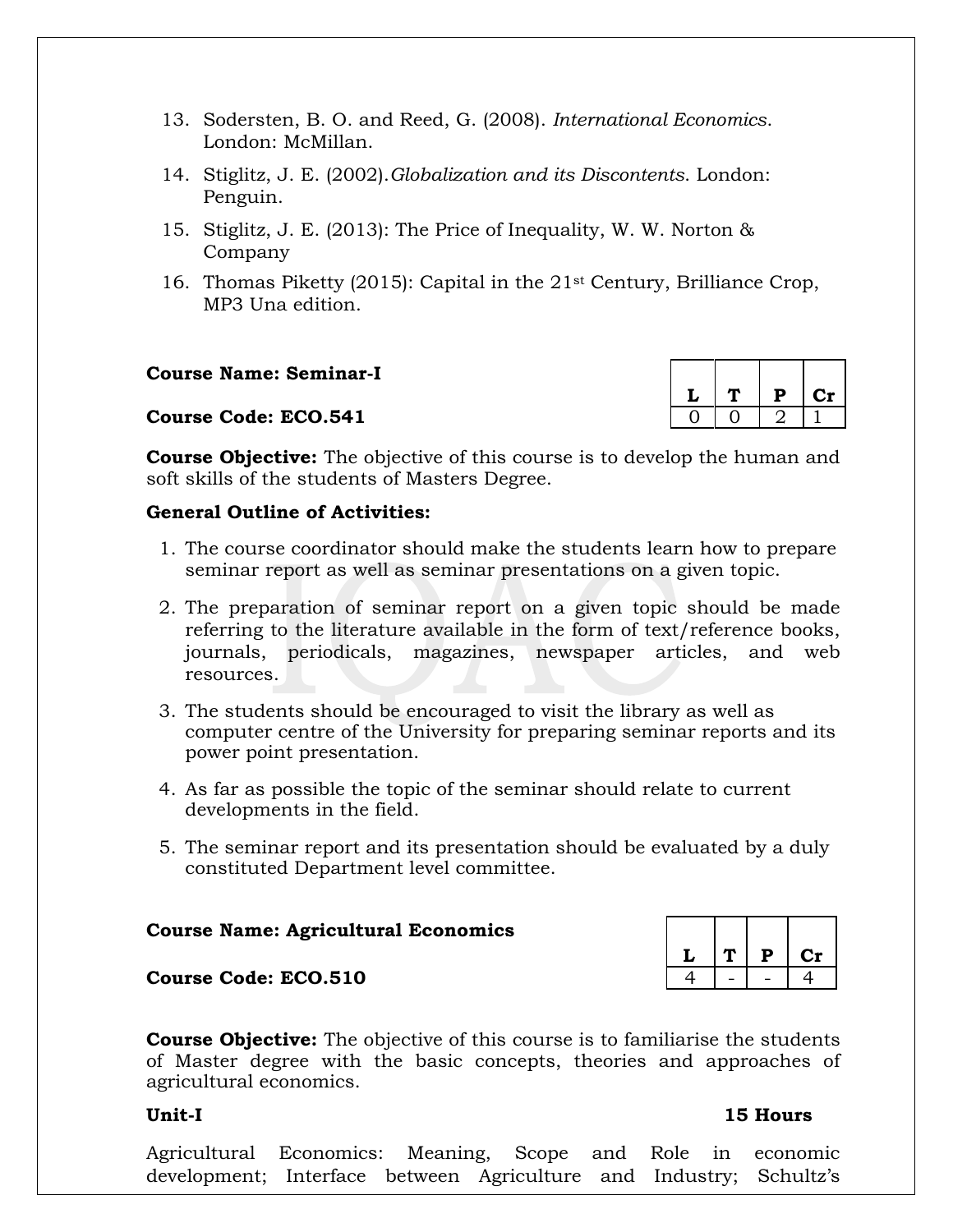prescription of transforming traditional agriculture; Mellor's model; Land Reforms, Agriculture Development during Planning Periods; Green Revolution; Growth, Productivity and Regional Disparities in Indian Agriculture; Agrarian Crisis and Farmer Suicide

Farm Size and Productivity Relationships, Risk and Uncertainty in Agriculture, Environmental Issues in Agriculture; Farm Management: Basics; Agricultural Marketing: Existing Structure, Problems, Costs and Efficiency in the markets, Marketing Reforms, Innovations in Agricultural Marketing System.

### **Unit-III 15 Hours**

Agricultural Price Policy in India-instruments and assessment; Food Security and Public Distribution System (PDS), Agricultural Finance: Role, Agencies, problems, Policies, Inter-linked Markets, Value Chain, Market Reforms, Indebtedness.

Cooperative: Organisation, Structure, Functions, Inter-sectoral terms of trade; Agricultural subsidies - Nature, Trends and Distributional Implications; Agricultural Exports: Nature, Trend, Composition; WTO and Indian agriculture.

### **Suggested Readings**

- 1. Acharya, S.S. and Agarwal, N.L. (2012). *Agricultural Marketing in India*. Oxford & IBH Publishing Co. Pvt. Ltd., New Delhi.
- 2. Bansil, P.C. (2017). *Economic Problems of Indian Agriculture.* Daya Publishing House, New Delhi.
- 3. Bhalla, G. S. and Gurmail S. (2001). *Indian Agriculture: Four Decades of*

*Development*. New Delhi: Sage Publications.

- 4. Chand, R. (2012). Development Policies and Agricultural Markets. *Economic and Political Weekly,* 47 (52): 53-63.
- 5. Chand, R., S S Raju, S. Garg and L.M. Pandey (2011). Instability and Regional variation in Indian Agriculture, NCAP, New Delhi.
- 6. Dev, S. M. and Rao, N.C. (2010). Agricultural Price Policy, Farm Profitability and Food Security. *Economic and Political Weekly,* 45 (26 & 27): 174-182.
- 7. Gill, A. (2004). Interlinked Agrarian Credit Markets: Case Study of Punjab. *Economic*

# **Unit-II 15 Hours**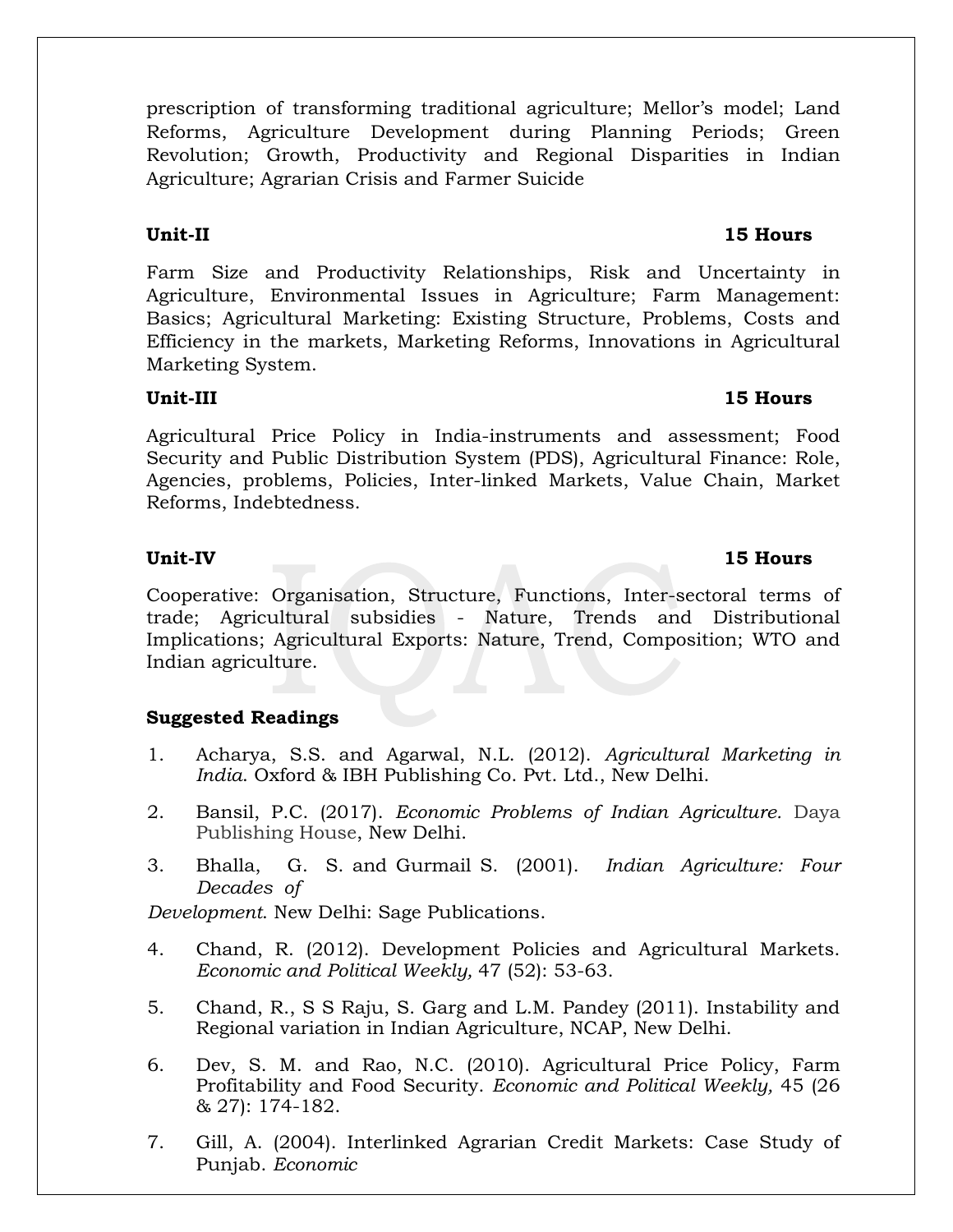*and Political Weekly*, 39 (33): 3741-3751.

- 8. Govt. of India (Latest). *Agricultural Statistics at a Glance, Ministry of Agriculture*, New Delhi.
- 9. Govt. of India (various years): *Five Year Plans, Planning Commission*, New Delhi.
- 10. Gulati, A. and Kelly, T. (2001). *Trade Liberalisation and Indian Agriculture*. New Delhi: Oxford University Press.
- 11. Gulati, A. and Narayanan (2005). The Subsidy Syndrome in Indian Agriculture, Oxford University Press, New Delhi.
- 12. Johl, S.S. and Kapur, T.R. (2006). *Fundamentals of Farm Business Management*, Kalyani Publishers, Ludhiana.
- 13. Kahlon, A. S., and Tyagi, D. S. (1983). *Agricultural price policy in India*. Allied Publishers Ltd., New Delhi.
- 14. Kahlon, A.S. and Singh, K. (1984). *Managing Agricultural Finance: Theory and Practice*. Allied Publisher Ltd., New Delhi.
- 15. Reddy, S.S. and Ram, P.R. (2000). *Agricultural Finance and Management.* Oxford & IBH Publishing Co. Pvt. Ltd. New Delhi.
- 16. D. Narshima Reddy & Srijit Mishra (2010): Agrarian Crisis in India, (eds.), Oxford University Press
- 17. R. S. Despandey & Arora, S. (2010): Agrarian Crisis and Farmer Suicide, (eds.), Sage India Publications

#### **Course Name: Money and Banking**

#### **Course Code: ECO.511**

**Course Objective:** The objective of this course is to familiarise the students of Master degree with the basic concepts, theories and approaches to understand the role and the functioning of the monetary and banking systems.

#### **Unit-I 15 Hours**

**Introduction to Money:** Meaning, Nature and functions; Quantity Theory of Money – Classical, Keynesian, Monetarists; Theories of Money Supply, Components of Money Supply; Measures of Money Supply; Determinants of Money Supply; Money Multiplier.

### **Unit-II 15 Hours**

**Demand for Money** – Classical Theory, Keynes' Theory, Portfolio Balance Theory, Friedman's Theory; Monetary Policy – Meaning, Objectives, and

| T | $\mathbf{p}$ | Сr |
|---|--------------|----|
|   |              |    |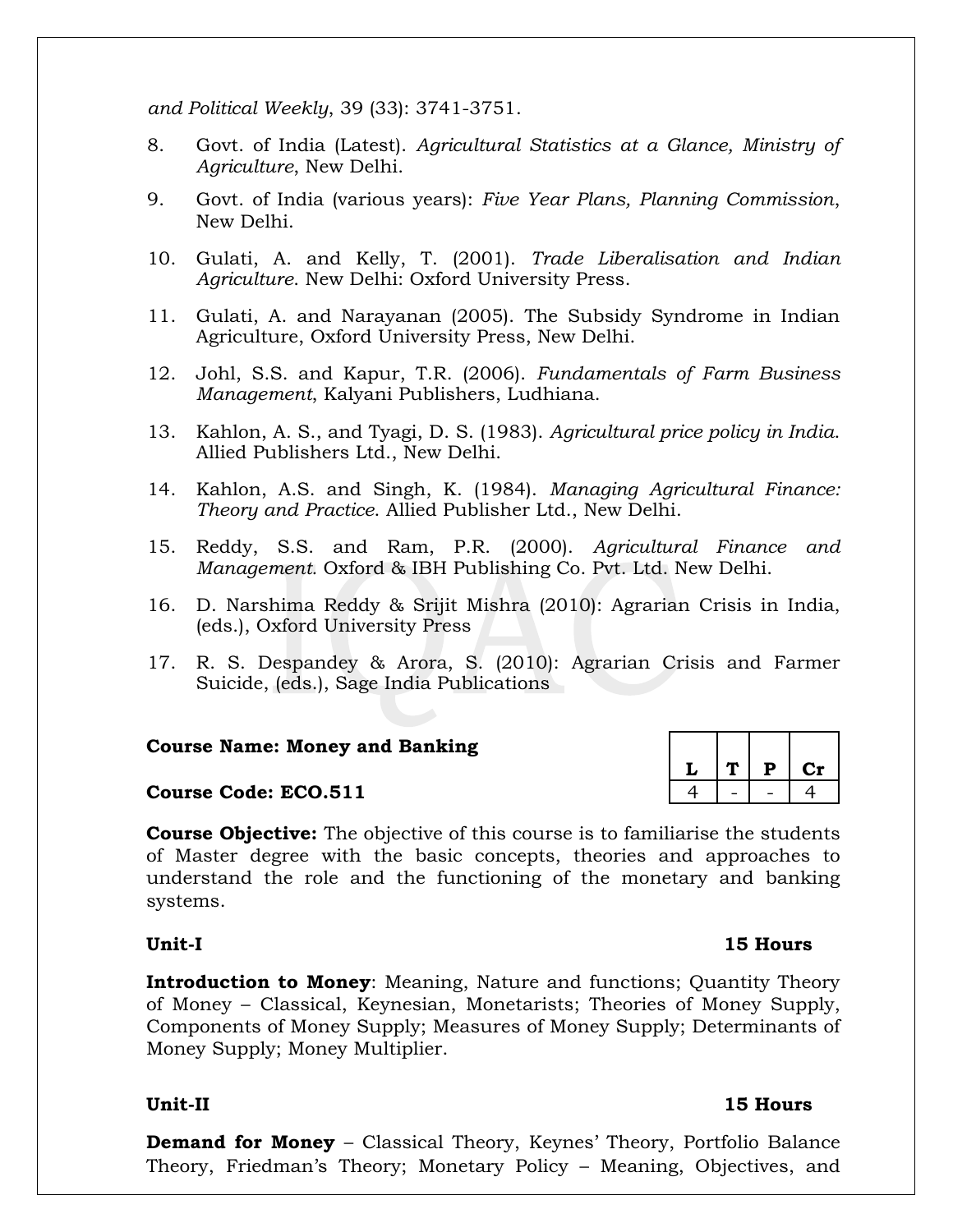Instruments; The structure of interest rate – term structure and yield curve; Theories of term structure of interest rates.

### **Unit-III 15 Hours**

**Financial System** – Different theories & Approaches; Financial Markets – Functions and Types; Money Market and Capital Market – nature, functions and instrument; Structure of Indian money and capital markets; Theoretical perspectives on financial and real sectors.

### **Unit-IV 15 Hours**

**Banking** – Theories of Banking; Commercial and Central Banking Systems – Functions, Credit Creation and Credit Control; Banking and Non-Banking Financial Intermediaries in India; RBI – Functions, Monetary Policy – Methods and Recent Changes in India; International Monetary policy transmission mechanism.

### **Suggested Readings**

- 1. Bhole, L. M. (2004). *Financial Institutions and Markets: Structure, Growth and Innovations*. India: Tata McGraw-Hill Education
- 2. Gautam, S.K. (2012): *Money, banking and finance*. Mumbai, Vakratund publishers.
- 3. Hajela, T.N (2009): *Money and banking: Theory with Indian banking*. New Delhi, Ane books Pvt. Ltd.
- 4. Hajela, T.N. (2015): *Money banking and public finance*, New Delhi, Ane Books Pvt. Ltd.
- 5. Iyenagar (2011): *Money matters: Macroeconomics and financial markets*, New Delhi, Sage publications
- 6. Mithani, D.M. (2013): *Money, Banking, international trade and public finance*, New Delhi, Himalaya publishing house
- 7. Poonia, V. (2012): *Money banking in India*. New Delhi, Srishti books distributors.
- 8. Popli, G. S., Jain, A. (2015): *Principles and Systems of Banking*, PHI Publishing.
- 9. Uppal, R.K (2011): *Money banking and finance: evolution and present structure*, New Delhi, new century publications
- 10. Zola, Emile (2014): *Money*, New Delhi, Oxford University press

### **Course Name: Globalization and Development**

|  | D | $\mathbf{cr}$ |
|--|---|---------------|
|  |   |               |

**Course Code: ECO.512**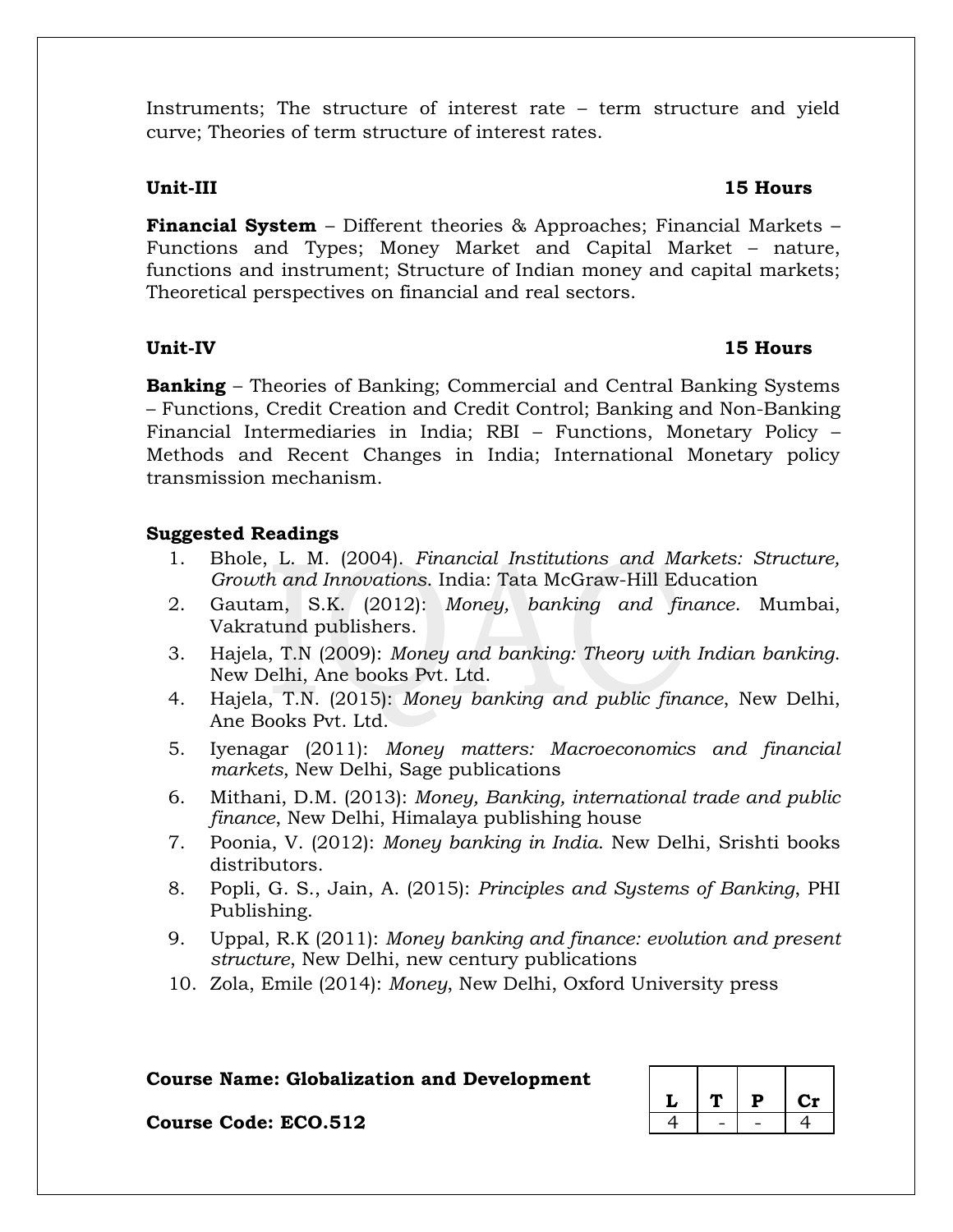**Course Objective:** The objective of the course is to provide the students with a thorough knowledge and understanding of the significance of economic development in the perspective of globalization.

Issues in Globalization: Alternative Perspectives on its Nature and Character;

Critical Dimensions: Economic, Political, Strategic, Cultural and Informatics, Globalization and the new global economy: Globalization as representing the triumph of free market capitalism; Continuity and change in the world economy since the 1970s; Economic Policy Changes in the Advanced and Developing Nations and Developments in Communication Technology.

### **Unit-II 15 Hours**

Transnational Corporations and the Globalization Process: TNCs and FDI and technology flow; Changing patterns of international trade: intra-firm and inter-firm trade; international production networks; Structure and Working of the International Capital market: the main actors and instruments of international asset transaction; offshore banking; Eurocurrencies and their trading; global finance and hot money flows.

Regional and multilateral agreements: Brief History of Multilateral Institutions, their Structure and Working: International Monetary Fund and the World Bank; The World S Trade Organization: Organizational structure and decision making process and its evolving role; Questioning the benefits of economic integration: Inequality and instability in global economy.

Agricultural Globalization and Developing Countries; Industry and Services in the globalization process: Labour, Migration and Outsourcing; Globalization, State, Sovereignty and the Civil Society; The World Social Forum.

### **Suggested Readings**

- 1. Bhatia, S.K. (2017). *Brexit and India: Analyzing the Implication* (Eds.). New Delhi Publishers.
- 2. Daniels, P.W., and Lever, W.F. (1997). *The Global Economy in Transition.* Harlow:
- 3. Edwards, M., and Gaventa, J. (2001). *Global Citizen Action: Perspectives and*

*Challenges*. Boulder Colo: Westview Press.

### **Unit-III 15 Hours**

### **Unit-IV 15 Hours**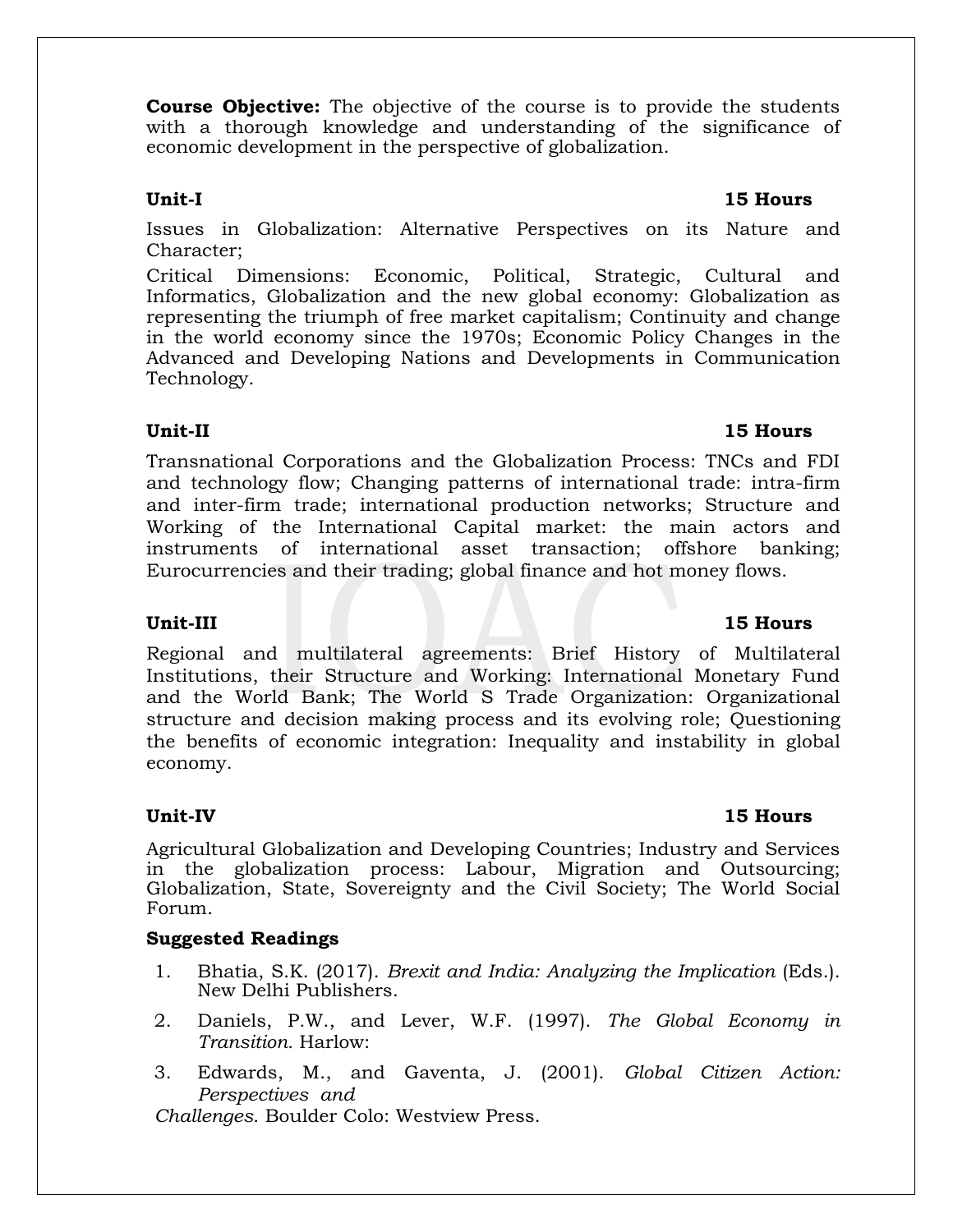- 4. Held, D., McGrew, A., Goldblatt, D., and Perraton, J. (1999). *Global Transformation: Politics, Economics and Culture*. Cambridge: Polity Press.
- 5. Herman, Edward and Robert W McChesney, Globalization of culture (New Delhi: Madhyam Books 2003)
- 6. Hoogvelt, A. M. M. (1997). *Globalisation and the Postcolonial World: The New Political Economy of Development.* Palgrave Macmillan.
- 7. Jackson, H. J. (1998). *The World Trade Organisation. London: The Royal Institute of International Affairs.*
- 8. James, P., and Veltmeyer, H. (2001). *Globalisation Unmasked.* London: Zed Books.
- 9. Khor, K. P., and Khor, M. (2001). *Rethinking Globalisation: Critical Issues and*

*Policy Choices*. London: Zed Books.

10. Kofman, E., and Youngs, G. (2001). *Globalisation: Theory and Practice*

*(2Ed.).*London: Pinter.

- 11. Munck, R. (2003). *Globalization and Labour: The New Great Transformation*. Zed Books Ltd.
- 12. Nayyar, D. (2002). *Governing Globalisation: Issues and Institutions.* Delhi: Oxford University Press.
- 13. Robert. C. Feenstra, (2004) Advanced International Trade, *Theory and Evidence, Published by Princeton University Press.*
- 14. Robert. C. Feenstra, and Alan, M.Taylor, (2011) International Economics, *Worth Publishers; Second Edition.*
- 15. Sailors, J. W., Qureshi, U. A., and Cross, E. M. (1973). Empirical Verification of Linder's Trade Thesis. *Southern Economic Journal*, 262-268.
- 16. Sakamoto, Y. (1994). *Global Transformation: Challenges to the State System*. Tokyo: United Nations University Press.
- 17. Salvatore, D. (2013). *International Economics* (11th Edition). USA: Wiley.
- 18. Sandeep, K. (2015). Migration and Bilateral Trade Flows: Evidence from India and OECD Countries. *Applied Econometrics and International Development,* 15(2), 179-196.
- 19. Scholtze, J.A. (2000). *Globalisation: A Critical Introduction*. Basingsstoke: Palgrave.
- 20. Stiglitz, J. (2002).*Globalization and its Discontents*. London: Pengiun.
- 21. UNCTAD, Trade and Development, Various Issues.
- 22. White, B., Little, R., and Smith, M. (2001). *Issues in World Politics (2Ed.).* Basingstoke: Palgrave.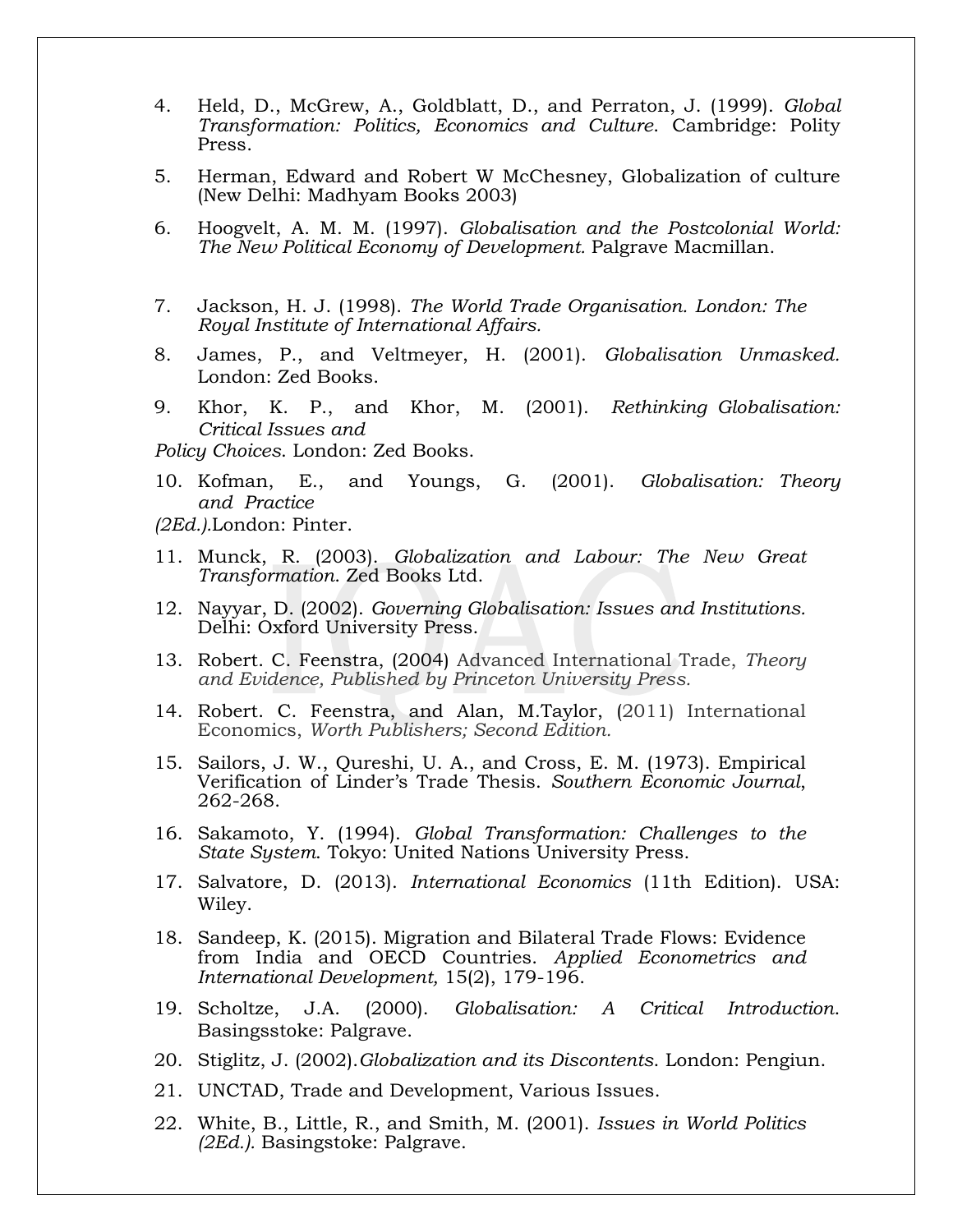23. Williams, M., Goetz, A. M., O'Brein, R., and Scholte, J. A. (2000). *Contesting Global Governance: Multilateral Economic Institutions and Global Social Movements*. Cambridge: Cambridge University Press.

#### **Course Name: Introduction to Globalization**

#### **Course Code: ECO.513**

**Course Objective:** The objective of this course is to give the students an understanding of the globalization process, the principal mechanism of international economic connection through which it works.

#### **Unit-I 8 Hour**

Meaning, Nature, Scope, Types, and Process of Globalization.

Pattern of International Trade, Foreign Direct Investment.

#### **Unit-III**

Regional and Multinational agreements: Brief History. **8 Hours**

**Unit-IV 7 Hours** Structure and Working of International Monetary Fund and World Bank

### **Suggested Readings**

- 1. Kofman, E., and Youngs, G., (2001): *Globalization: Theory and Practice*. London: Pinter.
- 2. Salvatore, D. (2004). *International Economics*. John Wiley and Sons Inc.
- 3. Scholtze, J.A. (2000). *Globalization: A Critical Introduction*. Basingstoke: Palgrave.
- 4. Stiglitz, J. (2002). *Globalization and its Discontents*. London: Penguin.
- 5. Bhaduri, Amit and Deepak Nayyar (1996): *The Intelligent Person's Guide to Liberalization*, New Delhi: Penguin Books
- 6. Deepak Nayyar (1995): *Presidential Address on Globalization*, 78th Annual Conference of Indian Economic Association, India

#### **Course Name: Foundations of Economics**

|  | P | Сr |
|--|---|----|
|  |   |    |

**Course Code: ECO.514** 

| ι, | Р | Сr |
|----|---|----|
|    |   |    |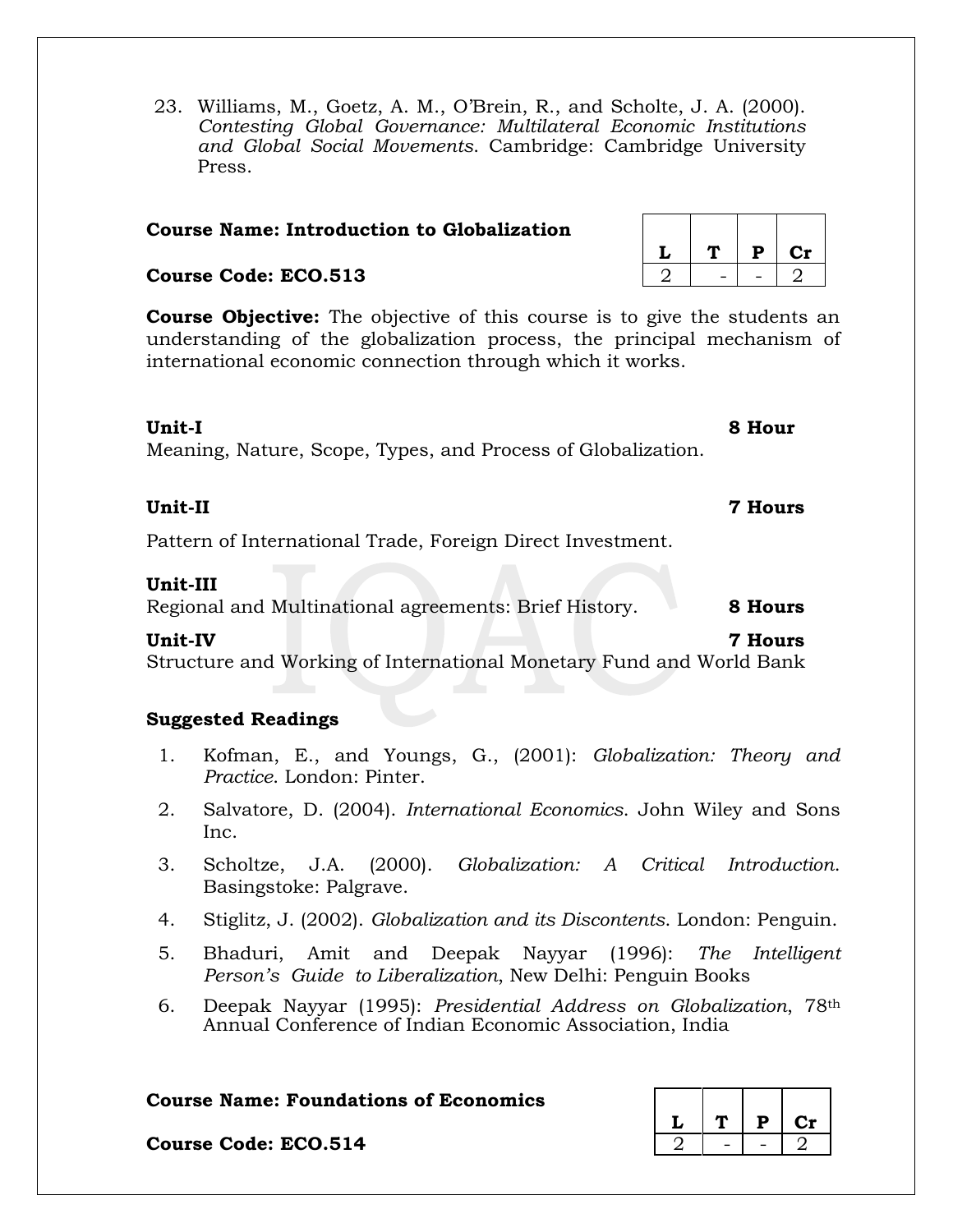**Course Objective:** The objective of this course is to familiarise the students of different streams with the basic concepts, theories and approaches to understand the economics.

Economics, The production possibility frontier, Demand, Elasticity of demand, Supply, Market equilibrium, The free market system, Intervening in the market system, Costs: Short run and long run, Revenues, costs, and profits.

### **Unit-II 7 Hours**

Perfect competition, Monopoly, Oligopoly, Monopolistic competition and non-price competition**,** The labour market, Introduction to macroeconomics, Equilibrium in the economy.

### **Unit-III 8 Hours**

National income and the standard of living, Aggregate demand, aggregate supply, and the price level, Consumption, Investment, Fiscal policy, Money and monetary policy.

### **Unit-IV 7 Hours**

Economic growth and the economic cycle, Unemployment, Inflation, Exchange rates, International trade, balance of payments, and protectionism, Protectionism and globalization.

### **Suggested Readings**

- 1. Dewett, K. K. (2010). *Modern Economic Theory.* New Delhi: S. Chand & Company Ltd.
- 2. Gillespie, Andrew (2014). *Foundations of Economics* (3rd Edition). Oxford University Press, Oxford
- 3. Hoag, A.J and Hoag, J. H. (2010). *Introductory Economics* (4th Edition). Chennai: World Scientific Publishing Co. Pte. Ltd.
- 4. Mankiw, N. (2014). *Principles of Economics* (3rd Edition). South Western: Mason.
- 5. Samuelson, P.A., and William Nordhaus (2009): Economics, Tata-McGraw-Hill
- 6. Lipsey, R.G., and Chrystal, K.A., (1995): An Introduction to Positive Economics, Oxford University Press

### **Unit-I 8 Hours**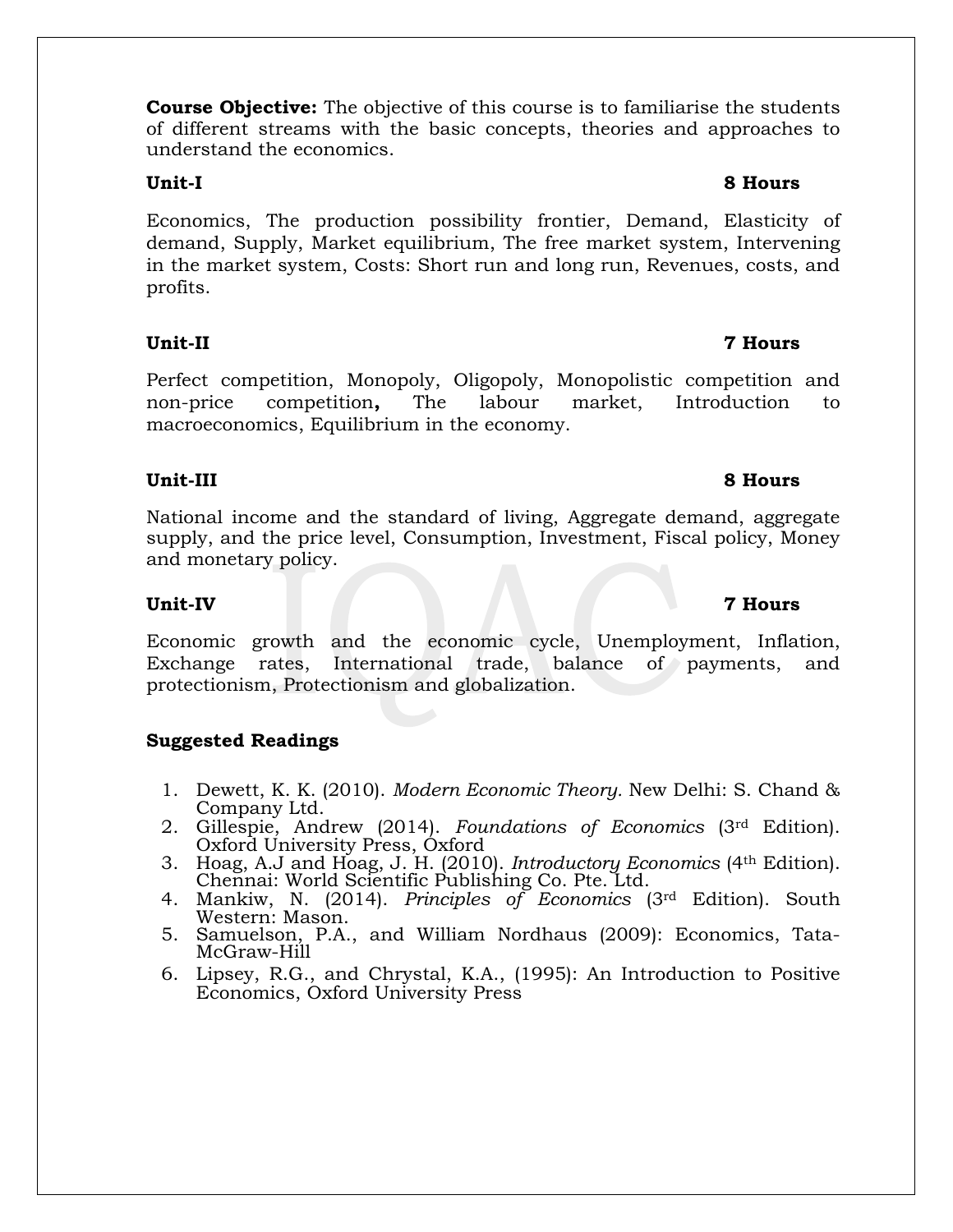#### **SEMESTER – II**

#### **Course Name: Microeconomics – II**

#### **Course Code: ECO.521**

**Course Objective:** The objective of the course is to provide the students with a thorough knowledge and understanding of the foundations of modern economic analysis.

**Collusive Oligopoly and Theory of Games**: Collusive Oligopoly: Cartels: Market sharing and joint profit maximization; Price leadership: Low-cost, Dominant firm, and Barometric price Leaderships. Theory of Games and collusive oligopoly: Two-person Zero-Sum Game; Certainty and Uncertainty Model; Non Zero-Sum Game; The prisoner's Dilemma, Nash- Equilibrium.

**Unit-II 15 Hours Marginalist Controversy and Average Cost Pricing**: Marginalist Controversy and Average Cost Pricing: Hall and Hitch Report and Full-Cost Pricing; Gordon's Attack; The Mark-Up Rule; Bain's Limit-Pricing theory; Recent developments in Limit Pricing Theory: Sylos-Labini, Franco-Modigliani, Bhagwati, Pahigian models; Managerial Theories of Firm: Baumol, Marris and Williamson Models of the Firm.

#### **Unit-III 15 Hours**

**Factor Pricing and Income Distribution**: Factor Pricing under Perfectly Competitive Markets; Factor Pricing Under Imperfectly Competitive Markets: Monopolistic and Monopsonistic powers; Bilateral Monopoly; Elasticity of factor Substitution; Technological Progress and Income Distribution; Pricing of fixed factors: Rents and Quasi Rents; Adding up Problem and Product Exhaustion Theorem.

#### **Unit-IV 15 Hours**

**General Equilibrium and Welfare Economics**: Interdependence in the Economy; The Walrasian System; Existence, Uniqueness and Stability of an Equilibrium; Path to General Equilibrium; Two-factor, two-commodity, Two-consumer General Equilibrium System. Welfare Economics: Pareto Optimality; Kaldor-Hicks Compensation Criteria, Bergson Criteria; Maximization of Social Welfare. Arrow's Impossibility Theorem and Theory of Second Best.

#### **Suggested Readings**

- 1. Snyder, C. and W. Nicholson (2010), *Fundamentals of Microeconomics, 10th Edition,* Cengage Learning-New Delhi.
- 2. Jehle, G. A. And P. J. Reny (2011), *Advanced Microeconomic Theory*, 3rd Edition, Pearson-New Delhi.

|    | D. | Ċ1 |
|----|----|----|
|    |    |    |
| Ω. |    |    |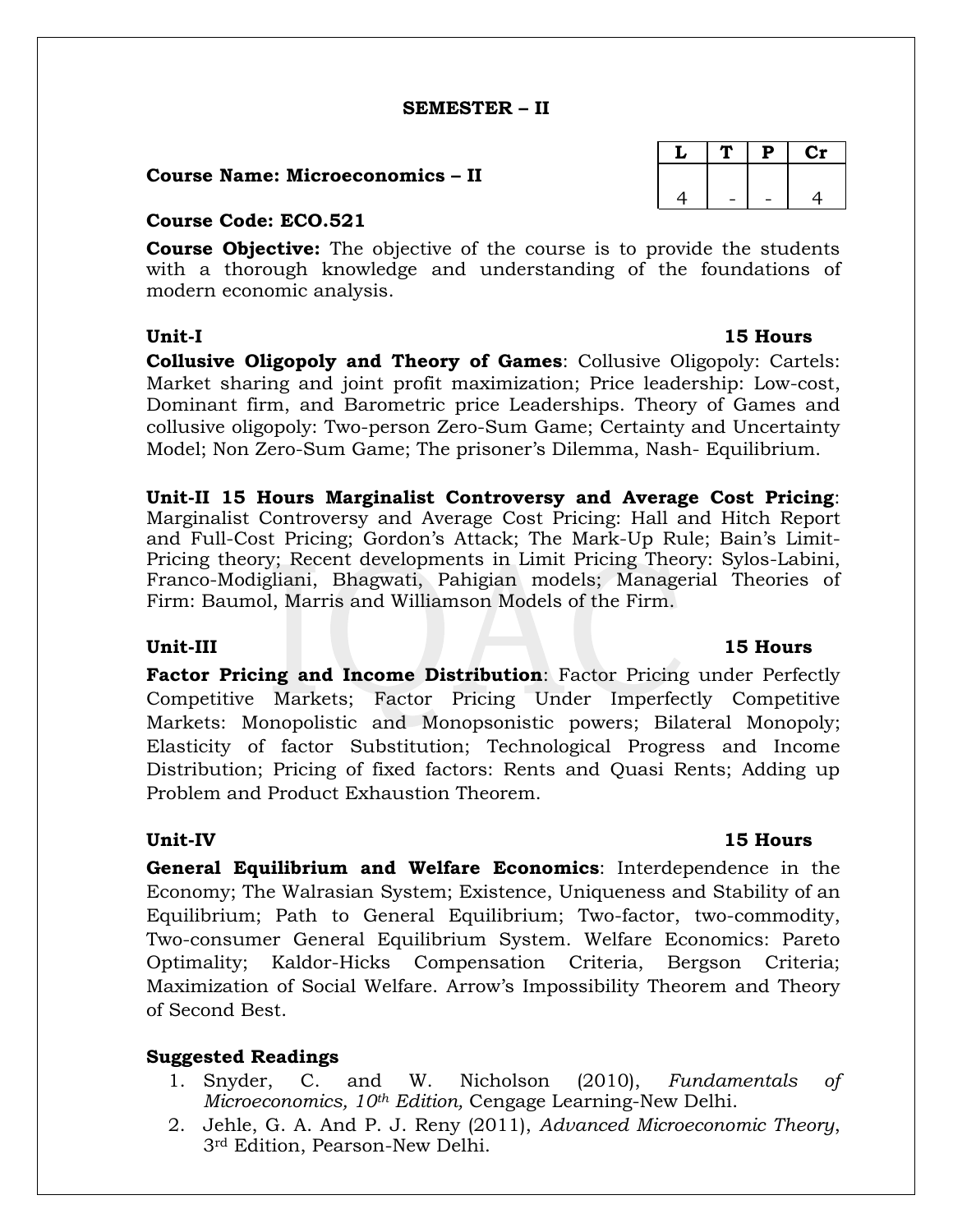- 3. Henderson, J.M., and Quandt, R.E. (2003).*Microeconomic Theory: A Mathematical Approach. 3rd Edition,* Tata McGraw Hill, New Delhi
- 4. Pindyck, R.S., D.L. Rubbinfeld, & P.L Mehta (2009). *Microeconomics*, 7th Edition, Pearson, New Delhi.
- 5. Koutsoyiannis, A.(1979). *Modern Microeconomics* (2nd edition).Macmillan Press, London.
- 6. Varian, H. (2010). *Intermediate Microeconomic*. 8th Edition New York: W.W Norton.
- 7. Varian, H. (1992). *Microeconomic Analysis*. 3rd Edition New York: W.W Norton.
- 8. Mankiw, N. G. (2009). *Principles of Microeconomics*. 5th Edition. South-Western, Cengage Learning. USA
- 9. Samuelson, P.A. and Nordhaus, W.O. (1998).*Economics* (16th Edition). New Delhi: Tata McGraw Hill.
- 10. Stigler, G. (1996). *Theory of Price* (4th Edition).New Delhi: Prentice Hall of India.

#### **Course Name: Macroeconomics – II**

#### **Course Code: ECO.522**

**Course Objective:** The objective of this course is to familiarise the students of Master degree with the advance concepts, theories and approaches to understand the behaviour of macroeconomic aggregates and policies.

**Theories of Investment**: IS-LM model with Govt. Sector; IS-LM Model with Foreign Sector; Keynesian Theory of Investment Decisions, The Accelerator Theory of Investment; Lags in Investment, Jorgenson's Neo-Classical Theory of Investment; Theory of Rational Expectations; The Supply-Side Economics.

#### **Unit-II 15 Hours**

**Business Cycle Theories**: Pure Monetary Theory; Monetary over investment theory; Schumpeter's innovation theory; Keynes' theory, Samuelson's Multiplier-accelerator interaction theory; Hicks' trade cycle theory; Global Recession and Euro-Area Crisis.

**Inflation and Unemployment**: Meaning, causes, effects and control of Inflation; Theories of Inflation; Inflation and the rate of unemployment – Phillips curve hypothesis; Policy dilemma – inflation or unemployment; automation and unemployment.

#### **Unit-I 15 Hours**

 $T$  **P**  $C$ **r**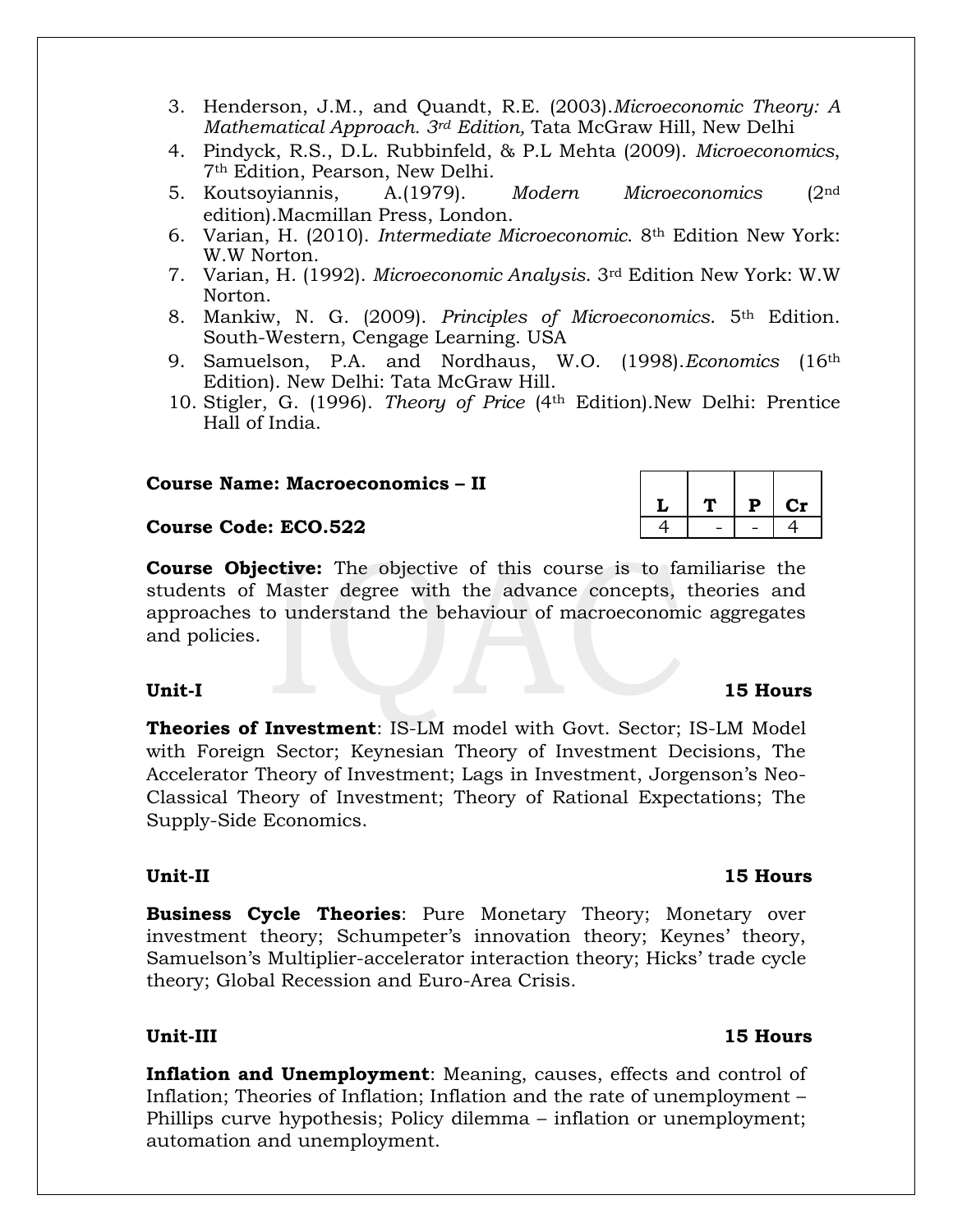**Macroeconomic Policies**: Meaning, Objectives and Formulation, Monetary & Fiscal Policy – instruments and their relative effectiveness; trade policies and exchange rate policies.

### **Suggested Readings**

- **1.** Acemoglu, Doron (2016): *Macroeconomics*, New Delhi, Pearson education India.
- **2.** Branson, William H. (2014): *Macroeconomics: Theory and policy*, (3rd edition), New Delhi, East-West press Pvt. Ltd.
- **3.** Carlin, Wendy; & Soskice, David (2013): Macroeconomics*: Imperfections, institutions & policies*, New Delhi, Oxford University press.
- **4.** Dornbusch, Rudinger; Fisher, Stanley; and Startz, Richard (2015): *Macroeconomics*, (11th edition), New Delhi, Tata McGraw hill education India Pvt. Ltd.
- **5.** Gordon, Robert. J. (2015): *Macroeconomics*, (12th edition), New Delhi Pearson education India Pvt. Ltd.
- **6.** McConnell, C. R., and Gupta, H. C. (2012). *Introduction to Macroeconomics*. Tata McGraw-Hill Publishing Company
- **7.** Prasad, N. K. (2012): *Advanced macroeconomics*, Delhi ABD publisher.
- **8.** Romer, David (2012): *Advanced Macroeconomics* (4th edition), New York, Tata McGraw Hill companies.
- **9.** Shapiro, Edward. (2015): *Macroeconomic analysis*, (5th edition), New Delhi, Galgotia publication Pvt. Ltd.
- **10.** Wickens, Michael (2011): *Macroeconomic theory*, 2nd edition, New Jersey, Princeton university press.

### **Course Name: Quantitative Methods in Economics-**

# $L$  |  $T$  |  $P$  |  $Cr$

### **Course Code: ECO.523** 4 - 4 - 4

**Course Objective:** The objective of this course is to familiarise the students of Master degree with the basic concepts, and methods of statistics to understand the fundamentals of economics and its applications.

**II**

Correlation and Regression: Meaning, assumptions and limitations of simple correlation and regression-analysis; Pearson's product moment and Spearman's rank Correlation coefficients and their properties; partial and multiple correlation, lines of regression and properties of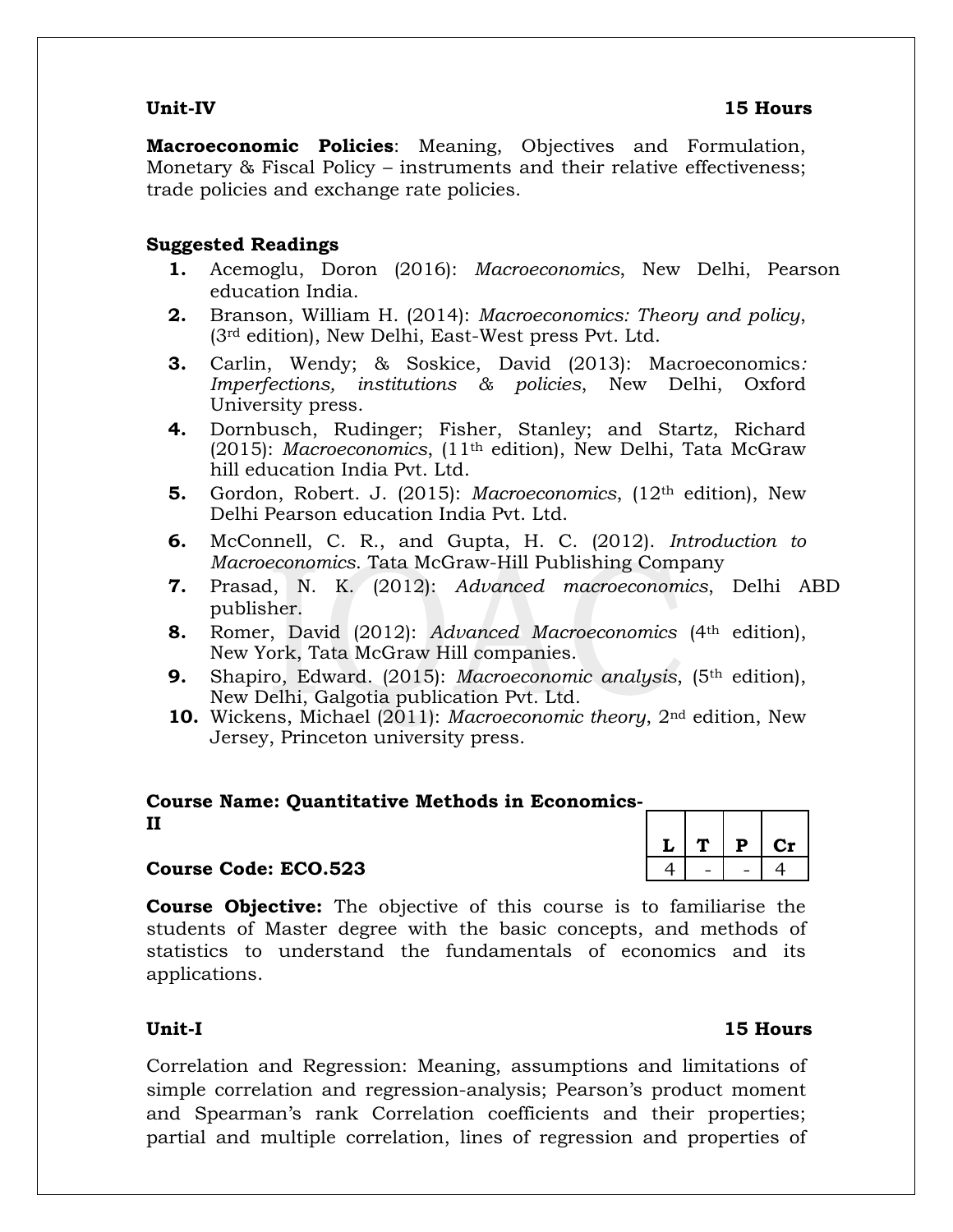regression coefficients; Multiple linear regression equation and coefficient of multiple determination (application only).

Index Number: meaning, problems in construction of an index number, Tests of consistency:, Base shifting and splicing of Index Numbers. Time Series: Components of Time series, Measurement of trend by moving average method and the method of least squares. Curve fitting .Method of estimation of second degree parabolic, exponential and modified exponential curves; Method of computing average annual rate of growth.

### **Unit-III 15 Hours**

Elementary concept of a random variable: probability mass and density functions; Expectations, moments and moments generating function of a random variable; Elements of Probability: Deterministic and nondeterministic experiments, various types of events; Classical and empirical definitions, laws of addition and multiplication of probability, conditional probability, Properties and applications of Binomial, Poisson and normal distributions.

Sampling: Concepts and uses of sampling, difference between random and non-random sampling, simple random sampling, stratified random sampling and probability proportional to size sampling; Meaning and construction of confidence interval for sample mean. Elementary applications based upon the distribution of Z, t,  $x^2$  and F (including ANOVA) statistics.

### **Suggested Readings**

- 1. Gupta, S. C. (2012). *Fundamentals of Statistics*. New Delhi: Himalaya Publishing House Pvt. Ltd.
- 2. Gupta, S. C., and Kapoor, V. K. (2009). *Fundamentals of applied statistics*. New Delhi: Sultan Chand and Sons.
- 3. Gupta, S.P. (2012). *Statistical Methods* (28th Edition). New Delhi: Sultan Chand and sons.
- 4. Knut S, and Peter J. H. (2007). *Mathematics for Economic Analysis*. India: Pearson Education.
- 5. Murray, S. S. (2014). *Probability, Schaum Series (5th Edition)*. India: McGraw-Hill.

### **Unit-II 15 Hours**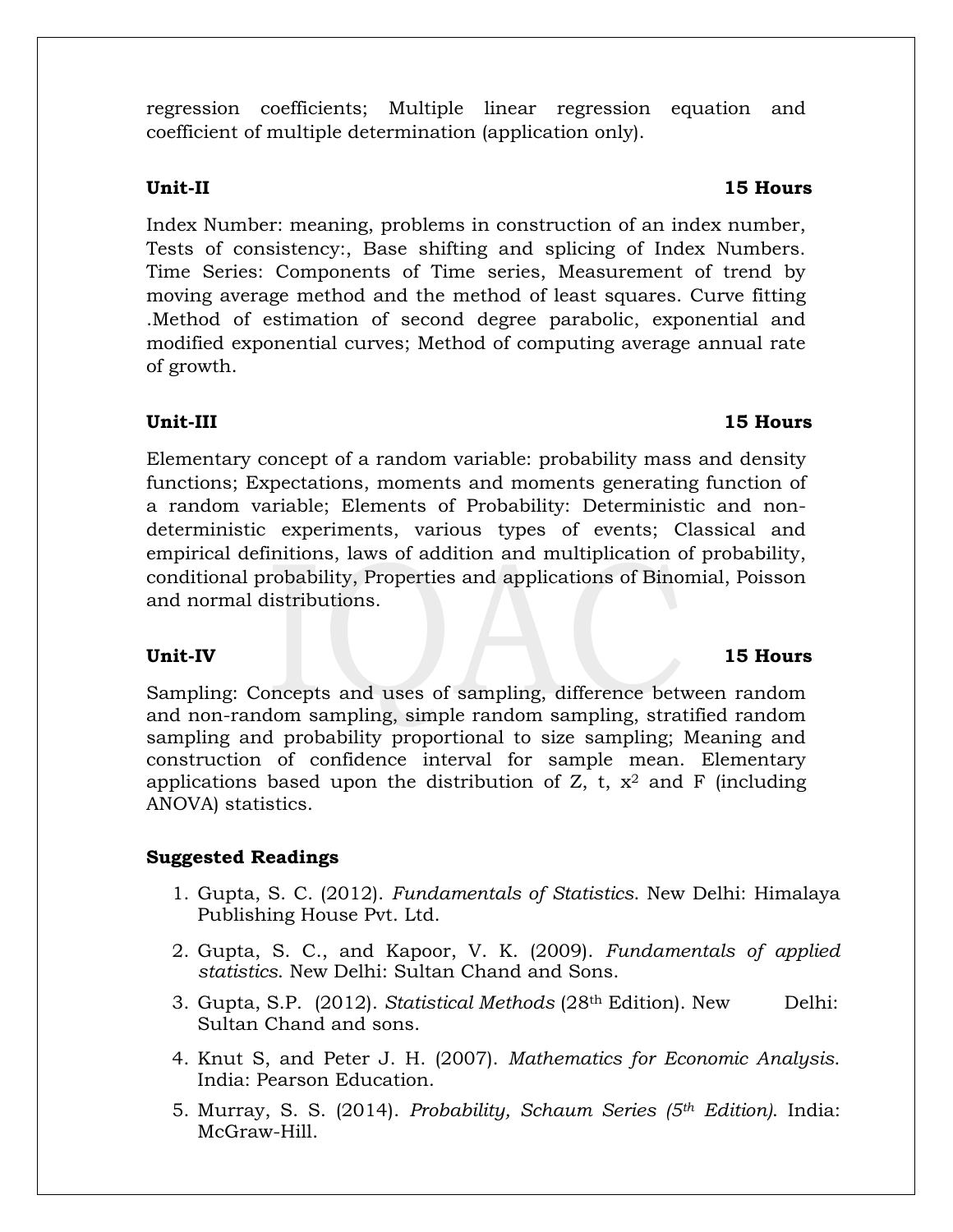- 6. Murray, S. S. (2014). *Statistics, Schaum Series (5th Edition).* India: McGraw-Hill
- 7. Nagar, A. L. and R. K. Das (1993). *Basic Statistics*. New Delhi: Oxford University Press.

### **Course Name: Economics of Development and Planning**

### **Course Code: ECO.524** 4 4 - 4 4

**Course Objective:** The objective of this course is to familiarise the students of Master degree with the basic theories, approaches and problems of economics of development and planning.

### **Unit-I 15 Hours**

**Economic Development**: Meaning and Measurement; Human Development Index and Physical Quality of Life Index; Obstacles to Economic Development; Growth, Poverty and Income Distribution; Sustainable Development; Theories of Development: Classical, Harrod-Domar, Solow, Endogenous Growth Models.

### **Unit-II 15 Hours**

**Development Theories**: Karl Marx, Schumpeter and Rostow's Stage theory, Joan Robinson Model; Dualism: Meaning, Characteristics and forms; Models of Dualistic growth: Lewis, Ranis and Fei and Jorgenson, Todaro.

### **Unit-III 15 Hours**

**Importance of Institutions**-Government and markets; Approaches to Development-balanced growth, critical minimum effort, big push, Unbalanced growth theories, Vicious Circle of Poverty and Low Level Equilibrium Trap; Theories of Institutions and Development.

**Investment Criteria, Choice of Technique**: labour, capital and intermediate. Importance of Economics Development: agriculture, industry, Natural resources, human resources, trade and aid, Infrastructure; Techniques of Planning, Plan Models in Developed vs. Developing countries including India.

### **Suggested Readings**

1. Eckaus, P.S. and Parikh, K.S (2003). *Planning for Growth*. 2nd Revised Ed., MIT.

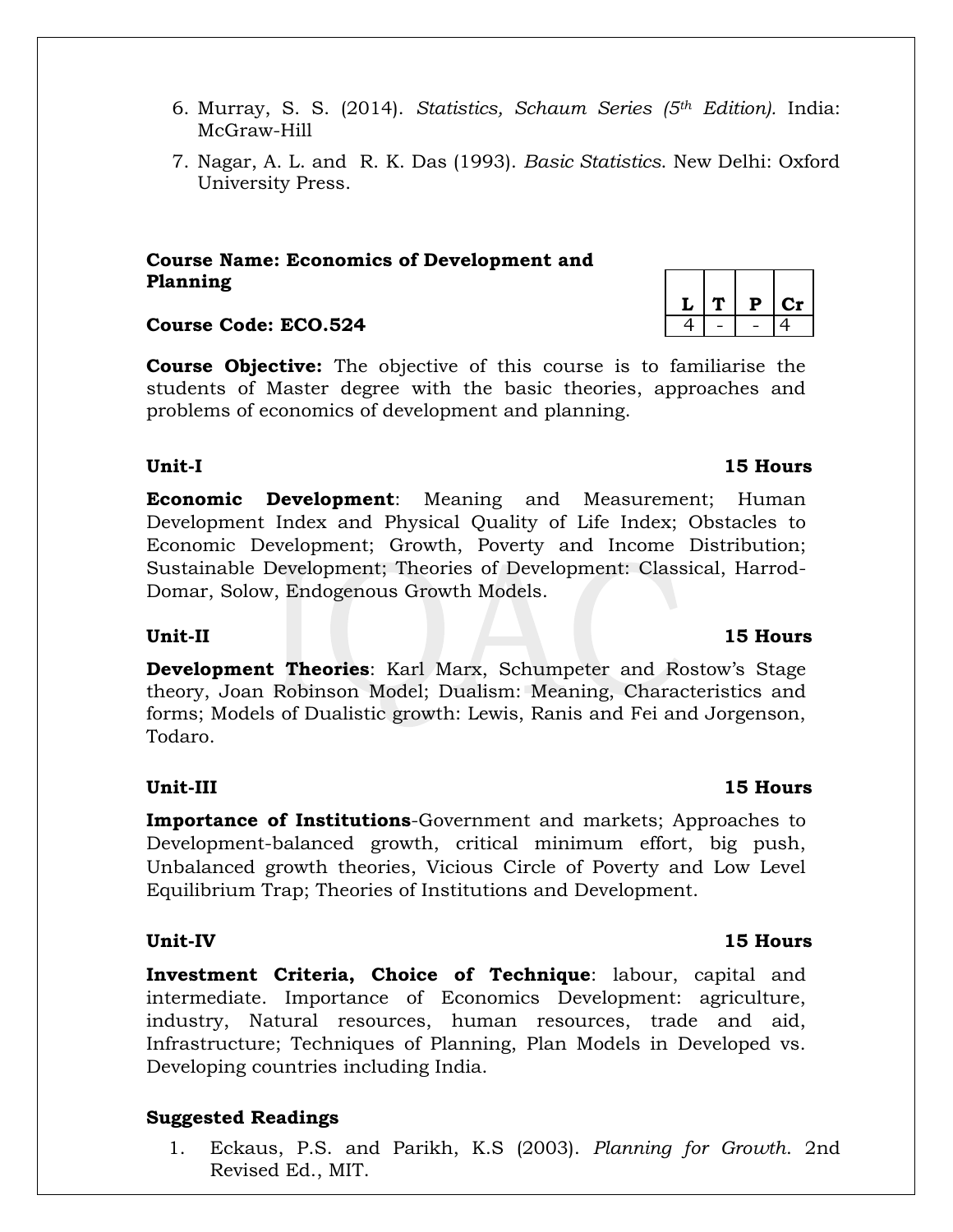- 2. Ghatak, S. (2003). *Introduction to Development Economics*, Routledge.
- 3. Griffin, K. and J.L. Enos (1970). *Planning Development.* Addison-Wesley.
- 4. Meier, G. M. and Raunch, J. E. (2006). *Leading Issues in Economic Development* (8th Edition). New York: Oxford University Press.
- 5. Ray, D. (2004). *Development Economics*, Seventh Impression. New Delhi: Oxford University Press.
- 6. Thirlwall, A. P. (2006). *Growth and Development* (8th Edition). New York: Palgrave Macmillan.
- 7. Todaro, M. P. and Stephen C. S. (2007). *Economic Development* (8th Edition). New Delhi: Second Impression, Pearson Education (Singapore) Pvt. Ltd., Indian Branch.
- 8. Ronald, G. (2010): Development Economics, Pearson, India
- 9. Chang, Ha-Joon (2006): Institutional Change and Economic Development, United Nations University Press.
- 10. Acemoglu, D., and Robinson, J. (2006): The Role of Institutions in Economic Growth and Development, Chapter-5, Growth Commission Resources, Vol.3, World Bank

#### **Course Name: Seminar-II**

#### **Course Code: ECO.542**

|  | P  | Сr |
|--|----|----|
|  | ٠, |    |

**Course Objective:** The objective of this course is to develop the human and soft skills of the students of Master's Degree.

#### **General Outline of Activities:**

- 1. The course coordinator should make the students learn how to prepare seminar report as well as seminar presentations on a given topic.
- 2. The preparation of seminar report on a given topic should be made referring to the literature available in the form of text/reference books, journals, periodicals, magazines, newspaper articles, and web resources.
- 3. The students should be encouraged to visit the library as well as computer centre of the University for preparing seminar reports and its power point presentation.
- 4. As far as possible the topic of the seminar should relate to current developments in the field.
- 5. The seminar report and its presentation should be evaluated by a duly constituted Department level committee.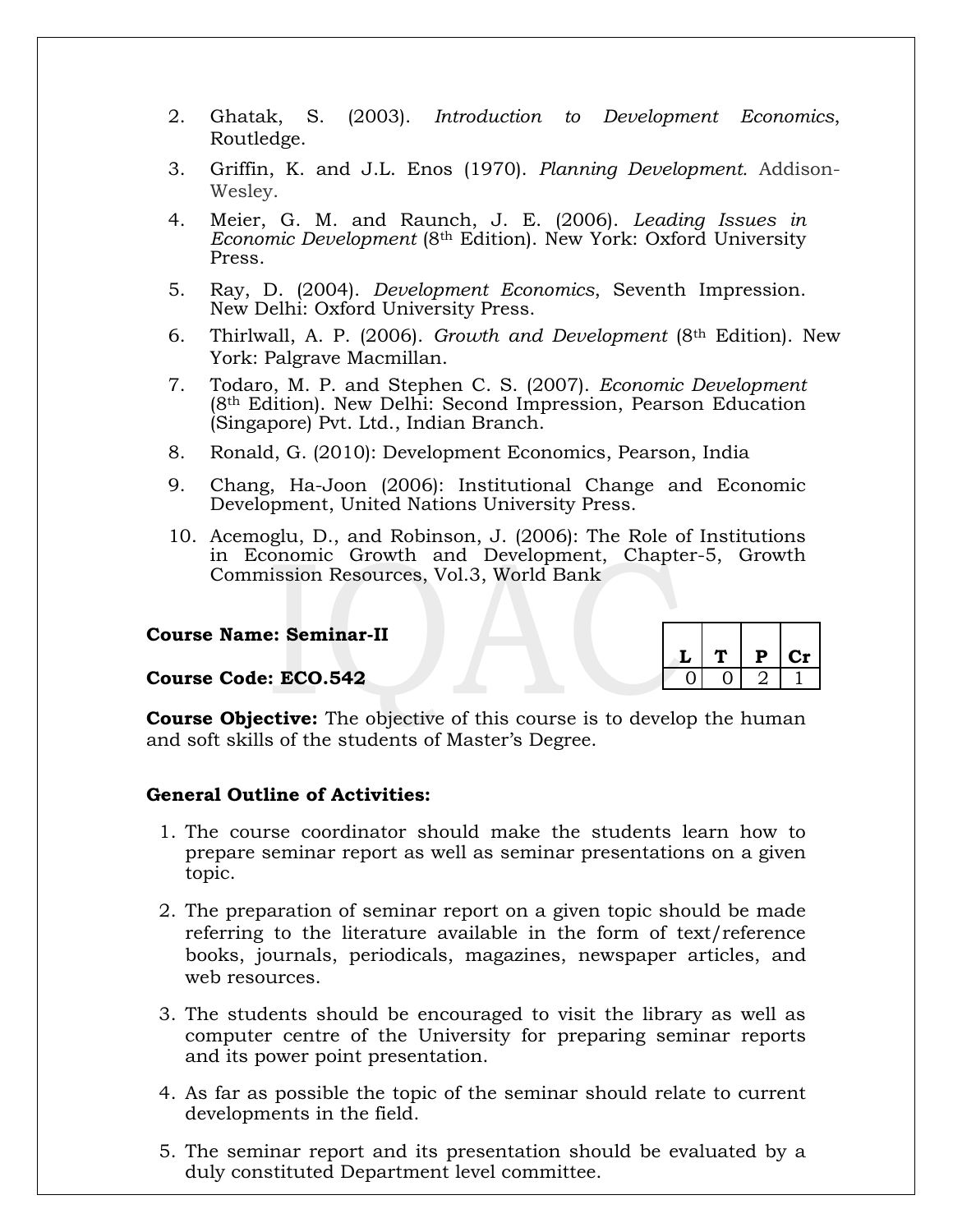#### **Course Name: Industrial Economics**

#### **Course Code: ECO.525**

**Course Objective:** The objective of the course is to provide the students with a thorough knowledge and understanding of the basics of industrial economic analyses.

Industrial Economics – Meaning, Nature and Scope, Concept and organization of the firm, ownership, control and objectives of the firm, passive and active behaviour of the firm.

Market Structure: Seller's concentration, product differentiation, entry conditions, economies of scale, market structure and profitability, and market structure and innovation; Theories of industrial location: Weber and Sargent Florence, factors affecting location; Industrial Finance in India.

### **Unit-III 15 Hours**

Market Conduct: Product pricing – theories and evidence; Investment expenditure-Theories and empirical evidence; and Merger and diversification. Market Performance: Growth, size, and profitability of the firm; and Constraints on firm's growth.

Industrial Productivity: Concept and measurement, Capacity utilization – concept and measurement; Changes in Industrial structure and economic development; MNC's and transfer of technology; Small Scale Industries; Public policy and industrialization; Privatization – concept, scope and relevance; Trade Union, Social Security and Reforms in India.

### **Suggested Readings**

- 1. Bains, J. S. (1996). *Industrial Organization, Cheltenham, U.K. An Elgar Critical Writings Reader.*
- 2. Barthwal, R. R. (2010). *Industrial Economics: An Introductory Textbook*. New Delhi: New Age International Publishers.
- 3. Hay, D. A and Morris, D. J. (1991). *Industrial Economic: Theory and Evidence*. Oxford University Press.
- 4. Lee, N., Jones, R. M., and Tyson, W. J. (1985). *An Introduction to Industrial Economics*. London: Allen and Unwin.

|   | Р |   |
|---|---|---|
|   |   |   |
| 4 |   | 4 |
|   |   |   |

#### **Unit-II 15 Hours**

### **Unit-IV 15 Hours**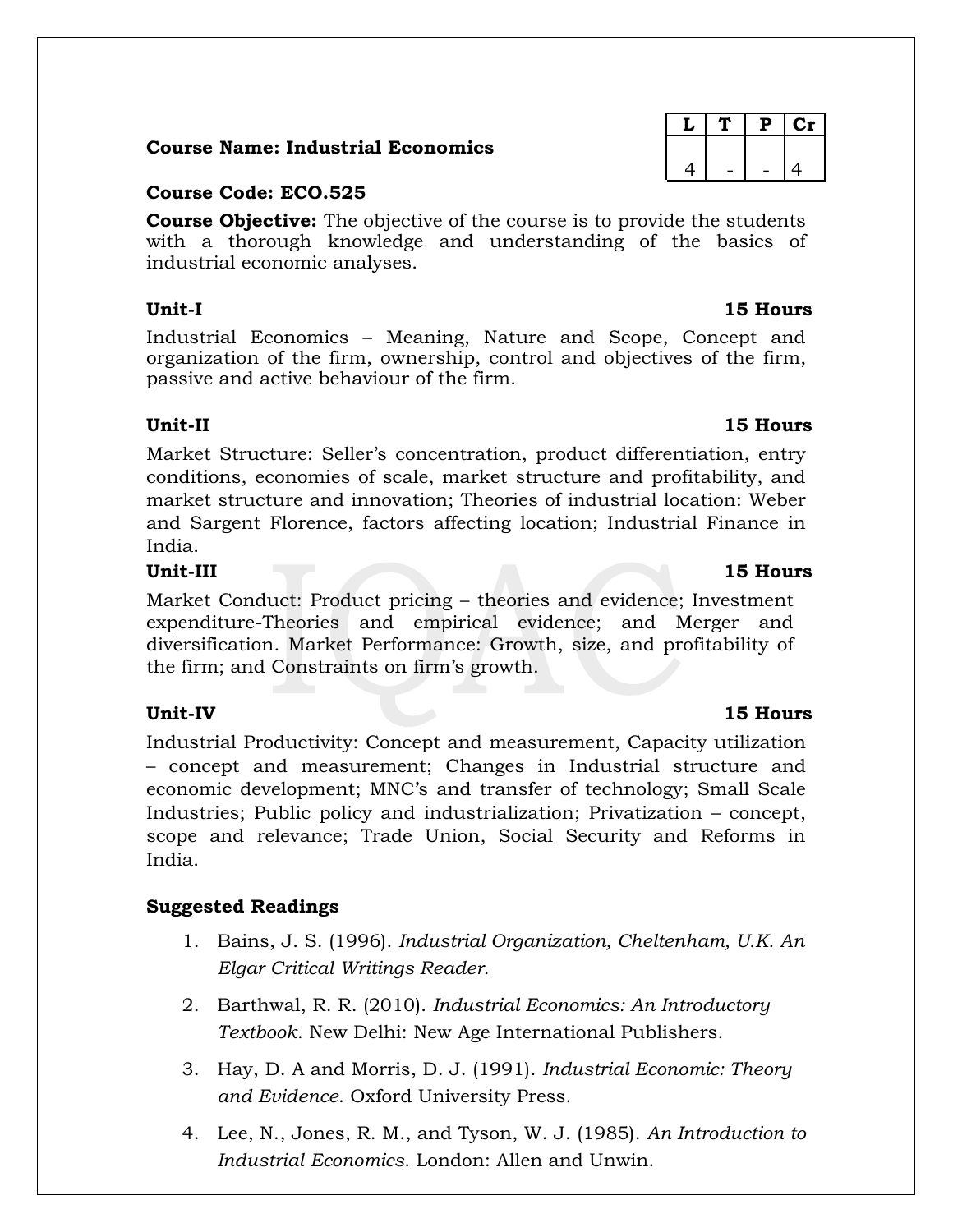- 5. Marshall, A. (2003): *Elements of Economics of Industry*, Simon Publications, UK
- 6. Marshall, A. and Marshall, M. P. (2012): *The Economics of Industry*, Ulan Press, UK

| Course Name: Financial Institutions and Markets $\boxed{L}$ $\boxed{T}$ $\boxed{P}$ $\boxed{Cr}$ |  |  |
|--------------------------------------------------------------------------------------------------|--|--|
|                                                                                                  |  |  |

#### **Course Code: ECO.526**

**Course Objective:** The objective of the course is to provide the students with a thorough knowledge and understanding of the functioning of the financial institutions and markets in India.

#### **Unit-I 15 Hours**

**Financial System** – Formal and Informal Financial Sectors, Components of the formal financial system, functions of a financial system, key elements of a well-functioning financial system, nature and role of financial intermediaries and financial markets in an economy, Structure of the Indian Financial System and reforms, Relationship between the financial system and economic growth – some theoretical and empirical evidence.

**Financial Markets** – The Money Market – Functions of the Money Market, Benefits of an Efficient Money Market, Money Market Instruments, The Indian Money Market; The Capital market – Functions of a Capital market, The Primary Market and Secondary Market, The Derivative Market, The Debt Market; Financial Regulation – RBI and SEBI.

### **Unit-III 15 Hours**

**Financial Institutions** – Development Financial Institutions in India, Banking and Non-Banking Institutions, Management of NPAs by Banks in India, Mutual Funds – Investors, Organization, Types of Funds; Insurance – Role of Insurance in economic growth, Insurance intermediaries, Insurance Types, Insurance Regulatory - IRDA.

**Financial Services** – Investment Banking Services, Merchant Banking Services, The Depository System, Introduction to Credit Rating - CRISIL and ICRA, Housing Finance, Leasing and Hire Purchase, Financial Inclusion and Microfinance.

### **Unit-II 15 Hours**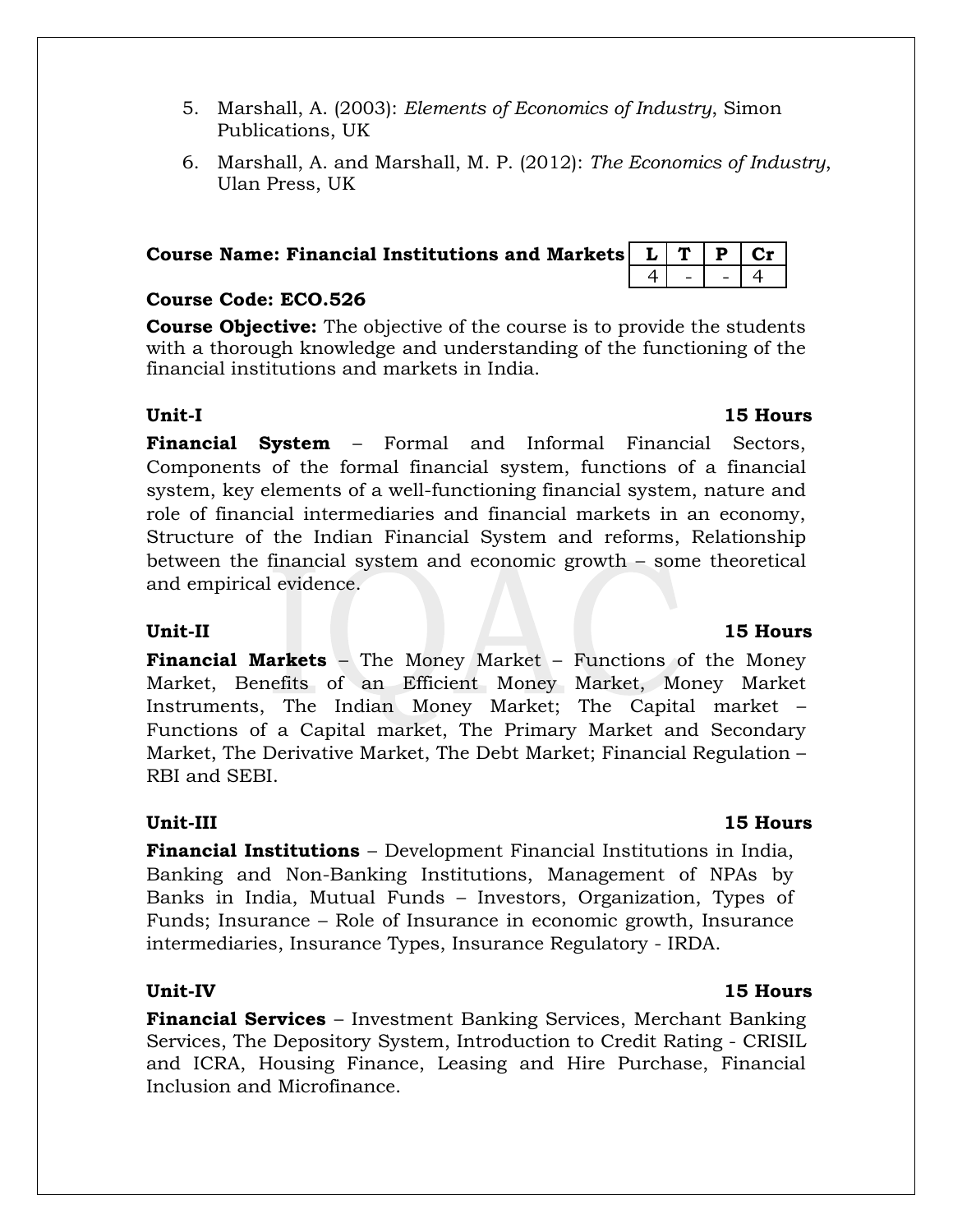#### **Suggested Readings**

- 1. Avadhani, V.A. (2012): Financial Services and Markets, Himalaya Publishing House, India
- 2. Bhole, L. M. (2015): *Indian Financial System*, Chugh Publications, Allahabad, India
- 3. Bhole, L. M. (2016): *Financial Institutions and Markets*, Tata McGraw Hill Company Ltd., New Delhi, India
- 4. Gordon and Natarajan (2012): Financial markets and services, Himalaya Publishing House, India
- 5. Gupta, Shashi K. & Agrawal, Nisha (2013): Financial services, Kalyani Publishers, India
- 6. Houthakker, H. S. & Williamson, P. J. (1996): *Economics of Financial Markets*, Oxford University Press.
- 7. Khan, M. Y. (2016): *Indian Financial System*, Tata McGraw Hill, New York.
- 8. Pathak, B. (2014): *Indian Financial System*, Pearson Publication, India

#### **Course Name: Demography**

#### **Course Code: ECO.527**

**Course Objective:** The objective of the course is to provide the students with a thorough knowledge and understanding of the foundations of population economics.

**Basic Concepts, Indicators and Theories:** Meaning and Scope of demography, Population and Economic Development; Vital Rates – Fertility, Mortality, Age Pyramids, and Life Tables; From Development to Population; Theory of Demographic Transition; Historical Trends; Adjustment of Birth and Death Rates; Household Choice Models; From Population to Development; Malthusian View; Growth Impact; Population and Environment; Population and Innovation; Markets and Inputs.

**Population Projection**: National Projection of Total Population and Age-Sex composition – Mathematical Methods and Cohort-Component Methods; Methods of National & Sub-National Projection of Population; Projection of the Economically Active Population; Concepts of Stable, Stationary, and Quasi-Stationary Population.

#### **Unit-I 15 Hours**

|   |  | C. |
|---|--|----|
|   |  |    |
| Δ |  |    |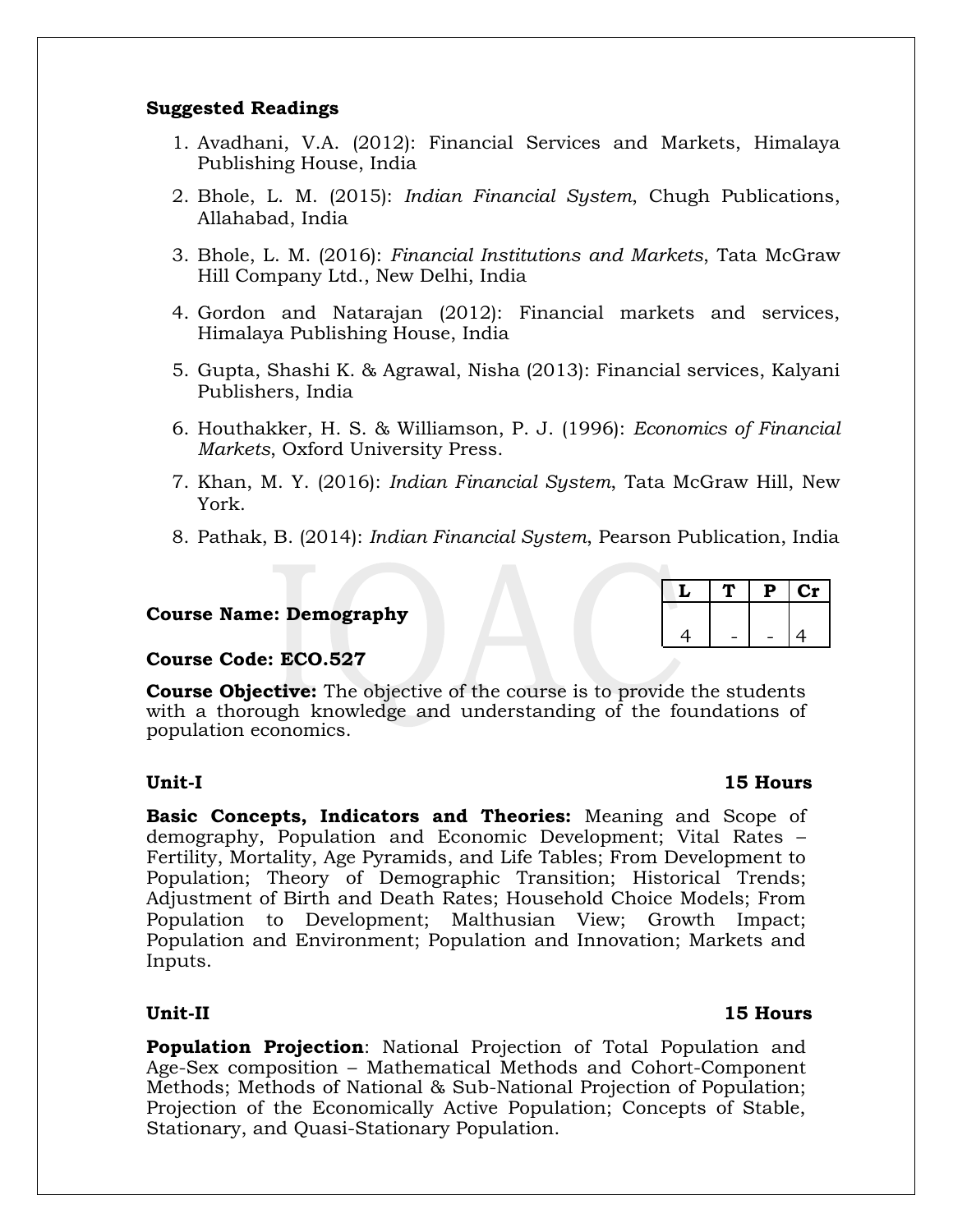#### **Unit-III 15 Hours**

**Population and Population Policy in India:** Major demographic features of India's population – Spatial, Age, Sex, Structure of Indian Population; Birth rate, Death rate, Life Expectancy & Infant Mortality; Trends & Patterns; Evaluation of family welfare programmes in India - National Population Policies since independence.

#### **Unit-IV 15 Hours**

**Aging and Demographic Change:** Aging Process, Ageing around the world, The impact of demographic changes, The changing balance of age groups, Social, Economic, and Demographic Changes among the Elderly, Dependency ratio, Generational accounting and Pensions crisis; Social Groups and Family Size.

#### **Suggested Readings**

- 1. Bogue, D.J. (1971), Principles of Demography, John Wiley, New York.
- 2. Bose, A. (1996), India's Basic Demographic Statistics, B.R. Publishing Corporation, New Delhi
- 3. Choubey, P. K. (2000). *Population Policy in India*. New Delhi: Kanishka Publications.
- 4. Cochrane, S. H. (1975). Children as by-products, investment goods and consumer goods: a review of some micro-economic models of fertility. *Population Studies* 29(3): 373-390.
- 5. Dandekar, V.M. (1998). Population Front of India's Economic Development. Economic and Political Weekly. 22(17): 837-842.
- 6. Dave, P., & Mehta, P. (2008). *Mental Health and Aging Women: Important Correlates*. New Delhi: Gyan Publishing House.
- 7. Ehsanual, H. (2007). *Sociology of Population*. New Delhi: Macmillan.
- 8. Hustedde, Ronald J., Ron Shaffer and Glen Pulver. (2005). Community Economic Analysis: A How to Manual. Rev. ed
- 9. Ishwar M. (2001). *Ageing and Human Development: Global Perspectives*. New Delhi: Rawat.
- 10. Novell, C. (1988), Methods and Models in Demography, Bellhaven Press,London.
- 11. Simon, J. L. (1992). *Population and Development in Poor Countries*. Princeton: Princeton University Press.
- 12. Srinivasan, K. and A. Shariff (1998), India: Towards Population and Demographic Goals, Oxford University Press, New Delhi
- 13. Srinivasan, K., (1992) *Basic Demographic Techniques and Applications*, Sage Publications, New Delhi.
- 14. Weil, David N., (1997) "The Economics of Population Aging" in Mark R. Rosenzweig and Oded Stark, eds., Handbook of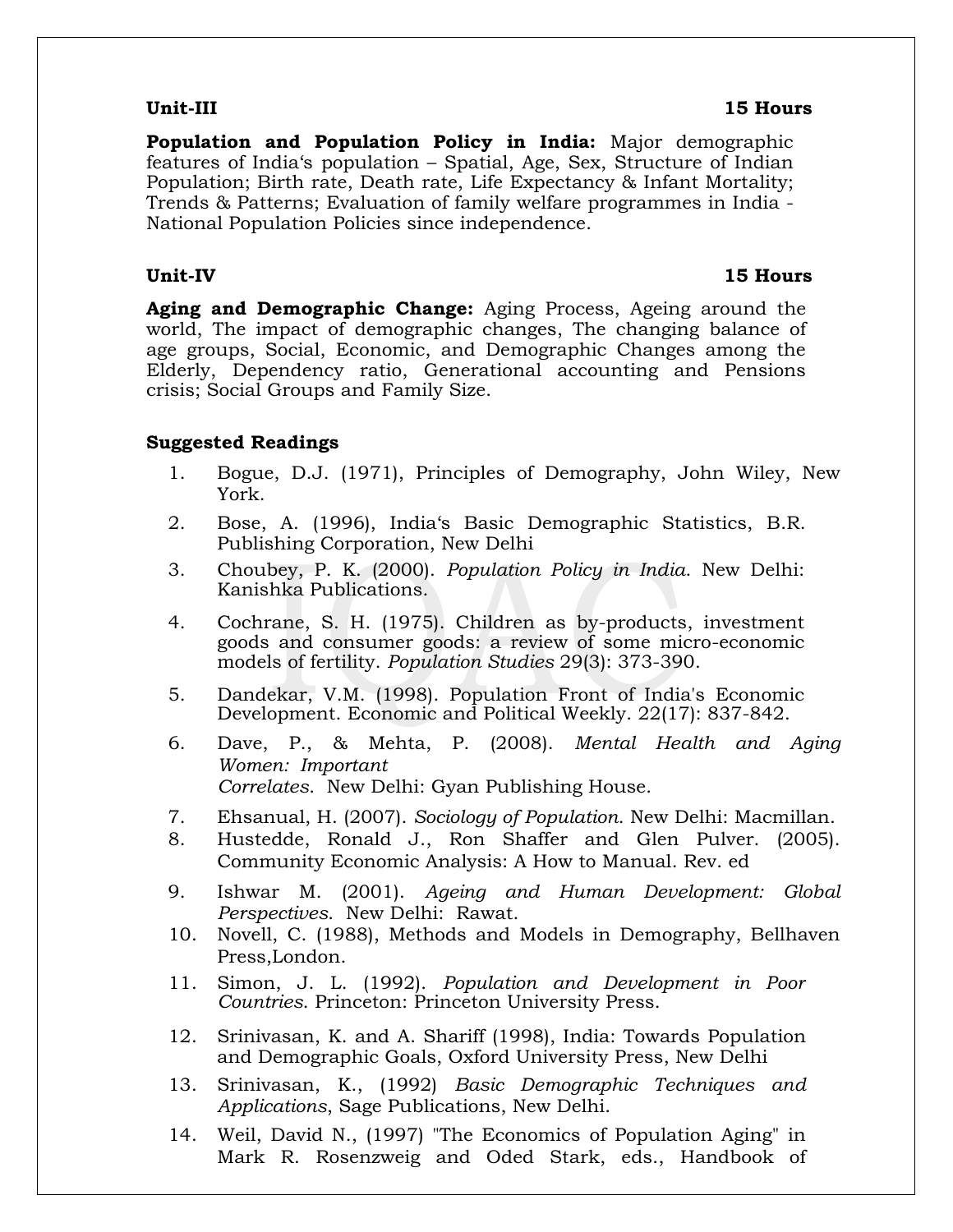Population and Family Economics, New York: Elsevier, 967- 1014.

### **Course Name: Introduction to Indian Economy**

#### **Course Code: ECO.528** 2 2 - 2

**Course Objective:** The objective of this course is to familiarise the students of different streams with the basic concepts, structure, problems and issues concerning Indian economy.

#### **Unit-I 8 Hours**

Basic features and problems of Indian Economy: Economic History of India; Nature of Indian Economy, demographic features and Human Development Index, Problems of Poverty, Unemployment, Inflation, income inequality, Black money in India.

#### **Unit-II 7 Hours**

Sectoral composition of Indian Economy: Issues in Agriculture sector in India, land reforms Green Revolution and agriculture policies of India , Industrial development, small scale and cottage industries, industrial Policy, Public sector in India, service sector in India.

### **Unit-III 8 Hours**

Economic Policies: Economic Planning in India , Planning commission v/s NITI Aayog, Five Year Plans, monetary policy in India, Fiscal Policy in India, Centre state Finance Relations, Finance commission in India. LPG policy in India.

### **Unit-IV 7 Hours**

External sector in India: - India's foreign trade value composition and direction, India Balance of payment since 1991, FDI in India, Impact of Globalization on Indian Economy, WTO and India.

### **Suggested Readings**

- 1. Dutt Rudder and K.P.M Sunderam (2017). *Indian Economy*. S Chand & Co. Ltd. New Delhi.
- 2. Mishra S.K & V.K Puri (2017). *Indian Economy and –Its Development Experience*. Himalaya Publishing House.
- 3. Singh, Ramesh, (2016): *Indian Economy*, Tata-McGraw Hill Publications, New Delhi.
- 4. Dhingra, I.C., (2017): *March of the Indian Economy*, Heed Publications Pvt. Ltd.,

 $L$  |  $T$  |  $P$  |  $Cr$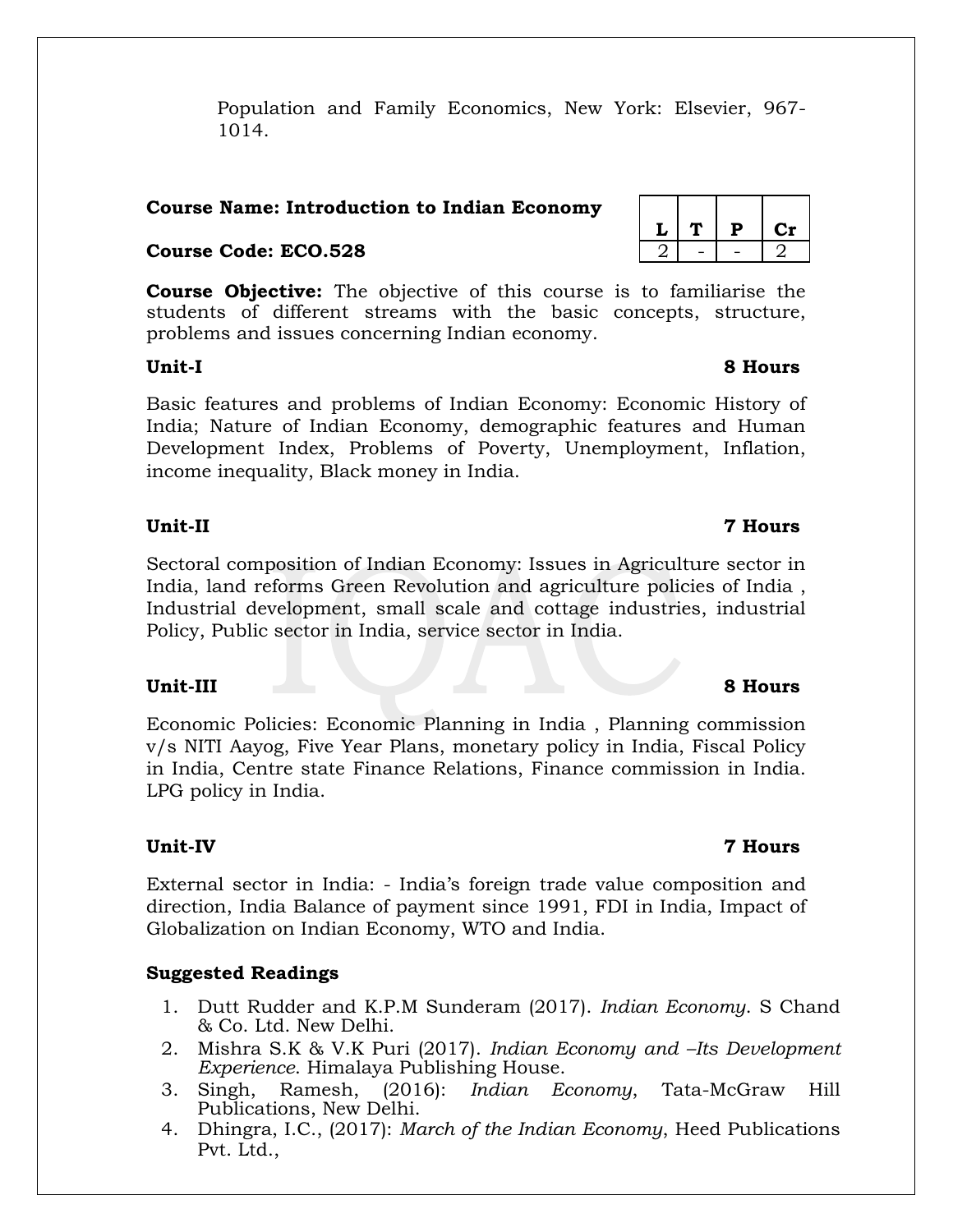- 5. Karam Singh Gill, (1978): Evolution of the Indian Economy, NCERT, New Delhi
- 6. Kaushik Basu (2007): The Oxford Companion to Economics of India, Oxford University Press.

#### **Course Name: Agricultural Development and**

#### **Management**

#### **Course Code: ECO.529**

**Course Objective:** The objective of this course is to familiarise the students of different streams with the basic concepts, theories, problems and issues related agricultural development and management.

#### **Unit-I 8 Hours**

Agricultural Development in India: Indian Agriculture in the eve of independence; Role and Importance; Development in Pre- and Post-Green Revolution Period, land reforms, Emphasis under different Five Year Plans.

Intervention of government in agricultural development: Subsidies (input/output), PDS, MSP, finance, cooperative marketing, MGNREGA.

Problems in agricultural development: Macro analysis (structural), Micro (land, inputs, environment); role of middlemen, risk and uncertainty in production.

Managing Agriculture: role of agri-business, linking farmers with new markets, diversifying agriculture.

### **Suggested Readings**

- 1. Acharya, S.S. and Agarwal, N.L. (2012). *Agricultural Marketing in India*. New Delhi: Oxford & IBH Publishing Co. Pvt. Ltd.
- 2. Lekhi, R. K. And Singh, J. (2015). *Agricultural Economics*: *An Indian Perspective* Ludhiana: Kalyani Publishers.

|  | P | $\mathbf{Cr}$ |
|--|---|---------------|
|  |   |               |

#### **Unit-II 7 Hours**

### **Unit-III 8 Hours**

### **Unit-IV 7 Hours**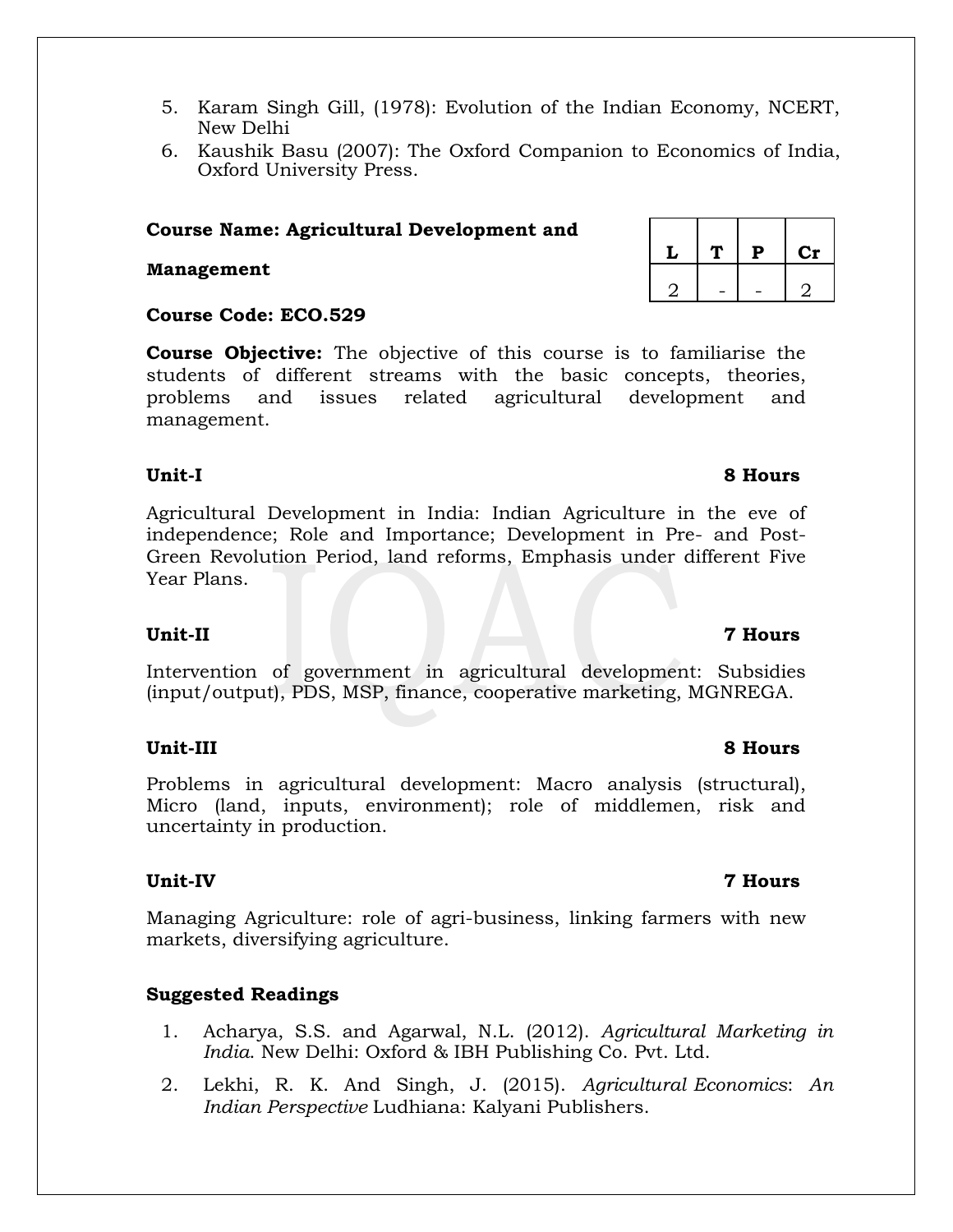- 3. Reddy, S.S., Ram, P.R, Sastry, T.V.N, Devi, I.B. (2015). *Agricultural Economics*. New Delhi, India: Oxford and IBH Publishing Co. Pvt. Ltd.
- 4. Soni, R. (2004). *Leading Issues in Agricultural Economics*, New Delhi: Vishal Publishing.

#### **SEMESTER – III**

#### **Course Name: Basic Econometrics**

#### **Course Code: ECO.551**

**Course Objective:** The objective of the course is to provide basic understanding of the principles and foundations of econometrics to the students.

**Linear Regression Model: Problem of estimation**-Meaning, Nature and Scopeof Econometrics; Concepts of Population Regression Function and Sample Regression Function; Simple (two variable) Linear Regression Model: Assumptions, Estimation, Properties (Gauss-Markov Theorem (BLUE) and Consistency); Interval estimation and Testing of hypothesis of individual coefficients (t-statistics); overall significance of the model (F-statistics), Coefficient of Determination and Goodness of fit through R-square and Adjusted R-square, Predictions.

**Extension of regression models**- Multiple (K-variable) Linear Regression Model: Assumptions, Estimation, Properties (Gauss-Markov Theorem (BLUE) and Consistency); Extension of regression models: regression through origin, Scaling and units of measurement, and functional forms in regression models: log-linear, and semi-log models; Choice of functional forms (MDW test); Dummy variable models: Dummy variable trap, Introduction to Non-Linear Regression Models, Dummy variable Models - ANOVA and ANCOVA, Applications including seasonal analysis, and checking for structural stability.

**Unit-III 15 Hours**

**Relaxation of Assumptions of CLRM**-Multicollinearity: Meaning, nature, causes, consequences and remedial measures (Ridge Regression); Heteroscedasticity: Meaning, nature, causes, consequences and remedial measures (Methods of weighted least square and generalised least square regression); Autocorrelation: Meaning, nature, causes, consequences and remedial measures; Econometric Modelling: Model Specification and Diagnostic Testing.

#### **Unit-I 15 Hours**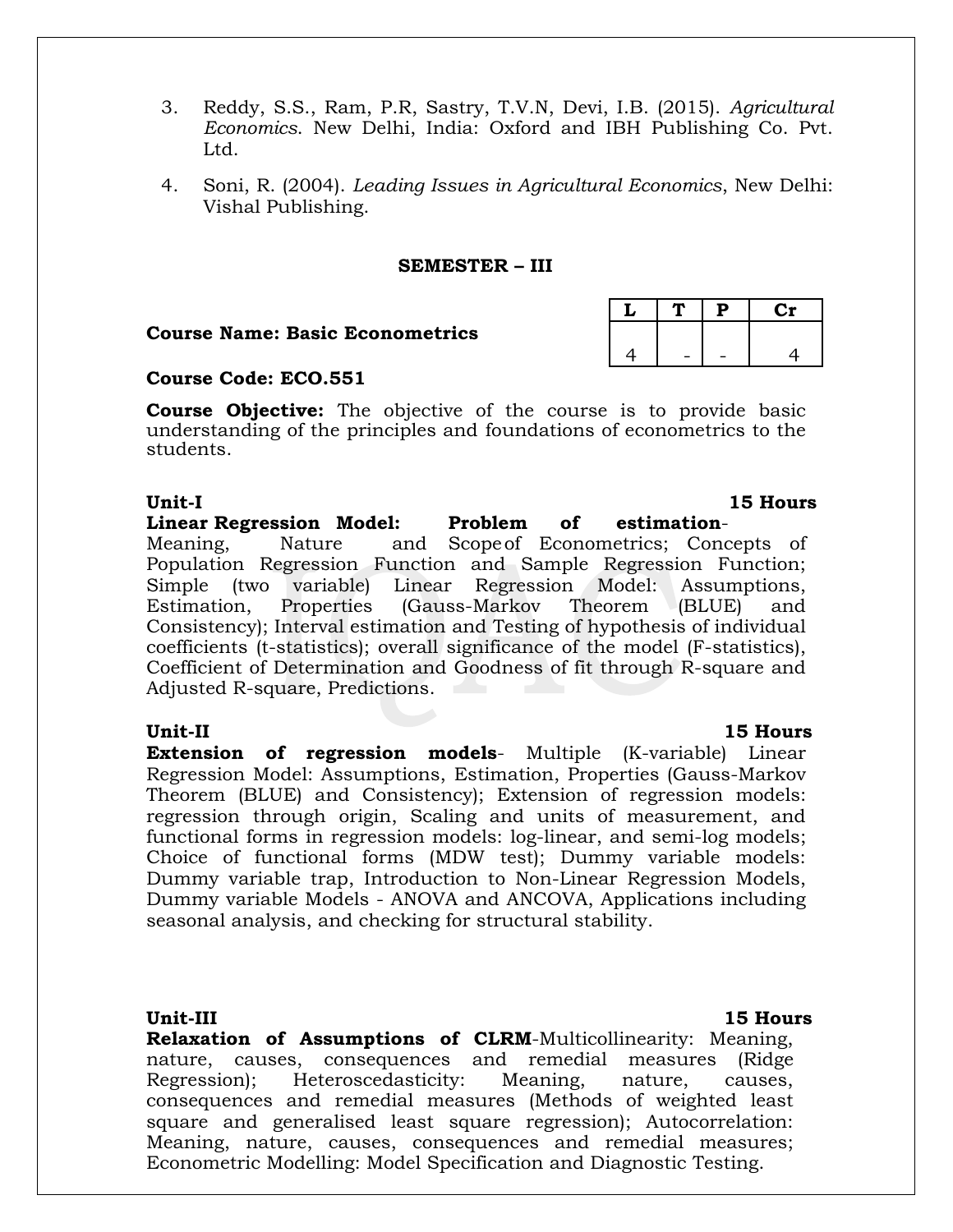#### **Unit-IV 15 Hours**

**Basics of Time Series and Dynamics Models-**Time series basic concepts: Stochastic Process (stationary and non-stationary process), Unit root process, Integrated Stochastic Process; Test of Stationarity: Graphical Analysis, and Unit root tests (Dickey-Fuller (DF) test, Augmented Dickey-Fuller (ADF)test, Phillips-Perron(PP)tests, Difference stationary and trend stationary process; Seasonality analysis; Dynamic Econometrics Models: Autoregressive and Distributed lag models; Simultaneous Equation models: Structural and reduced form equations, Identification (Rank and Order conditions) and Estimation problems; Methods of estimation: ILS and 2SLS methods.

#### **Suggested Readings**

- 1. Brooks, C. (2014). *Introductory econometrics for finance*. Cambridge university press.
- 2. Baltagi, B. (2008). *Econometric analysis of panel data*. John Wiley & Sons.
- 3. Enders, W. (2008). *Applied econometric time series*. John Wiley & Sons.
- 4. Gujarati, D. (2014). *Econometrics by example*. Palgrave Macmillan.
- 5. Gujarati, D. N. (2005). Sangeetha (2007). *Basic econometrics*, TMH
- 6. Gujarati, D. N., & Porter, D. (2009). Basic Econometrics Mc Graw-Hill International Edition.
- 7. Nachane, D. M. (2006). Econometrics: theoretical foundations and empirical perspectives. *OUP Catalogue*.
- 8. Wooldridge, J. M. (2015). *Introductory econometrics: A modern approach*. Nelson Education.

#### **Course Name: Public Finance**



### **Course Code: ECO.552**

**Course Objective:** The objective of the course is to provide the students with a thorough knowledge and understanding of the economic functions of government in an economy.

#### **Unit-I 16 Hours**

**Public Finance:** Meaning, Nature & Scope, Importance, Role of Government in Changing Perspective; Government as an agent of economic growth and development; Fiscal Functions of the Government; Classification of Goods: Private, Public, Social, Merit and Mixed Goods. **Public Expenditure:** Meaning and Classification, Theories of Public Expenditure – Maximum Social Advantage, Normative and Positive Theories, Growth in Public Expenditure, Canons of Public Expenditure,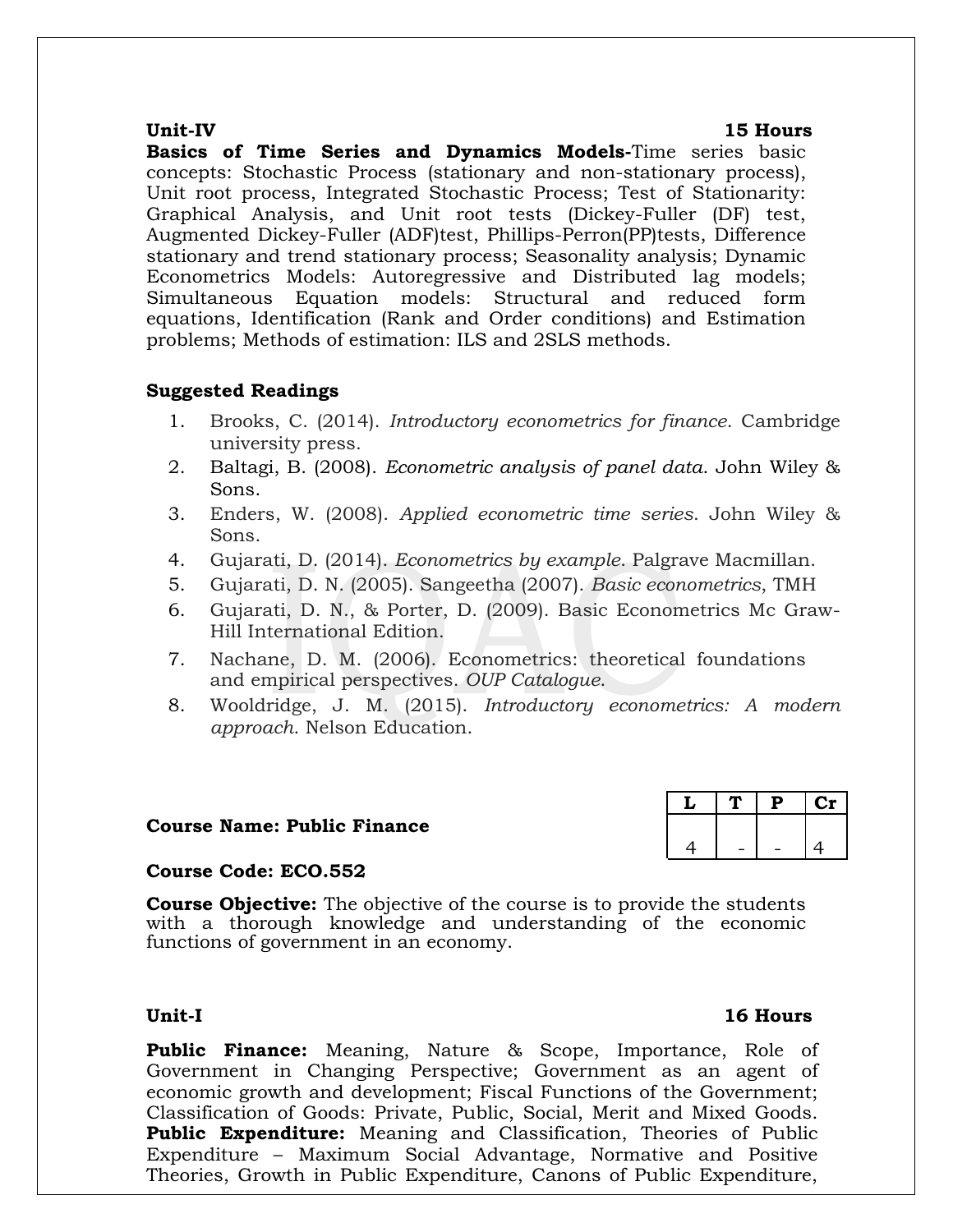Effects of Public Expenditure on Production, Distribution and economic growth, Criteria for public investment – social cost-benefit analysis – project evaluation.

**Public Revenue**: Sources of Revenue, Taxation – characteristics of a good taxation system, Canons of taxation, direct vs. indirect taxes, principles of taxation, effects of taxation, taxable capacity, impact and incidence of taxation; Tax structure in India and Recent Reforms - GST.

### **Unit-III 14 Hours**

**Public Debt**: Sources of Public Debt, Burden of public debt – theories, effects of public debt, methods of debt redemption, Public Debt Management in India. **Public Budget** - Concept of public budget, types of public budget, theories of public budgeting.

### **Federal Finance**: principles and problems of Federal finance centre-state financial relations, 14th Finance Commission; **Fiscal Policy**: meaning and objective, fiscal multipliers, compensatory fiscal policy, functional finance approach, fiscal policy for inflation, full employment and economic growth.

### **Suggested Readings**

- 1. Backhaus, J. G. & Wagner, R. E. (2004): Handbook of Public Finance, Springer, US.
- 2. Bhatia, A. K. (2013): Public Economics, Wisdom Press, India.
- 3. Choudhary, R. K. (2014): Public Finance and Fiscal Policy, Kalyani Publishers, New Delhi
- 4. Dalton, H. (1922): Principles of Public Finance, Allied Publishers, Reprinted by Routledge (2009).
- 5. Garg, R. & Garg, S. (2017): Handbook of GST in India, Bloomsbury India Professional.
- 6. Gupta, J. R. (2011): Public Economics in India: Theory and Practice, Atlantic Publishers.
- 7. Jha, Raghbendra (2010): Modern Theory of Public Finance, New Age International Pvt. Ltd. India
- 8. Musgrave, R. A. (1959): The Theory of Public Finance, MG-Hill Publication, New York (Available in National Digital Library for Free Download)

#### **Course Name: Research Methods in Economics**

|  | P | $C_{\mathcal{T}}$ |
|--|---|-------------------|
|  |   |                   |
|  |   | 4                 |

**Course Code: ECO.553**

#### **Unit-II 14 Hours**

### **Unit-IV 16 Hours**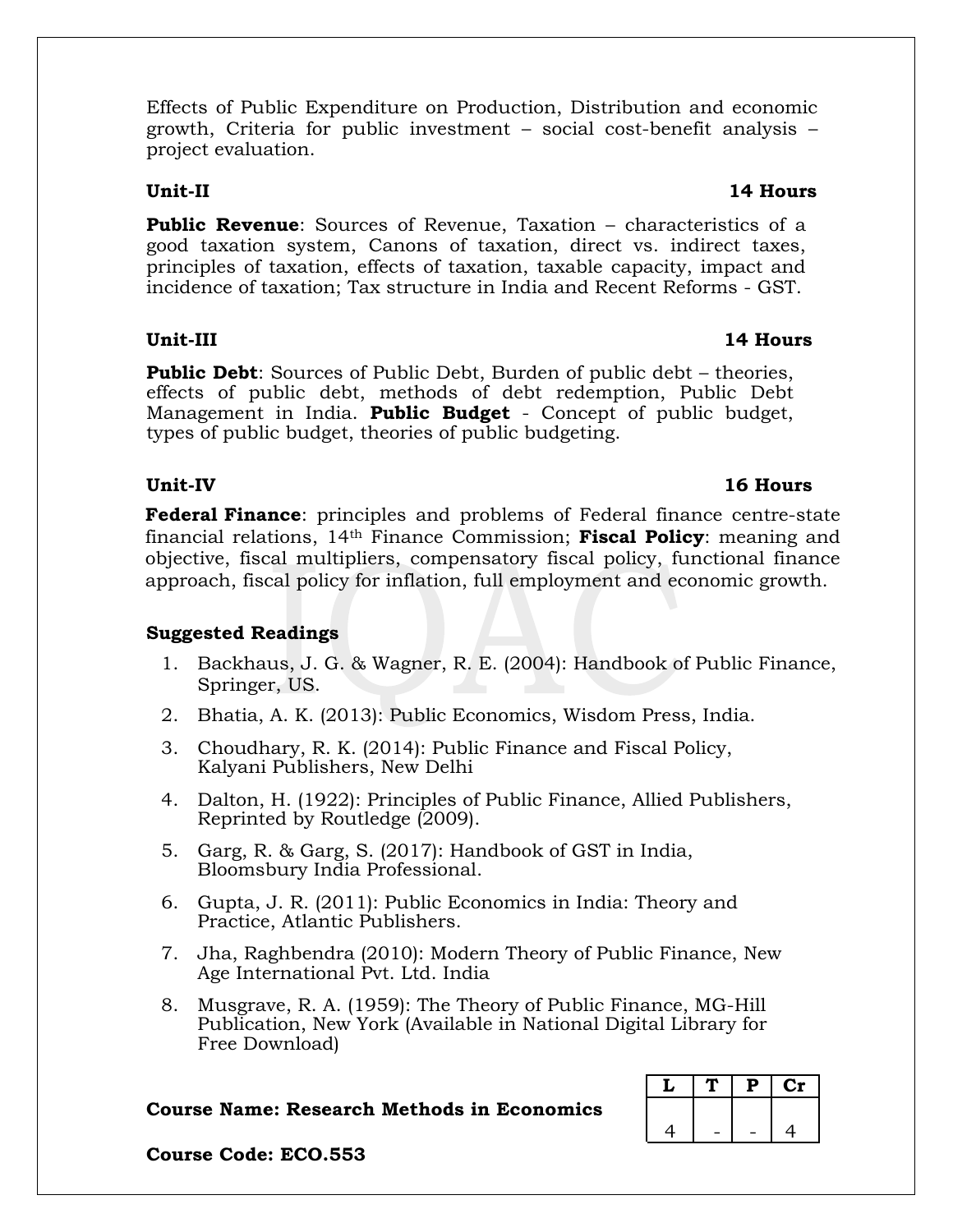**Course Objective:** The objective of the course is to acquaint the students with the basics of research methods used in economics research. And, the objective is also to make them learn about the use of computer in research.

Research Methodology: Meaning and Types of Research, Scope of Research in Economics, Significance/Utility of Research in Economics, Qualities of a researcher, Research Process-Literature review: traditional, thematic and meta-analysis methods, identification and selection of research problem, Hypothesis Formulation, Research Design.

### **Unit-II 15 Hours**

Sources Data: Primary and Secondary, Methods of Primary Data Collection, Secondary Data Sources – India and abroad, Tools of primary data collection. Classification, Tabulation, Presentation, Analysis-Descriptive and Inferential

#### **Unit-III 15 Hours**

Qualitative, Quantitative and Mixed Methods of Data Analysis and Interpretation of Results; Report Writing: Types of reports, Steps in report writing, Citation Styles, Bibliography and Appendix

Use of Computer in Research: Use of MS word, Excel, power point, Research Ethics and dealing with plagiarism/similarity in research report writing.

### **Suggested Readings**

- 1. Bruce, B. and Howard, L. (2014). Qualitative Research Methods for the social sciences, London: Pearson.
- 2. Flick, U. (2014). An introduction to qualitative research. Sage Publications.
- 3. Flick, U. (2015). Introducing research methodology: A beginner's guide to doing a research project. Sage.
- 4. Gregory, I. (2005). Ethics in research. London: Continuum.
- 5. Gupta, S.L. and Gupta, H. (2011). Research Methodology: Texts and Cases with SPSS. Delhi: International Book House.
- 6. Guthrie, G. (2010). Basic research methods: An entry to social science research. SAGE Publications India.
- 7. Kothari, C.R. and Garg, G. (2014). Research Methodology: Methods and Techniques, New Age.
- 8. Schwartz, S. (2012). Microsoft Office 2010, New Delhi: Pearson.

### **Unit-IV 15 Hours**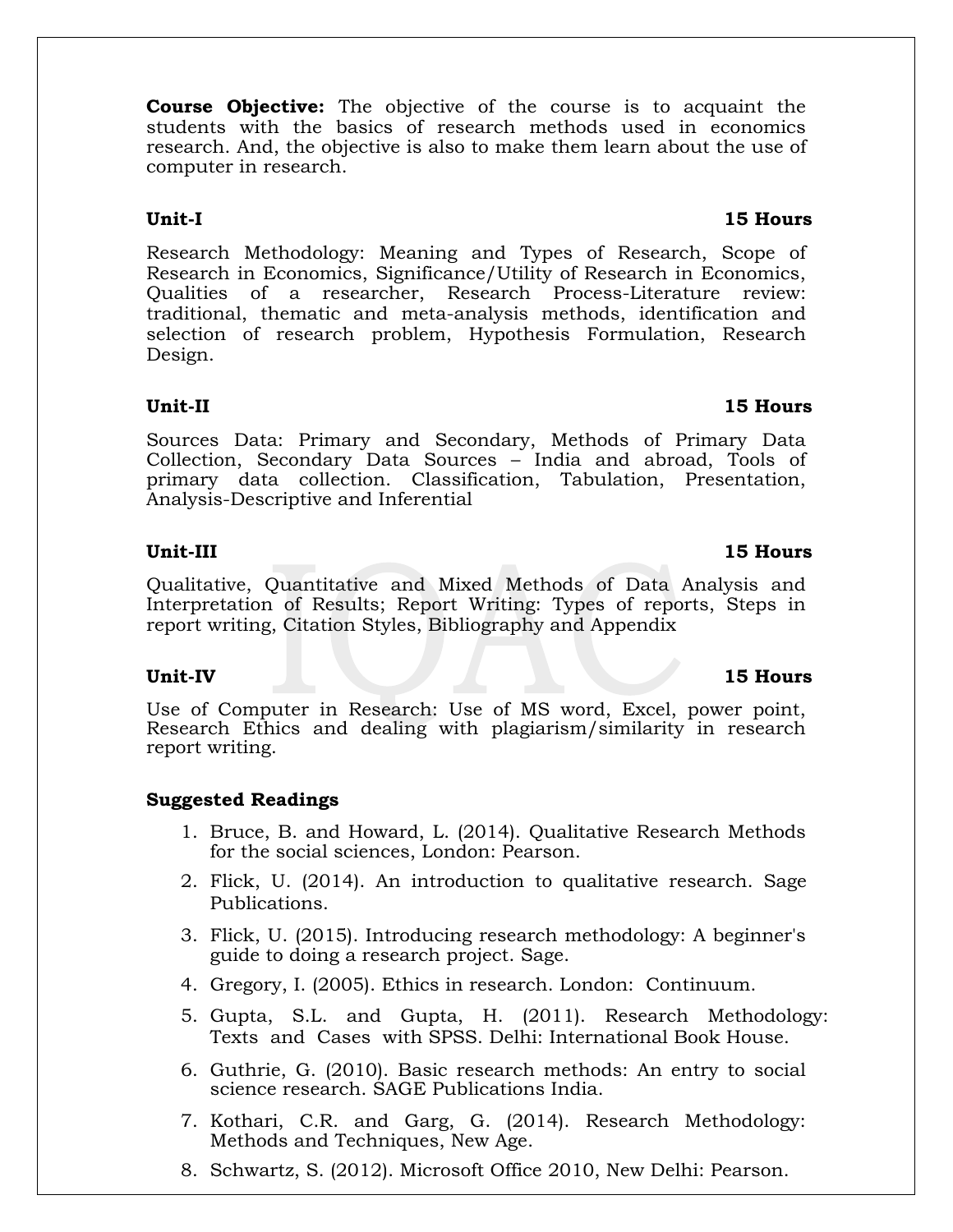9. Sjoberg, G., and Nett, R. (2014). A methodology for social research. Jaipur: Rawat Publications.

#### **Course Name: Seminar-III**

#### **Course Code: ECO.543**

**Course Objective:** The objective of this course is to develop the human and soft skills of the students of Master's Degree.

#### **General Outline of Activities:**

- 1. The course coordinator should make the students learn how to prepare seminar report as well as seminar presentations on a given topic.
- 2. The preparation of seminar report on a given topic should be made referring to the literature available in the form of text/reference books, journals, periodicals, magazines, newspaper articles, and web resources.
- 3. The students should be encouraged to visit the library as well as computer centre of the University for preparing seminar reports and its power point presentation.
- 4. As far as possible the topic of the seminar should relate to current developments in the field.
- 5. The seminar report and its presentation should be evaluated by a duly constituted Department level committee.

|  | <b>Course Name: Project-I</b> |
|--|-------------------------------|
|  |                               |

|   |   | г |  |
|---|---|---|--|
| - | - |   |  |

#### **Course Code: ECO.599**

**Course Objective:** *The objective of the course is to make the students learn the skills of formulation of research problem, objectives, hypotheses and also the skills of data collection, analysis and interpretation.*

#### **General Outlines:**

- 1. Each student should be assigned a project supervisor from the faculty members of the concerned centre, preferably on the basis of the students' preferences.
- 2. The topic of project report should be decided by the supervisor taking into account the area of interest of the student. As far as possible the topic should address the current issues / developments in the field.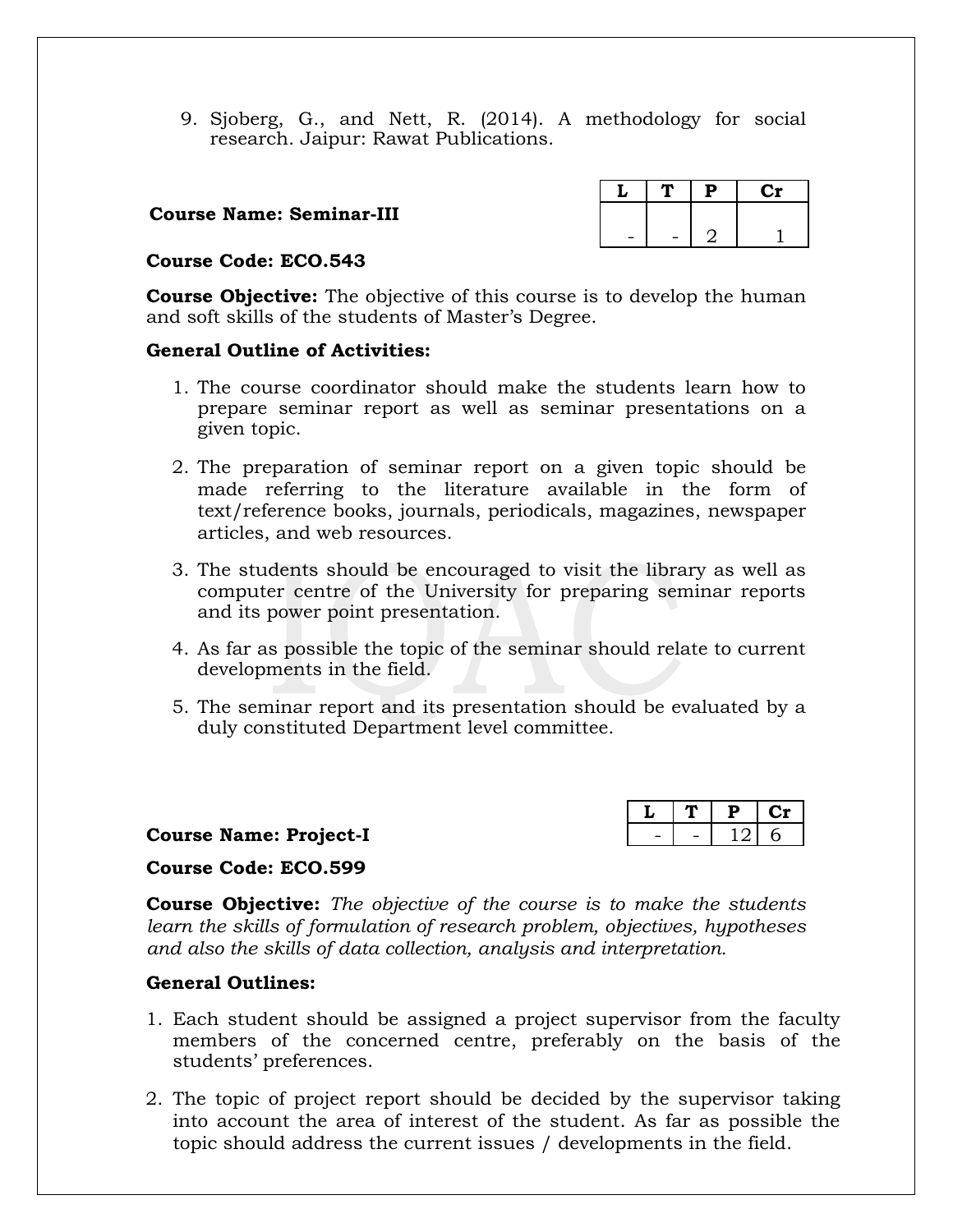- 3. Standard norms for the preparation of a research project report may be followed – introduction, brief background, relevance of the topic, literature review, problem statement, objectives, hypotheses, sample design, data nature and sources, tools and techniques of data collection, data presentation, analysis, and interpretation, findings and conclusion.
- 4. The project outcomes may be reported in the following form: Chapter-1: Introduction & Review of Literature; Chapter-2: Research Methodology; Chapter-3: Conceptual & Theoretical Description; Chapter-4: Analysis and Interpretations;

Chapter-5: Conclusion, Suggestions & Scope for further research; References, Annexure, etc. The students are required to complete the project report upto Chapter-3 in the third semester.

- 5. APA 6th edition style sheet may be followed for preparing in-text citations, foot notes, end notes, references and bibliography.
- 6. The project outcomes should be evaluated both in the form of project reports and seminar presentation/viva-voce examination by a duly constituted committee by the appropriate authority.
- 7. This is to be evaluated as 'Satisfactory (S)' or 'Unsatisfactory (US)'.

#### **Course Name: Academic Writing**  $|L|T|P$  **Cr**

**Course Code: XXX.###** 1 1 - 1 1

**Course Objective:** The objective of this course is to develop the writing skills of the students of Master's Degree.

#### **Module-I: 4 Hours**

Meaning of academic writing, Purpose of academic writing, features of academic writing, Common types of academic writing, elements of academic writing, The writing process, choosing and narrowing a topic, the format of long and short writing tasks.

### **Module-II: 4 Hours**

Use of simple and complex sentences in academic writing, writing in paragraphs, organizing paragraphs, accuracy in academic writing.

### **Module-III: 4 Hours**

Reading – finding suitable sources, developing critical approaches, avoiding plagiarism, understanding titles to planning.

### **Module-IV: 3 Hours**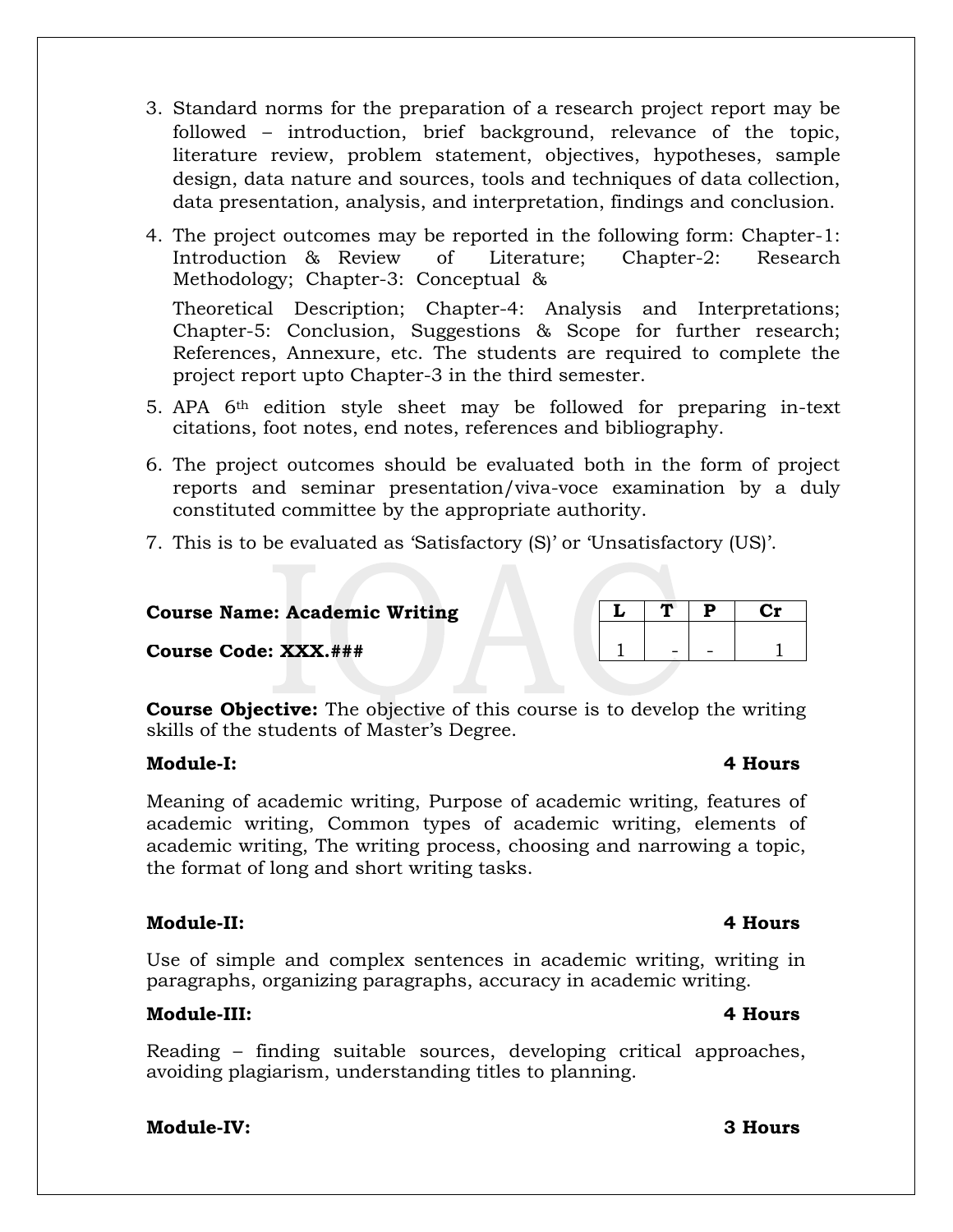Fining key points and note-making, paraphrasing, summarizing, references and quotations, proof reading and editing.

#### **Suggested Readings**

- 1. Alice Oshima and Ann Hogue (2007): Introduction to Academic Writing, The Longman Academic Writing Series, Pearson Education.
- 2. Stephen Bailey (2011): Academic Writing: A Handbook for International Students, Routledge

#### **Course Name: Punjab Economy**

#### **Course Code: ECO.554**

**Course Objective:** The objective of the course is to provide the students with a thorough knowledge and understanding of the problems and perspectives of regional economics with special reference to Punjab economy.

**Unit-I 15 Hours** Regional Economics: Structural Changes in Punjab Economy, Concept, Scope and

Framework; Regional Economic Problems; Location Factors; Different Approaches to Study Regional Economics; Location of Places and their Problems; Nature of Regions and Relation of Activities within a Region; Regional Policy and objectives; farm and non-farm employment.

### **Unit-II 15 Hours**

Agriculture in Punjab: structure of agriculture in Punjab, Growth and Productivity; Green Revolution; Progress, Performance and Implications; Agricultural Diversification: Rationale, Constraints and Prospects; Dairy Farming and Other Allied Activities; Agriculture Credit and Marketing; W.T.O. and Punjab Agriculture; Agrarian crisis-nature, effects and measures, Land Reforms in Punjab.

#### **Unit-III 15 Hours**

Industry in Punjab**:** Structure of Industry in Punjab, MSME- Role, Problem and Future Prospects; State and Industrial Development; Agro-based Industries – Nature, growth, problem, and prospects; Service Sector in Punjab: Nature, growth, problem, and prospects.

Social Sector in Punjab**:** Education, Health, Sanitation and Water Supply, Social Security, Employment, Migration, and Welfare Schemes; Banking and Finance – Nature, growth, problems and prospects.

### **Suggested Readings**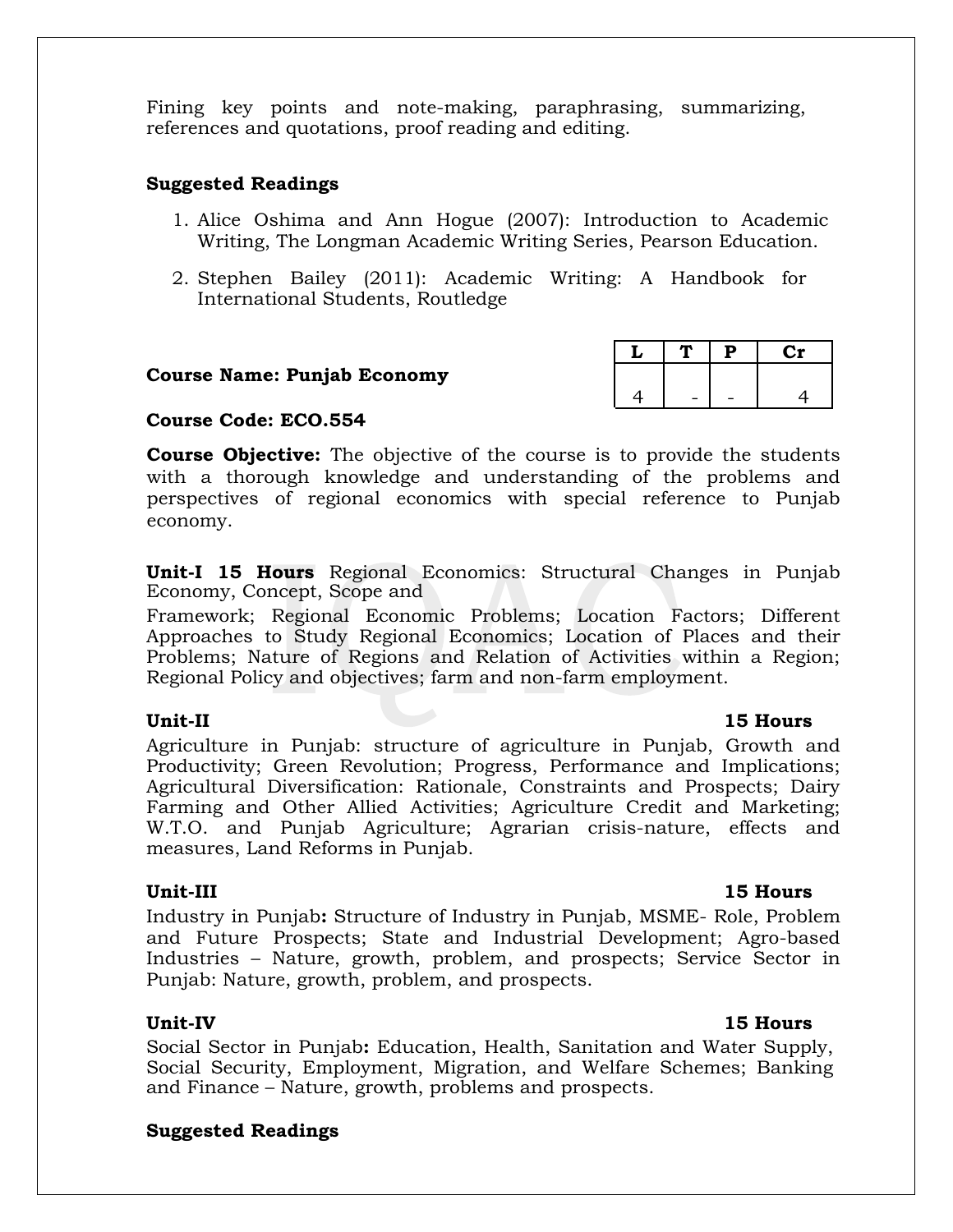- 1. Bawa R. S., P. S. Raikhy & Dhindsa, P. (2001)*.Globalization and Punjab Economy. India:* Punjab School of Economics, (DRS-UGC), Guru Nanak Dev University.
- 2. Bawa, R. S. & Raikhy, P. S. (2000). *Punjab Economy: Emerging Issues. India:* South Asia Books *G.N.D.U.*
- 3. Deshpande, R. S. & Arora, S. (2010). A*grarian Crisis and Farmer Suicides*. New Delhi: SAGE Publications India Private Limited.
- 4. Hoover, F.M. (2010). *An Introduction to Regional Economics.* Ryerson: McGraw-Hill.
- 5. Johar, R.S. & Khanna, J. S. (1983). *Studies in Punjab Economy.* Guru Nanak Dev University.
- 6. Kaur, Paramjit (2013): Punjab Economy: Performance and Prospects, Regal Publisher
- 7. Singh, I., Singh, S. and Singh, L. (2014): Punjab's Economic Development in the Era of Globalization, L G Publishers
- 8. Dhesi, A. S. and Singh, G. (2007): Rural Development in Punjab: A Success Story Going Astray, Routledge
- 9. Dutt, P. S. and Gill, S.S. (1995): Land Reform in India: Intervention for Agrarian Capitalist Transformation in Punjab and Haryana, Sage Publication
- 10. Chadha, G. K. (1986): The State and Rural Transformation: The Case of Punjab, 1950-85, Sage Publication.

#### **Course Name: Political Economy of Development**

|  | L. | $\alpha$ r |
|--|----|------------|
|  |    |            |
|  |    |            |

### **Course Code: ECO.555**

**Course Objective:** The objective of the course is to provide the students with a thorough knowledge and understanding of the foundations of the political economy of development.

Introduction to Political Economy; Idealism and materialism; Metaphysics and dialectics; Laws of dialectics; Categories of philosophy; Theory of cognition; Dialectical and Historical Materialism; Mode of production; Social super-structure and its elements; Dialectical interaction of base and superstructure; Historical social-economic formations; and Asiatic mode of production.

**Unit-II 15 Hours** Marxian Political Economy; Analysis of capitalism; Development of capitalism in agriculture; Nature and process of planning; Market mechanism; Methods of accumulation; and Primitive socialist and capitalist methods.

### **Unit-III 15 Hours**

Conceptualization of Imperialism: Emergence of monopoly capitalism and imperialism; Role of banks in monopoly capitalism; Imperialism;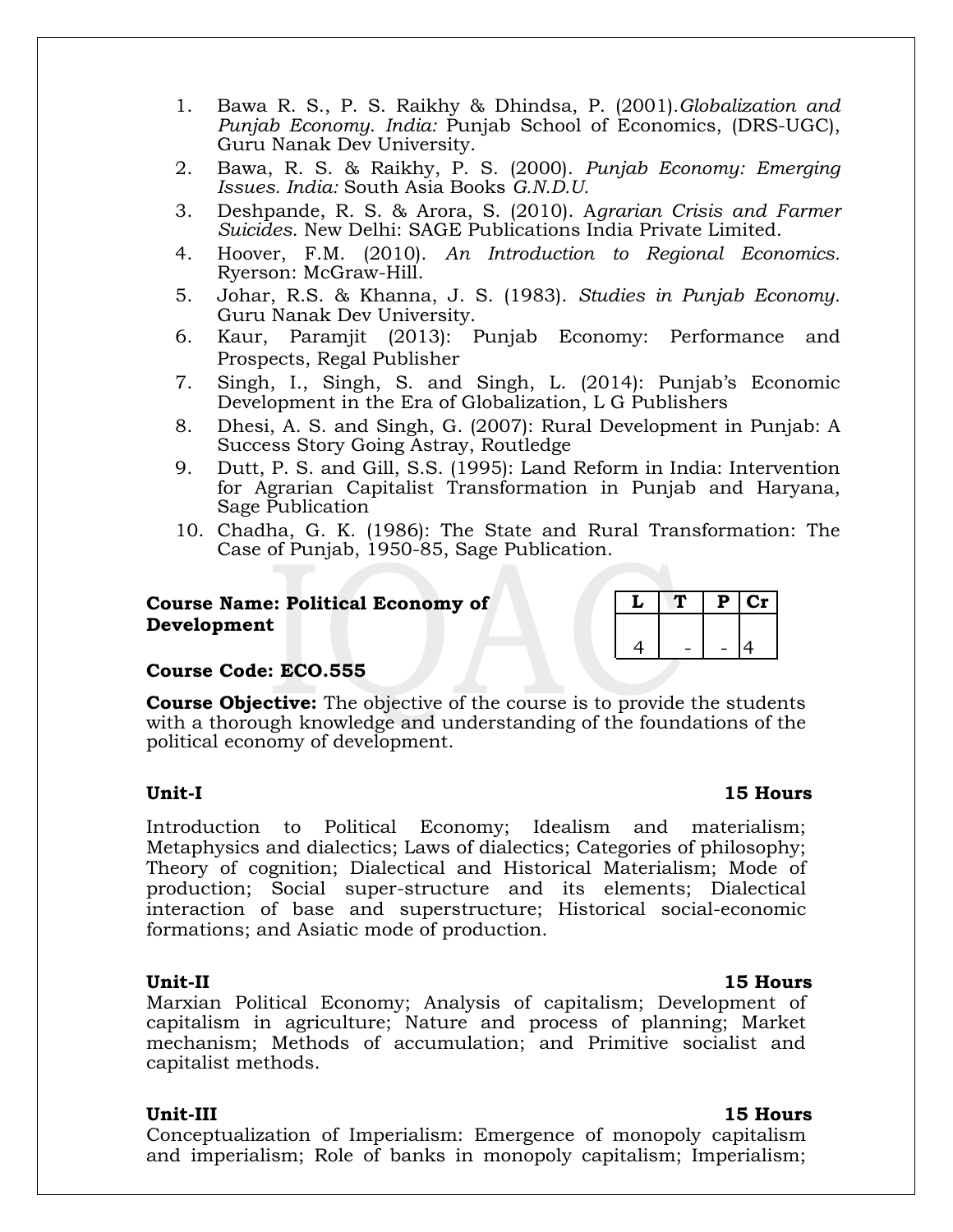Imperialism and the state; Concept of neo-colonialism; Colonialism and Neo-Colonialism; Forces against neo-colonialism and imperialism.

#### **Unit-IV 15 Hours**

Transition to Socialism; Transition period; Problems and policies; Nature of state; Role of Planning; Market mechanism; Distribution of income and wages; and Strategies for third world development.

#### **Suggested Readings**

- 1. Dobb, M. (2012). *Russian Economic Development since the Revolution.* London: Routledge Publications.
- 2. Mandel, E. (1999). *Late Capitalism.* London: Verso Publication.
- 3. Maurice, C. (2015). *Diametrical Materialism: An Introduction.* Aakar Books Publishers.
- 4. Petras, J. F. and Veltmeyer, H. (2001). *Globalization Unmasked: Imperialism in the 21st Century.* Canada: Fernwood Publication.
- 5. Preobrazhensky, E. A. (1965). *The New Economics.* London: Oxford University Press. (Open Online Access)
- 6. Ravenhill, J. (2016). *Global Political Economy.* Oxford: Oxford University Press.
- 7. Schumpeter, J. A. (2013). *Theory of Economic Development of Capitalism, Socialism and Democracy (2nd Ed.).* Wilder Publication, Inc.
- 8. Sweezy, P. M. (1991). *The Theory of Capitalist Development (1st Ed.).* New Delhi: K. P. Bagchi and Co.
- 9. Varoufakis, Y., Theocarakis, N., and Halevi, J. (2012). *Modern Political Economics: Making Sense of the Post-2008 World (2nd Ed.).*  Oxford: Taylor & Francis Publications.
- 10. Wilczynski, J. (1982). *The Economics of Socialism (1st Ed.).* New Delhi: S. Chand & Co. Ltd.

#### **Course Name: Environmental Economics**

#### **Course Code: ECO.556**

**Course Objective:** The objective of the course is to provide the students with a thorough knowledge and understanding of the foundations of environment economics.

**Environment and Development:** Economics and the Environment, Evolution and Growth of Environmental Economics, Relation between Environment and Growth, Environmental Kuznets hypothesis.

#### **Unit-I 15 Hours**

**L T P Cr**

 $|4| - |- 4|$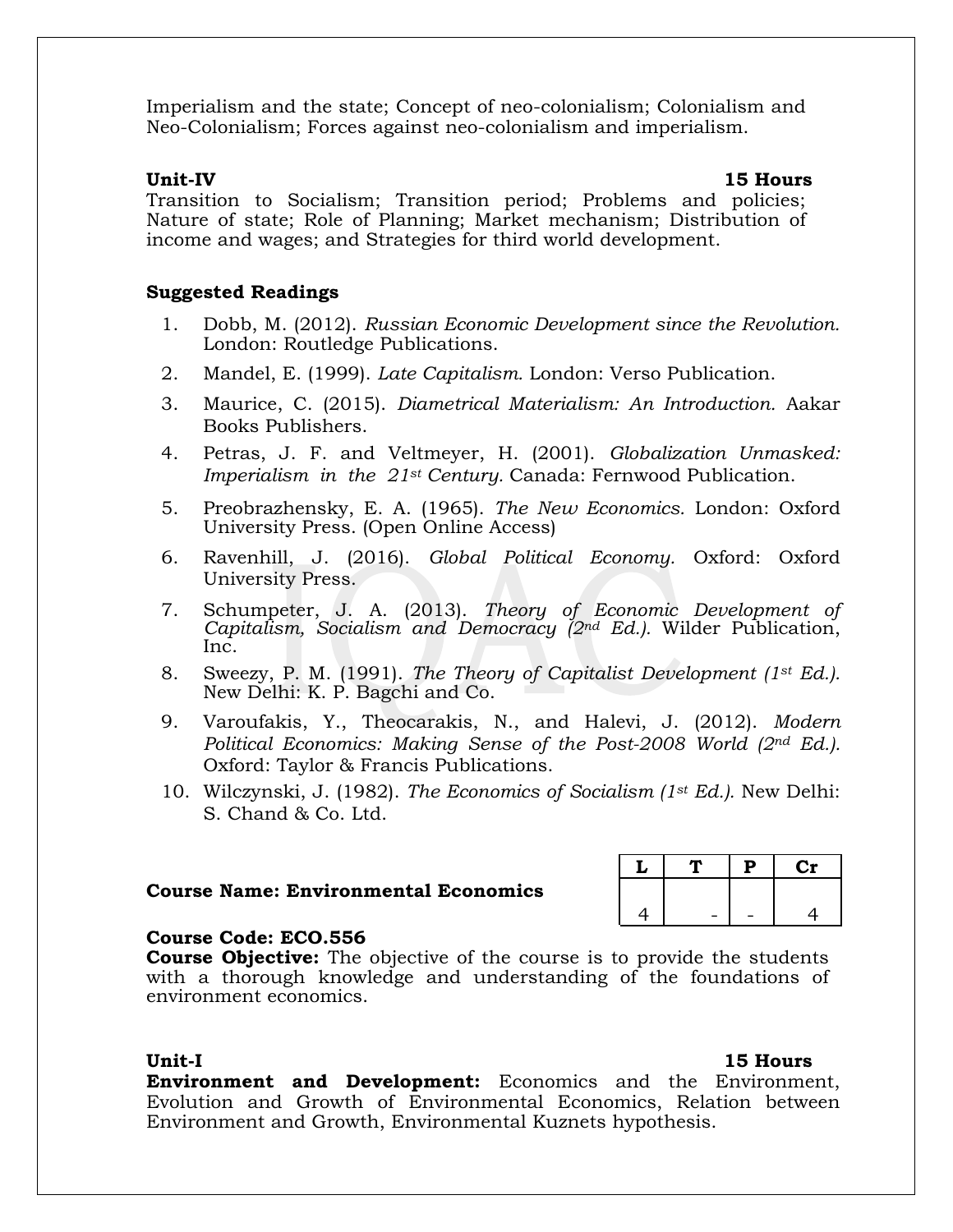**Basic Concepts and Theories:** Public Goods and Externalities, Common Property Resources, resource degradation and market efficiency. Coase theorem, social cost benefit analysis, cost effective analysis for environment protection, Environmental Good's Demand and its Revealed Prefrence Methods.

#### **Unit-III 15 Hours**

**Environmental Valuation, Accounting and Management:** Types of environmental values, Evolution of Environmental Accounting, Features of Integrated Environmental and Economic Accounting, Degradation of land, water resources and forests; Alternative Energy Sources and Environment.

**Global and Regional Issues:** Poverty, population and environment, global agreements on environment, political economy of sustainable development, Environment under WTO regime. Mechanism for environment regulation in India, environmental laws and their implementation, Policy instruments for controlling pollution environmental standards, forestry policy. Water Depletion vs. Water Logging, Use of Chemicals in Agriculture and Pollution; Agroforestry as an option for Diversification in Punjab.

#### **Suggested Readings**

- 1. Kolstad, C.D. (2011). Intermediate Environmental Economics. New Delhi: Oxford University Press.
- 2. Singh, Katar and Shishodia, Anil (2007). Environmental Economics: Theory and Applications. New Delhi: Sage Publications.
- 3. Berck, P. (2015). The Economics of the Environment. New Delhi: Pearson India.
- 4. Kumar, Pushpam (2009). Economics of the Environment and Development. New Delhi: Ane Book
- 5. Muthukrishna, S (2010). Economics of Environment. New Delhi: Phi learning Pvt. Ltd.

#### **SEMESTER – IV**

#### $C$ ourse Name: Indian Economy

### **Course Code: ECO.571**

**Course Objective:** The objective of the course is to provide the students with a thorough knowledge and understanding of the nature, problems and functioning of Indian economy.

#### **Unit-II 15 Hours**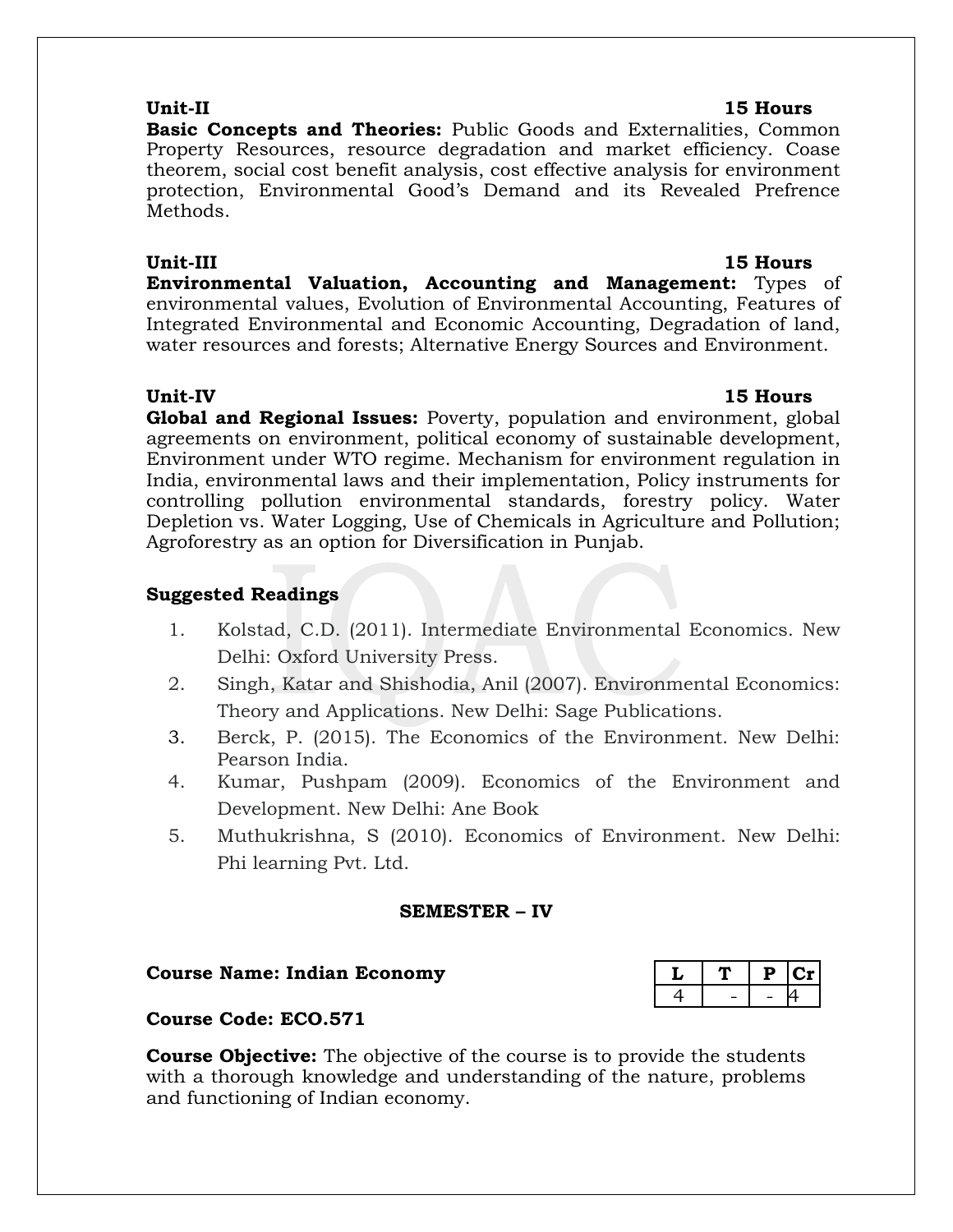### **Unit-I 15 Hours**

Indian Economy before Independence: A Review; Economic consequences of the British rule; Need for planned economic development; Basic strategy for development of the Indian economy under the planning period; Changes in the strategy of Indian planning; Role of the public and private sectors in India; and Main aspects of new economic policy and its relevance.

**Unit-II 15 Hours**

Agrarian Reforms: Land Reforms, New agricultural policy; Production Structure of Indian Agriculture; Terms of trade between agriculture and industry; Industrial policy; Nature and extent of industrialization; and the existing production structure of industry in India.

Savings and Capital Formation in Indian Economy; Trends in national income; Performance of different sectors; Trends in prices and money supply; Fiscal and Financial Sector reforms and recent changes in the policy; Natural Resources; Foreign capital in India; and Foreign Direct investment and Portfolio Investment.

### **Unit-IV 15 Hours**

Foreign Trade in Goods and Services; Balance of Payment; WTO and Indian Economy; Restrictions on Monopolies and Concentration of economic power; Poverty and economic inequalities; Population problem; Unemployment; Regional imbalances; Trends in migration; Economic Development and Environment Degradation; SHGs and Women empowerment.

### **Suggested Readings**

- 1. Banik,N. (2015). *The Indian Economy: A Macroeconomic Perspective*. Sage Publication.
- 2. Datt,G., and Majajan, A. (2017). *Indian Economy*. New Delhi: S. Chand and Co.
- 3. Kapila, U. (2011). *Indian Economy: Performance and Policies*. Academic Foundation, India.
- 4. Singh, R. (2017). *Indian Economy*. New Delhi: Tata McGraw-Hill Education.
- 5. Verma, S. (2017). *The Indian Economy*. Unique Publishers, India.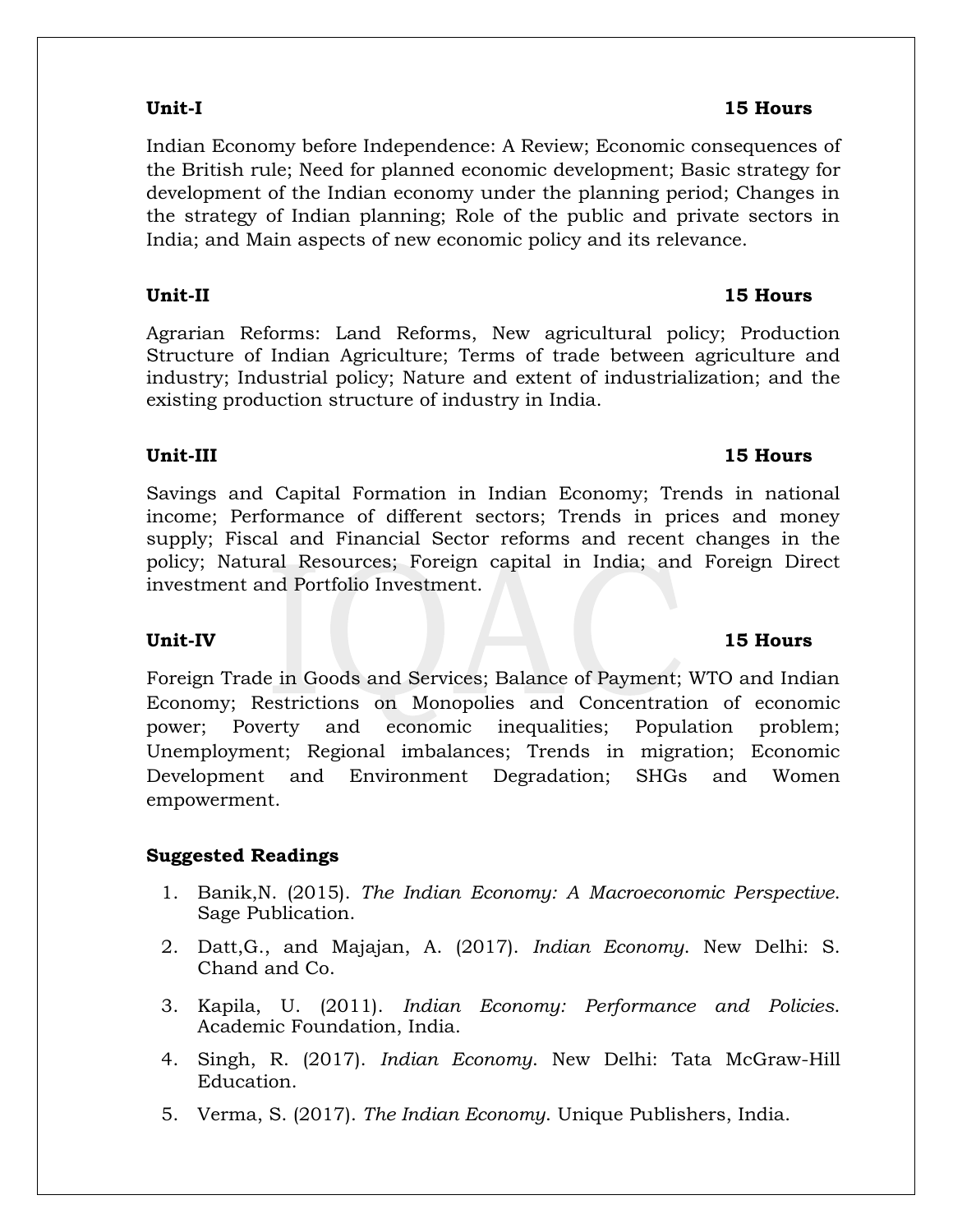|                  |  | <b>Course Name: Advanced Econometric Theory</b> |  |
|------------------|--|-------------------------------------------------|--|
| and Applications |  |                                                 |  |

#### **Course Code: ECO.572**

**Course Objective:** The objective of the course is to provide the students with a thorough knowledge and understanding of advanced econometric theories and their empirical applications.

#### **Unit-I 15 Hours**

**Time Series Econometric Modelling** - Approaches to time Series Forecasting; Univariate Time series modelling: AR, MA, ARMA and ARIMA models; Box-Jenkin Methodology; Multi-variate Time series modelling: OLS, Spurious Regression, Co-integration, Causality analysis (Granger and Sim); Granger representation theorem; Vector Auto-regression (VAR) and Vector Error Correction Models (VECM); Volatility modelling: ARCH and GARCH models.

#### **Unit-II 15 Hours**

**Limited Dependent variable Models** - Nature of qualitative response Models; Linear Probability Model and its applications; Bivariate and Multinomial Logit and Probit Models: Assumptions, Estimation (grouped and un-grouped models), interpretations and applications; Tobit model: Assumptions, Estimation, interpretations and applications; Conditional logit and probit models; Instrumental variable logit and probit models and their applications. Introduction to quintile regression.

**Panel data modelling** - Basics of panel data analysis and Panel Unit root tests; Estimation of panel data regression models: Pooled regression method, fixed effect Approach, and Random effect models; Dynamic Panel data modelling; Panel co-integration, Panel Vector Autoregression (VAR) and Panel Vector Error Correction Models (VECM), Fully Modified Ordinary Least Square (FMOLS) regression, Dynamic OLS models; Limited dependent variable models using Panel data.

#### **Unit-IV 15 Hours**

**Applications** – Introduction to E-views, STATA and R; Time series econometric modelling using E-views; Estimation of Limited Dependent Variable Models using STATA; Panel Data Modelling using E-views, STATA and R;

#### **Suggested Readings**

1. Gujarati, D. N. (2005). Sangeetha (2007). *Basic econometrics*, *4e*, 304-331.

### **Unit-III 15 Hours**

**L T P Cr** 4 - - - 4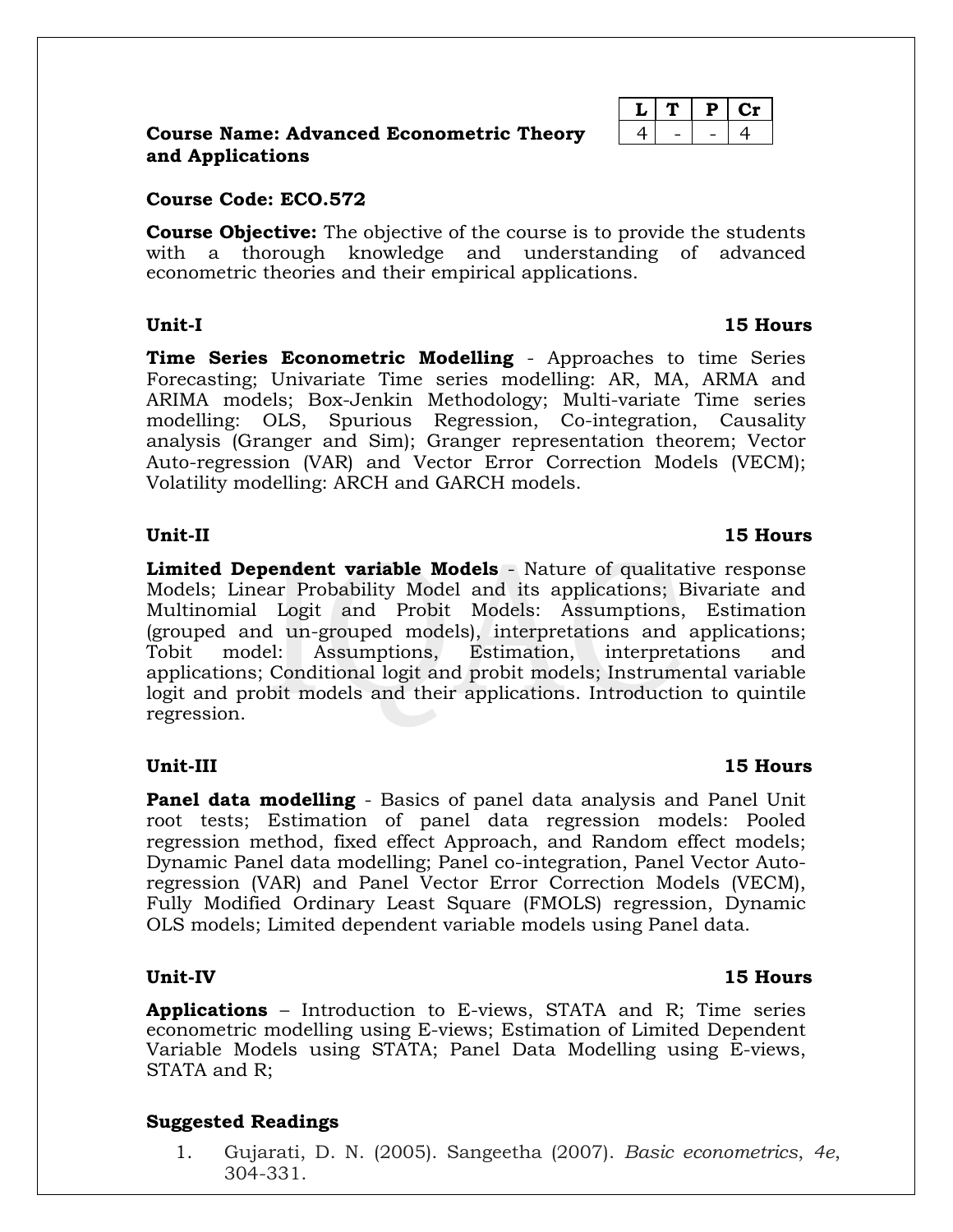- 2. Wooldridge, J. M. (2010). *Econometric analysis of cross section and panel data*. MIT press.
- 3. Wooldridge, J. (2009). Instrumental variables estimation and two stage least squares. *Introductory Econometrics: A Modern Approach. Nashville, TN: South-Western*.
- 4. Wooldridge, J. (2009). Advanced panel data methods. *Introductory econometrics: a modern approach. Mason: South-Western Cengage Learning*, 489.
- 5. Madala, G. S. (2009). *Introduction to Econometric*.
- 6. Madala, G. S. (1968). Limited Dependent and Qualitative Variables in Econometrics. Cambridge: Cambridge University Press
- 7. Baltagi, B. (2008). *Econometric analysis of panel data*. John Wiley & Sons.
- 8. Hsiao, C. (2014). *Analysis of panel data* (No. 54). Cambridge university press.
- 9. Brooks, C. (2014). *Introductory econometrics for finance*. Cambridge university press.
- 10. Enders, W. (2008). *Applied econometric time series*. John Wiley & Sons.
- 11. Gujarati, D. (2014). *Econometrics by example*. Palgrave Macmillan.
- 12. Cameron, A. C., & Trivedi, P. K. (2010). *Microeconometrics using stata* (Vol. 2). College Station, TX: Stata press.
- 13. Stata, A. (2015). Stata Base Reference Manual Release 14.
- 14. Long, J. S., & Freese, J. (2006). *Regression models for categorical dependent variables using Stata*. Stata press.
- 15. Hall, R., Lilien, D., Sueyoshi, G., Engle, R., Johnston, J., & Ellsworth, S. (1999). EViews manual. *Quantitative Micro Software Inc*, 312.
- 16. Kawakatsu, H. (1998). *A computer handbook using EViews: to accompany Econometric models and economic forecasts, Pindyck and Rubinfeld*. McGraw-Hill College.
- 17. Zucchini, W., MacDonald, I. L., & Langrock, R. (2016). *Hidden Markov models for time series: an introduction using R* (Vol.150). CRC press.
- 18. Venables, W. N., Smith, D. M., & R Development Core Team. (2004). An introduction to R.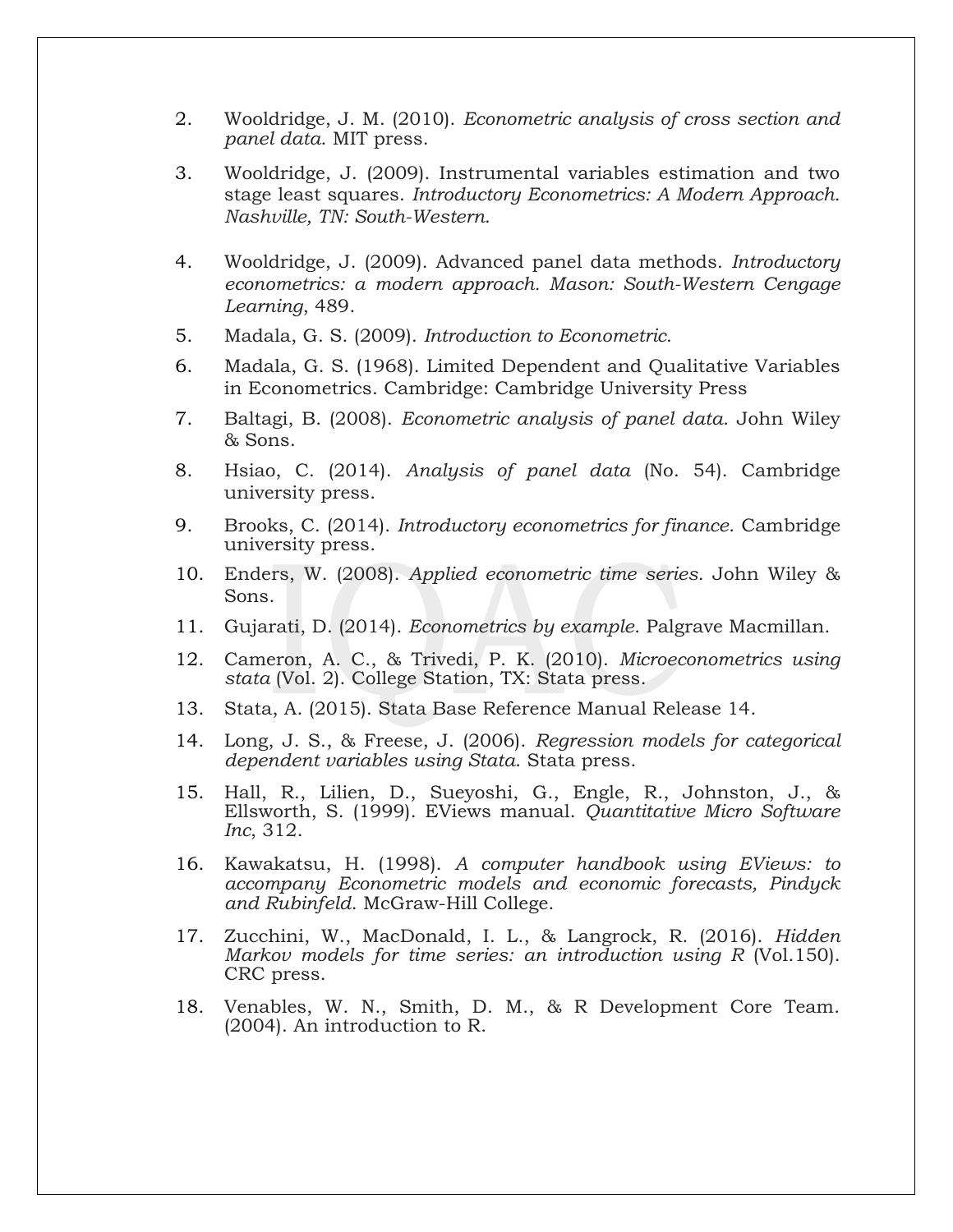#### **Course Name: International Trade and Investment**

#### **Course Code: ECO.573**

**Course Objective:** The objective of the course is to provide the students with a thorough knowledge and understanding of the theories and perspectives of international trade and investment.

**Unit-I 15 Hours** Conceptualization of Trade: Classical, Neo Classical and New Theories of trade, Terms of trade, Prebisch and Singer views on terms of trade, Environmental and Social issues of trade.

**Unit-II 15 Hours** Emerging Pattern of Trade: Classification of Trade in Services, High Technology Products, Trade in Climate Smart Goods, Changing nature of trade in emerging economies, Trade between developed vs. developing economies. Role of Global Value Chain in Trade

#### **Unit-III 15 Hours**

Regional Integration: North- North, South- South and North–South. EU, ASEAN, NAFTA, SAARC, BIMSTEC, RCEP, India in various Trade blocs, Brexit and India

Investment and Development: Portfolio and Direct Foreign Investment; determination of direct foreign investment; multinational corporations, Relation between FDI and R&D, Export, Contribution of Various Nobel Laureates in International economics, India's EXIM and FDI policy .

### **Suggested Readings**

- 1. Alex, E. F. Jilberto, and Andre M. (1998). *Regionalization and Globalization in the Modern World Economy: Perspectives on the Third World and Transitional Economies*, Routledge.
- 2. B. Copeland, and S. Taylor., (1994). *North-South trade and the Environment*, Quartely Journal of Economics, 755-787.
- 3. B. Copeland, and S. Taylor., (1995). *Trade and Tran boundary Pollution*, American Economic Review, 716-737.
- 4. B. Copeland, S. Taylor, and W. Antweiler.,(2001). *Is Free Trade Good for the Environment*? American Economic Review, 877-908.
- 5. Baldwin, R. and Philippe M., (1999). *Two Waves of Globalisation: Superficial Similarities, Fundamental Differences*, NBER working paper No. 6904.
- 6. Bank, W. (2008). World Integrated Trade Solution (WITS) Database.
- 7. Bhagwati, J.N., (Jan. 2007). *In Defence of Globalization*, Oxford University Press.

|   | P | $\mathbf{C}\mathbf{r}$ |
|---|---|------------------------|
|   |   |                        |
| Δ |   |                        |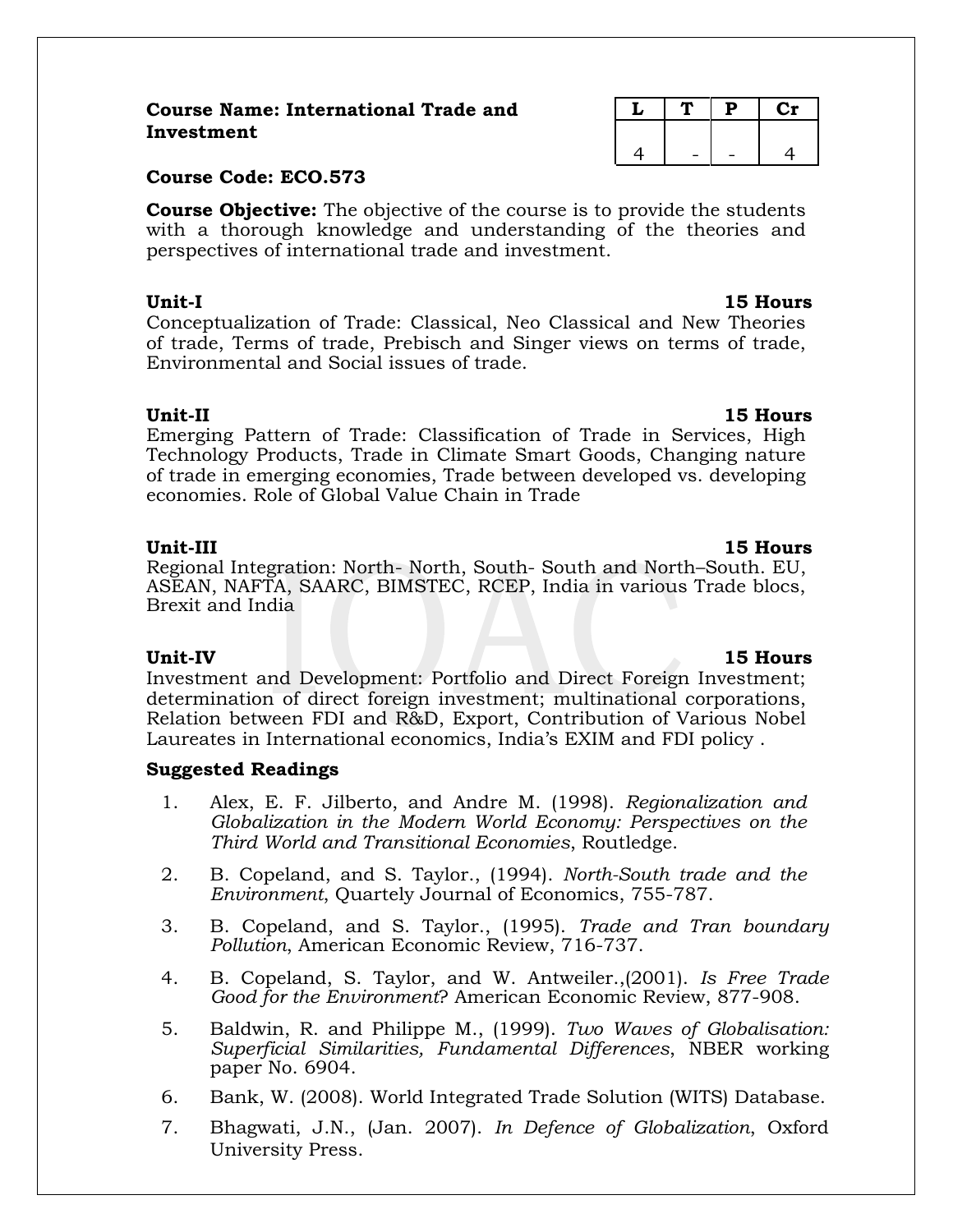- 8. Bhagwati, J.N.,(1998).*International Trade: Selected Readings*, McMilan University Press.
- 9. Bhatia, S.K. 2017). *Brexit and India: Analyzing the Implication* (Eds.), *New Delhi Publishers.*
- 10. Chacholiades,M. (2006). *Pure theory of International Trade*, Published by Aldine Transaction; Revised edition.
- 11. *Clement, R. L. and Rothwell, K.J.,(1967). Theoretical Issues in International Economics,* Constellate and Company Ltd.
- 12. Cole, Matthew and Robert J. R. E., (2003). *Do Environmental Regulations Influence Trade Patterns: Testing Old and New Trade Theories*, The World Economy: 1163-86.
- 13. Corden, W. M. (1971). *The Theory of Protection. Oxford:* Clarendon Press.
- 14. Daniels ,Joseph, P. and David, V. H., (2011).*Global Economic Issues and Policies*, Routledge publications.
- 15. Das, R. U. (2011). Regional Trade-FDI-Poverty Alleviation Linkages :Some Analytical and Empirical Explorations. *Regional Integration, Economic Development and Global Governance*, 149.
- 16. Debroy, B. (2005) WTO at Ten: *Looking Back To Look Beyond - Development Through Trade(Volume 1) (2 Volume Set), Konark Publishers*.
- 17. Debroy, B. (2006) The Trade Game: Negotiation Trends at WTO and Concerns of Developing Countries, *Published by Academic Foundation.*
- 18. Edward, E. Learner (1985) Sources of International Comparative Advantages: *Theory and Evidence, Published by the MIT Press.*
- 19. Feenstra, R., (2004). *Advanced International Trade, Theory and Evidence*, Princeton University Press.
- 20. Findlay, R. (1970). *Trade and specialization* (chapters 5 & 6). Penguin.
- 21. Grant, L. R. (1973). *Private Foreign Investment in Development.* Oxford: Oxford University Press.
- 22. H. Kierzkowski., (1984). *Monopolistic Competition and International Trade*, Clarendon Press, Oxford Press, UK.
- 23. Haberler, G. (1988). *International trade and economic development* (No. 1). Ics Pr.
- 24. *Handbook of International Economics* (1st Edition), Volume 1, 2, 3 & 4. New Delhi, ND: Elsevier publications.
- 25. Harry, P. Bowen and A. Hollander, and Jean MaveViane (2012), Applied International Trade Analysis, *Published by Palgrave Macmillan.*
- 26. Helpman, H. and P. Krugman., (1985). *Market Structure and Foreign Trade*, Cambridge, MIT Press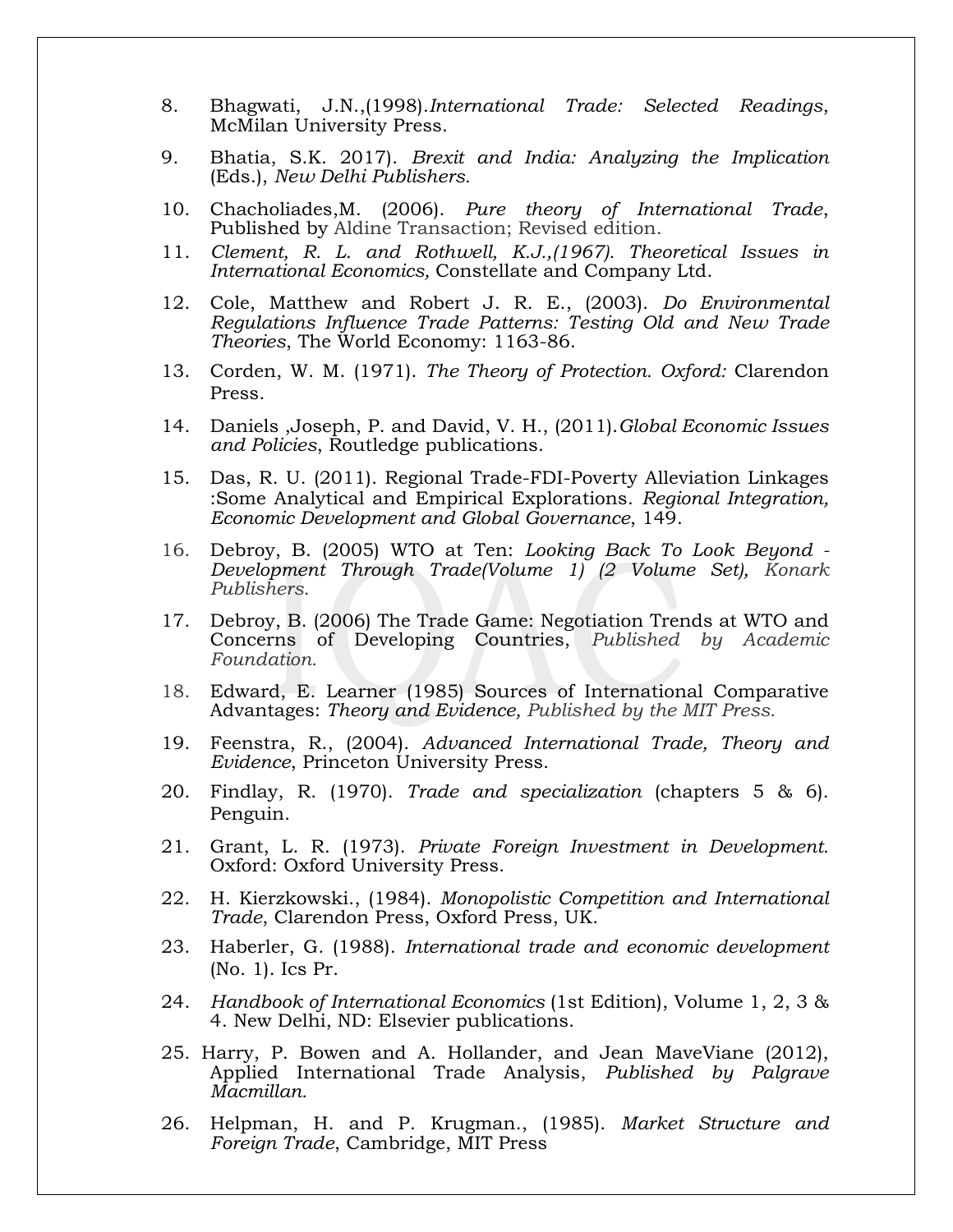- 27. Herrick, B. and Kindleberger, C.P. (1985), Economic Development , Fourth edition , McGraw-Hill International Book Company, Singapore
- 28. James,C. and Robert M., (2004). *International Economics*, John Wiley & Sons. Inc., Dunn, Jr
- 29. Jones, R.W. and Kenen, P.B., (2003). *Handbook of International Economics*, Volumes-I, II and III, Elsevier Amsterdam.
- 30. Krugman, P. R. and Maurice Obstfeld (2003), International Economics: Theory and Policy, Sixth Edition , Addison Westley.
- 32. Nayyer, D. (2013) Catch Up: Developing Countries in the World Economy, *Publisher: Oxford University Press India.*Nocke, V. and S. Yeaple. (2008). *Globalization and the Size Distribution of Multiproduct Firms*, Mimeo.
- 33. P. Krugman, and Helpman,E. (1989). *Trade Policy and Market Structure*., Cambridge, MIT Press.
- 34. Prakash, J. V., Nauriyal, D. K., & Kaur, S. (2017). Assessing Financial Integration of BRICS Equity Markets: An Empirical Analysis. *Emerging Economy Studies*, 3(2), 127-138.
- 35. RIS, South Asia Trade and Development Report, Various Issues.
- 36. Robert. C. Feenstra, (2004) Advanced International Trade, *Theory and Evidence, Published by Princeton University Press.*
- 37. Robert. C. Feenstra, and Alan, M.Taylor, (2011) International Economics, *Worth Publishers; Second Edition edition .*
- 38. Sailors, J. W., Qureshi, U. A., and Cross, E. M. (1973). Empirical Verification of Linder's Trade Thesis. *Southern Economic Journal*, 262-268.
- 39. Salvatore, D. (2013). *International Economics* (11th Edition). USA: Wiley.
- 40. Sandeep, K. (2015). Migration and Bilateral Trade Flows: Evidence From India And Oecd Countries. *Applied Econometrics and International Development,* 15(2), 179-196.
- 41. Saon, Roy and SmitaMiglani and Neha Malik (2014). Impact of American Investment in India: *A Socioeconomic Assessment Published by Academic Foundation.*
- 42. Singh, K., & Kaur, B. S. (2017). Whether FDI or Exports Enhance Innovation: Evidence From Indian Manufacturing Firms, 2001- 2012. *Revista Galega de Economía,* 26(3), 19-32.
- 43. Stevens, Candice., (1993). *The Environmental Effects of Trade*, The World Economy, 16(4): 439-451.
- 44. UNCTAD, Trade and Development, Various Issues.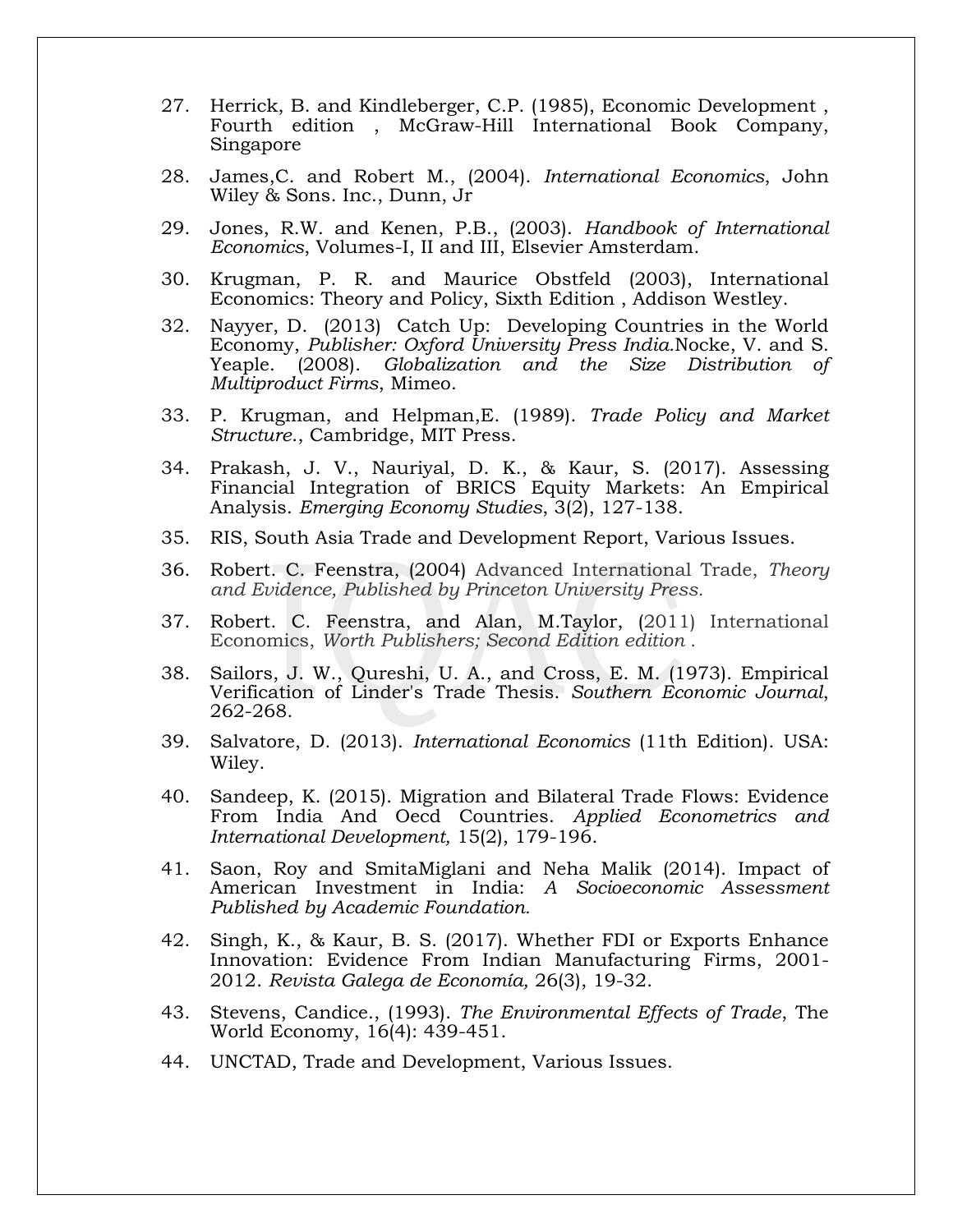#### **Course Name: Rural Economics**

#### **Course Code: ECO.574**

**Course Objective:** The objective of the course is to provide the students with a thorough knowledge and understanding of the foundations of rural economics.

Rural Economy: rural dynamics, characteristics, problems, challenges and opportunities; Responding to Changing Agrarian Economy; Rural Farm and Non-Farm Sector: Employment and Barriers; Rural Employment Generation Programmes: NRLM, MGNREGA.

#### **Unit-II 15 Hours**

Approaches to understand rural development: Rapid Rural Appraisal (RRA) and Participatory Rural Appraisal (PRA); Sustainable Rural development, Technology for rural growth: ICT, mobile, successful programmes; Business Markets for village economy.

#### **Unit-III 15 Hours**

Planning for Rural Development: levels, functions, decentralization, methodology of micro-level planning, for block and district level planning; Organizations for rural development: criteria, government organisations, PRIs, Cooperatives, Voluntary Agencies/NGOs, Corporations; Community Capacity Building, Common Property Resources.

Rural Entrepreneurship: role, programmes, role of institutions, Agripreneurship; Micro-Finance Institutions (MFIs): role of MFIs, Self Help Groups; Micro, Small and Medium Enterprises in Rural India; Rural and micro Insurance; Rural Industrialization

#### **Suggested Readings**

- 1. Churchill, Craig (2006). *Protecting the poor: A micro insurance compendium*, International Labour Office, Geneva.
- 2. Government of India (n.d.) *MSME at a Glance*, Ministry of Micro, Small and Medium Enterprises.
- 3. IDFC Rural Development Network (2013). India Rural Development Report 2012/13. Delhi: Orient Black Swan.
- 4. Mukherjee, A., (2004). *Participatory rural appraisal: methods and applications in rural*
- *planning: essays in honour of Robert Chambers* (Vol. 5). Concept Publishing Company.

# $L$  | T | P | Cr 4 | - | - | 4

### **Unit-IV 15 Hours**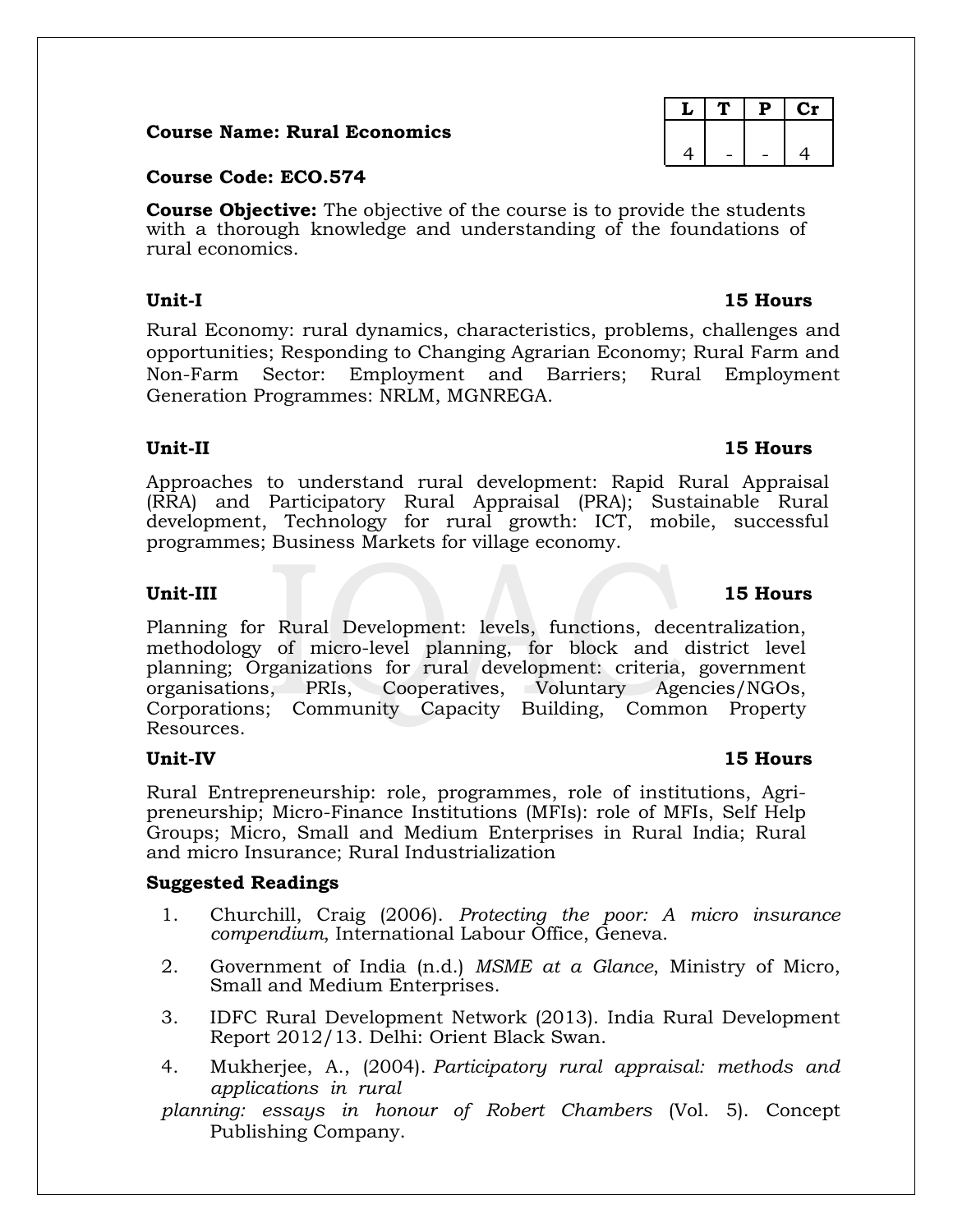- 5. Narula, U. (2010). *Dynamics of Indian Rural Economy: Growth Perspective*, Atlantic Publishers, New Delhi.
- 6. Parthasarathy, G. (2003). *Economic Reforms and Rural Development in India*. Academic Foundation.
- 7. Reddy, K. V. (2012). Agriculture and Rural Development, Himalaya Publishing House.
- 8. Schaeffer, P.V. and Loveridge, S. (2000). *Small Town and Rural Economic Development: A case studies Approach*, Praeger Publisher.
- 9. Singh, B.M. and Namboodiri, KVN (2007). *Unleashing Rural Entrepreneurship*, Icfai University Press, Hyderabad.
- 10. Singh, K. (2009). *Rural Development: Principles, Policies and Management*, Sage Publications.

#### **Course Name: Seminar-IV**

|  | P | C١ |
|--|---|----|
|  |   |    |
|  |   |    |

#### **Course Code: ECO.544**

**Course Objective:** The objective of this course is to develop the human and soft skills of the students of Masters Degree.

#### **General Outline of Activities:**

- 1. The course coordinator should make the students learn how to prepare seminar report as well as seminar presentations on a given topic.
- 2. The preparation of seminar report on a given topic should be made referring to the literature available in the form of text/reference books, journals, periodicals, magazines, news paper articles, and web resources.
- 3. The students should be encouraged to visit the library as well as computer centre of the University for preparing seminar reports and its power point presentation.
- 4. As far as possible the topic of the seminar should relate to current developments in the field.
- 5. The seminar report and its presentation should be evaluated by a duly constituted Department level committee.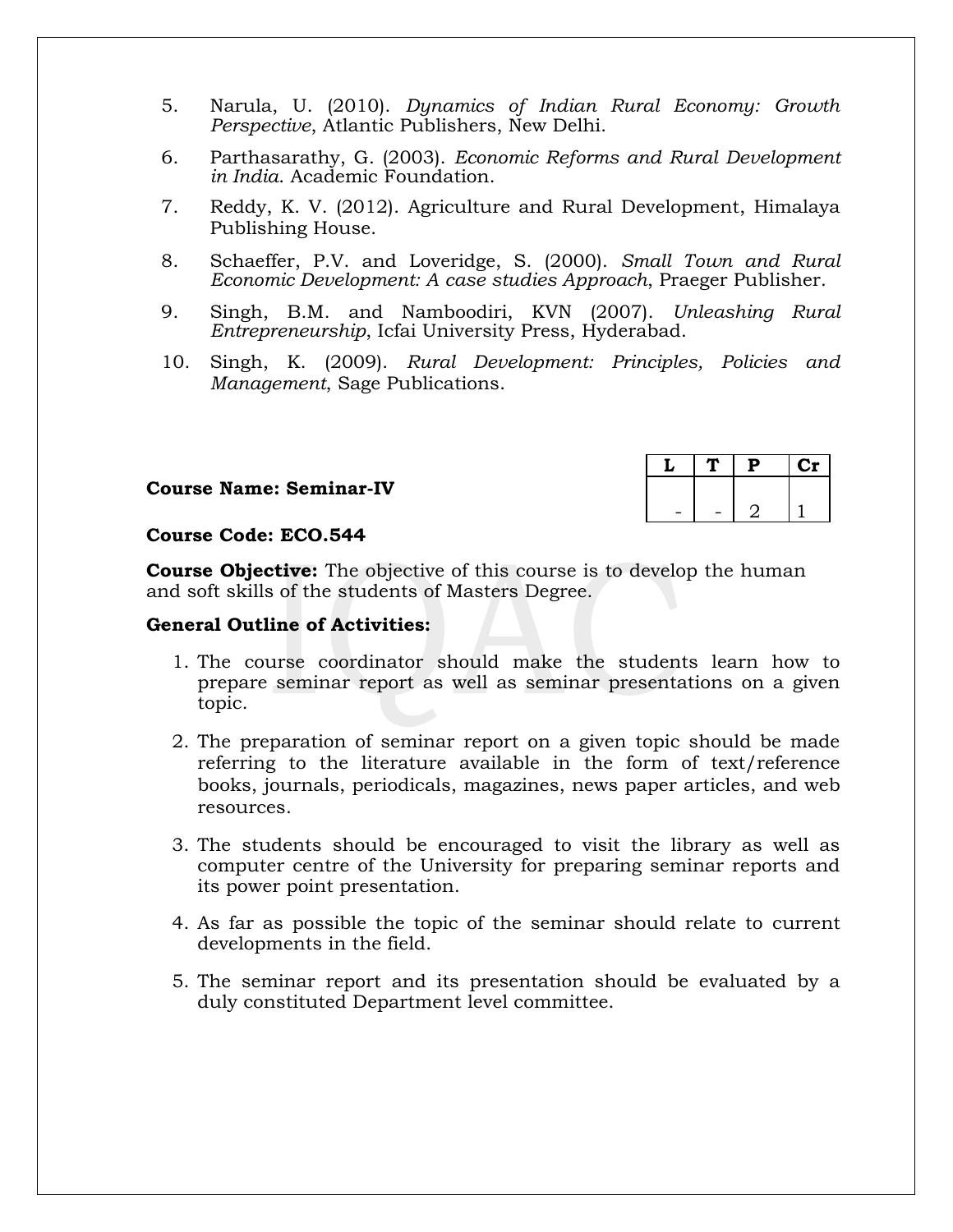**Course Name: Project-II Course Code: ECO.599**

|  | $\cup$ |  |
|--|--------|--|

**Course Objective:** The objective of the course is to make the students learn the skills of formulation of research problem, objectives, hypotheses and also the skills of data collection, analysis and interpretation.

#### **General Outlines:**

- 1. Each student should be assigned a project supervisor from the faculty members of the concerned centre, preferably on the basis of the students' preferences.
- 2. The topic of project report should be decided by the supervisor taking into account the area of interest of the student. As far as possible the topic should address the current issues / developments in the field.
- 3. Standard norms for the preparation of a research project report may be followed – introduction, brief background, relevance of the topic, literature review, problem statement, objectives, hypotheses, sample design, data nature and sources, tools and techniques of data collection, data presentation, analysis, and interpretation, findings and conclusion.
- 4. The project outcomes may be reported in the following form: Chapter-1: Introduction & Review of Literature; Chapter-2: Research Methodology; Chapter-3: Conceptual & Theoretical Description; Chapter-4: Analysis and Interpretations; Chapter-5: Conclusion, Suggestions & Scope for further research; References, Annexure, etc.
- 5. APA 6th edition style sheet may be followed for preparing in-text citations, foot notes, end notes, references and bibliography.
- 6. The project outcomes should be evaluated both in the form of project reports and seminar presentation/viva-voce examination by a duly constituted committee by the appropriate authority.
- 7. This is to be evaluated as 'Satisfactory (S)' or 'Unsatisfactory (US)'.

# **Course Name: Practices of Economics-I L T P Cr**<br>  $\frac{1}{1}$  1 0 2

**Course Code: ECO.575**



**Course Objective:** The objective of the course is to enable the students through practices the economic theories and applications through exercises to compete for National level competitive examinations.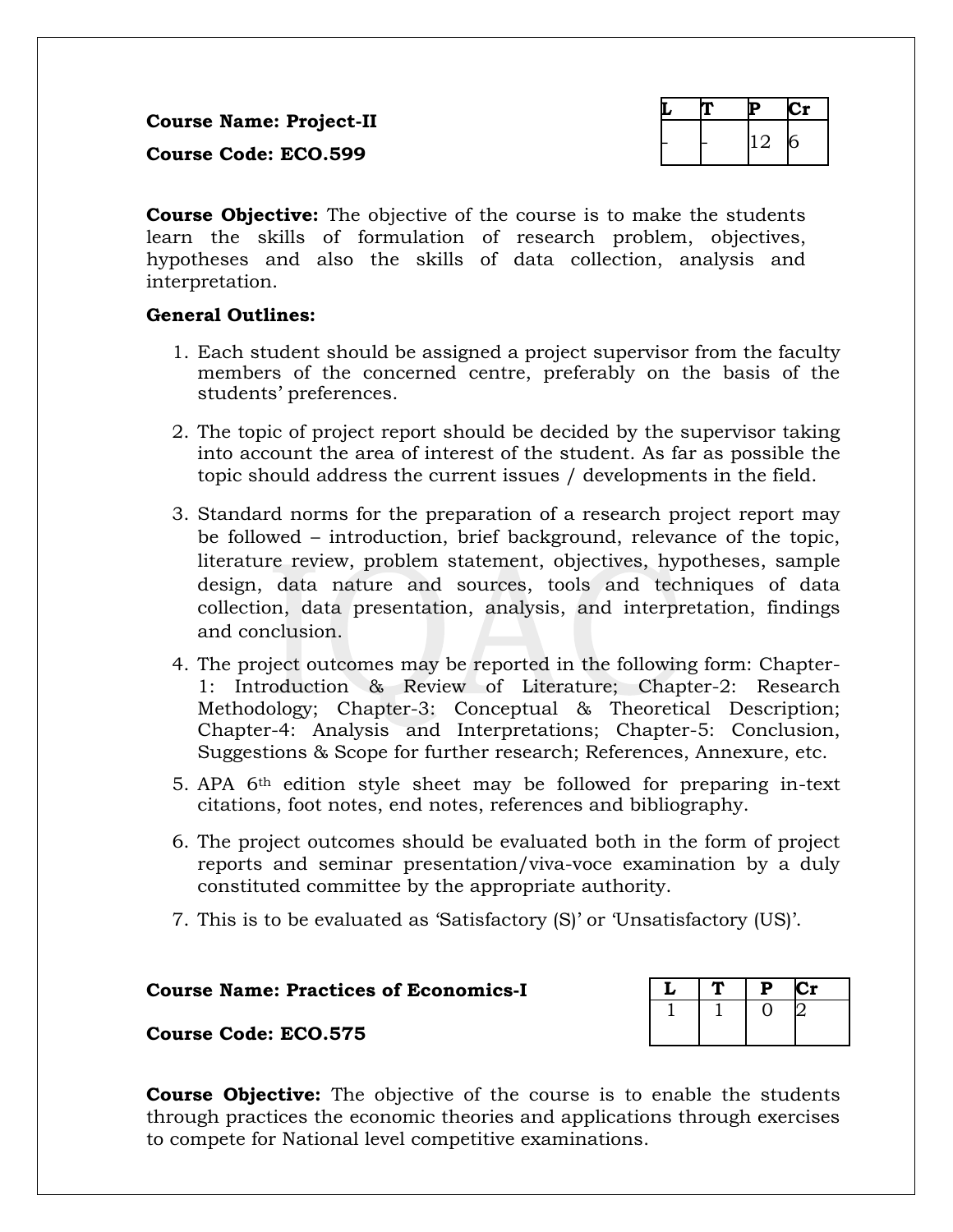#### **Module-I: Quantitative Methods**: **8 Hours**

Measures of Central tendency, dispersion, skewness, kurtosis, correlation, regression, index number, time series analysis, theory of probability and probability distribution; sampling techniques/methods and sampling errors, statistical inferences – hypothesis testing, Application of differential and integral calculus, Input-output analysis, linear programming and Game theory.

#### **Module-II: Microeconomic Analysis**: **7 Hours**

Theories of demand; theory of production and cost; pricing and output under different forms of market structure; factor pricing analysis; elements of general equilibrium and new welfare economics.

#### **Module-III: Macroeconomic Analysis: 8 Hours**

Theories, Models and Approaches of determination of output and employment, demand and supply of money, Phillips curve analysis, business cycle theories, Macroeconomic equilibrium and macroeconomic policies.

#### **Module-IV: Economic Growth, Development and Planning**: **7 Hours**

Theories and Models of economic growth and development, agriculture, industry, technology and international trade as engines of economic growth; plan models for market oriented economy.

### **Suggested Readings**

- 1. Schaum's outline of introduction to probability and statistics, McGraw-Hill Education, 2011
- 2. Schaum's outline of introduction to mathematical economics, McGraw-Hill Education, 2011
- 3. Schaum's outline of mathematical methods for business and economics, McGraw-Hill Education, 2009
- 4. Schaum's outline of statistics and econometrics, McGraw-Hill Education, 2011
- 5. Schaum's outline of principles of economics, McGraw-Hill Education, 2011
- 6. Schaum's outline of microeconomics, McGraw-Hill Education, 2011
- 7. Schaum's outline of macroeconomics, McGraw-Hill Education, 1997
- 8. Schaum's outline of international economics, McGraw-Hill Education, 1995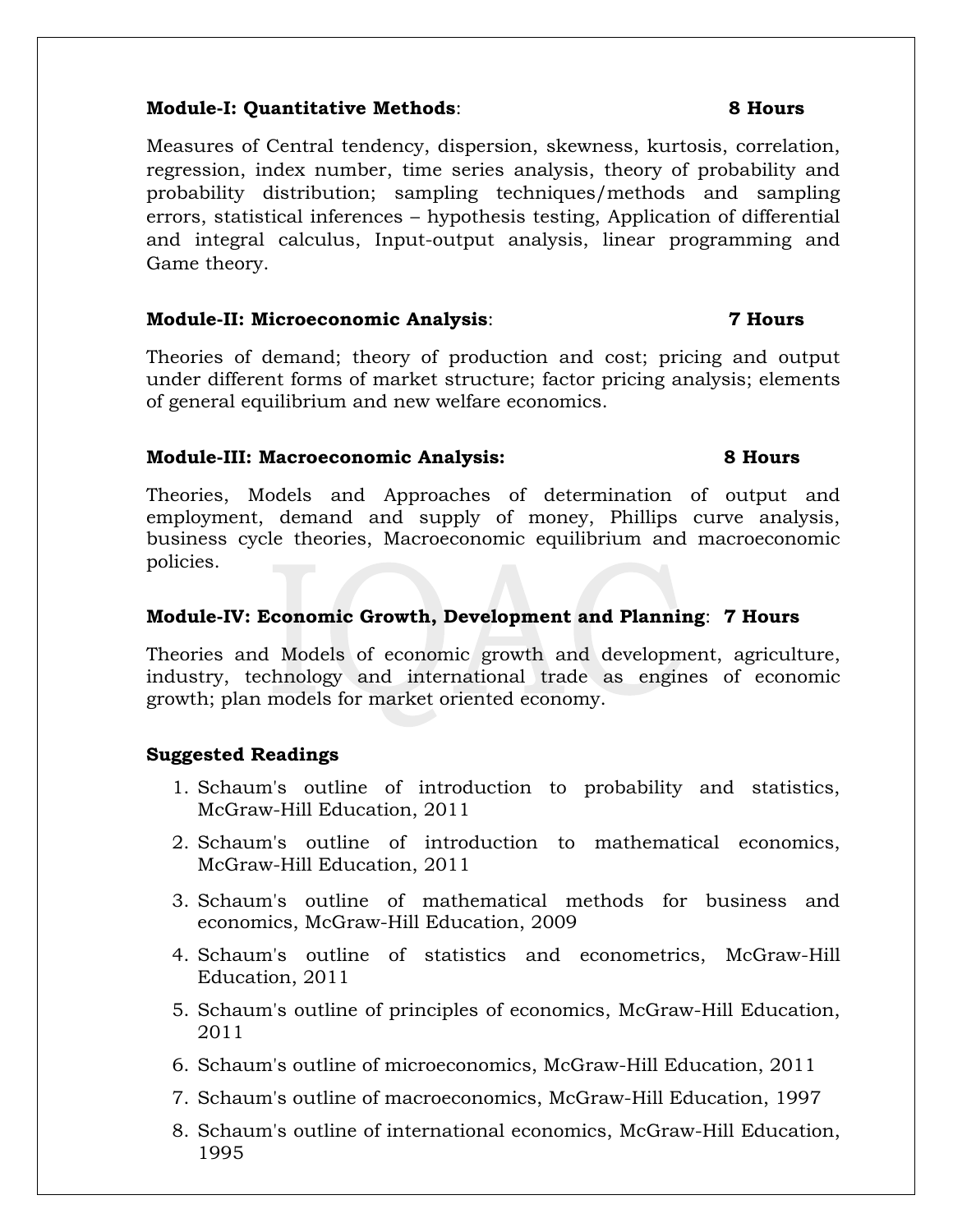9. Schaum's Outline of Theory and Problems of Development Economics, McGraw-Hill Education, 2001

#### **Course Name: Practices of Economics-II**

#### **Course Code: ECO.576**

**Course Objective:** The objective of the course is to enable the students through practices the economic theories and applications through exercises to compete for National level competitive examinations.

#### **Module-I: International Economics**: **8 Hours**

Theories, model and approaches of international trade; terms of trade, balance of payments, theories of regionalism at global level, trade policy and reforms.

#### **Module-II: Public Finance**: 7 **Hours**

Role of Govt, Fiscal functions of Govt, The public budgets, public expenditure, revenue, debt, fiscal federalism, and fiscal policy.

#### **Module-III: Indian Economy**: **7 Hours**

Basic economic indicators, agriculture, industry, public finance, foreign trade, Five year plans, economic reforms, economic policies, commercial and central banking, money and capital markets; environment and sustainable development.

### **Module-IV: Role of Agriculture, Industry, Demography and Environment**: **8 Hours**

Land Reforms, Green revolution, technological aspects, capital formation, regional disparities in agriculture, strategies for rural development; interrelationship between agriculture and industry, Pattern of industrialization, theories of industrial location, industrial productivity, industrial finance, industrial labour; interrelationship between population, development and environment.

### **Suggested Readings**

- 1. Schaum's outline of principles of economics, McGraw-Hill Education, 2011
- 2. Schaum's outline of international economics, McGraw-Hill Education, 1995

|  | Р | U1 |
|--|---|----|
|  |   |    |
|  |   |    |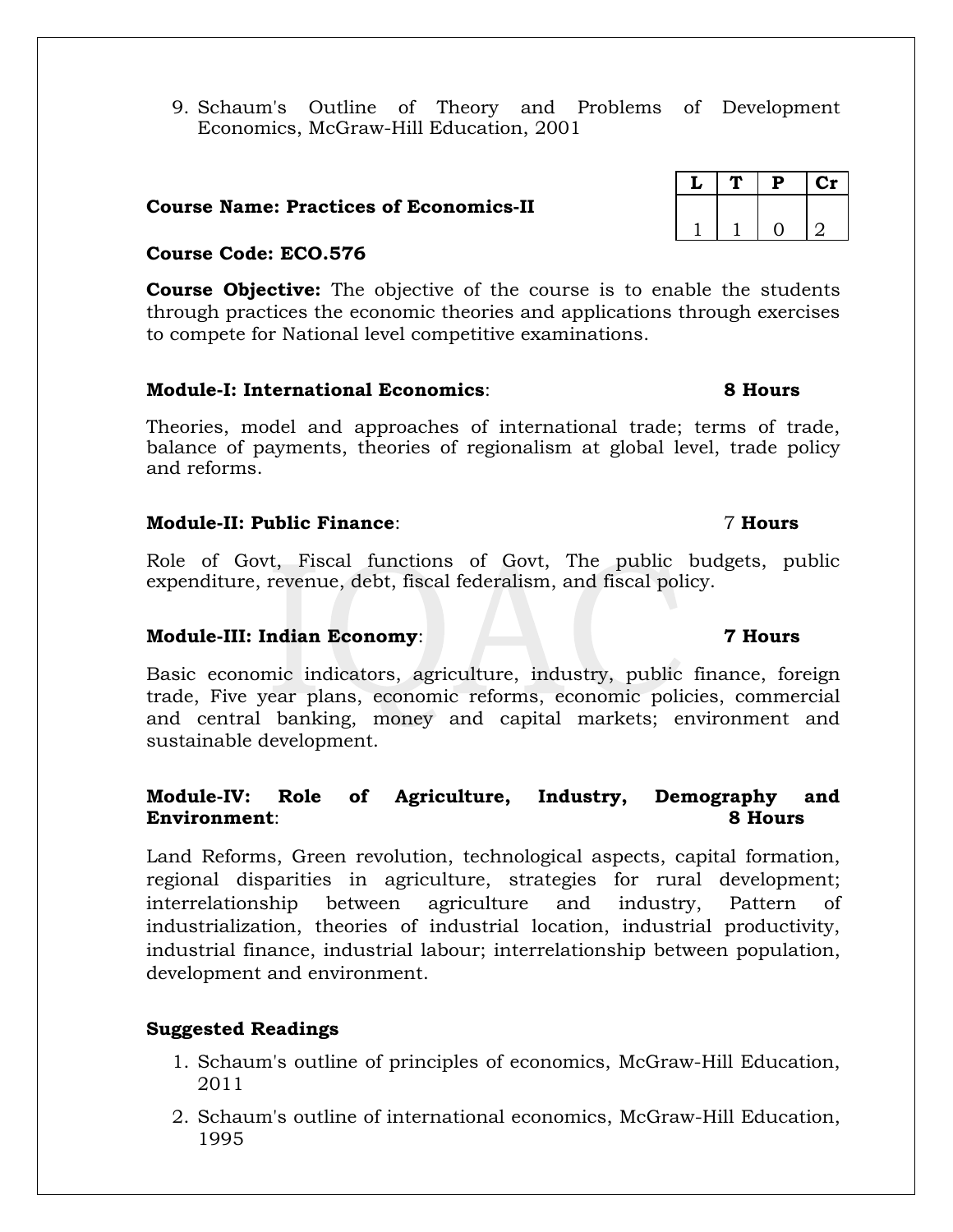- 3. Schaum's Outline of Theory and Problems of Development Economics, McGraw-Hill Education, 2001
- 4. Patrick J. Welch, (2012), Economics: Theory and Practice, Wiley
- 5. Peter W. Abelson (2012), Public Economics: Principles and Practice, McGraw-Hill Education
- 6. Ramesh Singh (2017), Indian Economy, McGraw-Hill Education
- 7. K. Srinivas, Vikas Kumar, S. R. Kantwa and S. V. Sai Prasad (2014), Agricultural Economics, New Vishal Publications
- 8. Nick Hanley (2007), Environmental Economics: In Theory and Practice, Palgrave Macmillan

#### **Course Name: Data Analysis Using SPSS L T P Cr**

**Course Code: XXX.###**

**Course Objective:** The objective of the course is to equip the student with the knowledge of basic data analysis using SPSS.

#### **Module-I: Introduction and Data Management: 7 Hours**

Introduction to SPSS; Getting familiar with the interface; Importing data from Excel; Creating a new data file (entering survey data); Data preparation and exploratory data analysis; Defining variables; dealing with missing values; data manipulation- data transformation; syntax files and scripts; output management. Generating and transforming variables.

#### **Module-II: Descriptive Analysis of Data: 8 Hours**

Descriptive statistics for two or more variables; Creating and editing charts for two or more variables; Inferential statistics for the mean and the median; One-sample t-test; T-test and Mann-Whitney U Test; Paireddifference t-test & Wilcoxon Signed-Rank Test; Power Analysis for t-test; One-sample binomial test; One-sample Chi-square; Chi-Squared Test of Independence; Power Analysis for the proportion. One-way and two-way ANOVA.

#### **Module-III: Correlation and Regression Analysis: 8 Hours**

Computation of Pearson's and Spearman's rank correlation coefficient; Partial and multiple correlation coefficient; Simple Linear regression model and multiple regression models; Regression diagnostic tests: Multicollinearity; Heteroscedasticity and Autocorrelation detections and remedial measures; and detecting the presence of outliers.

# 0 0 2 1